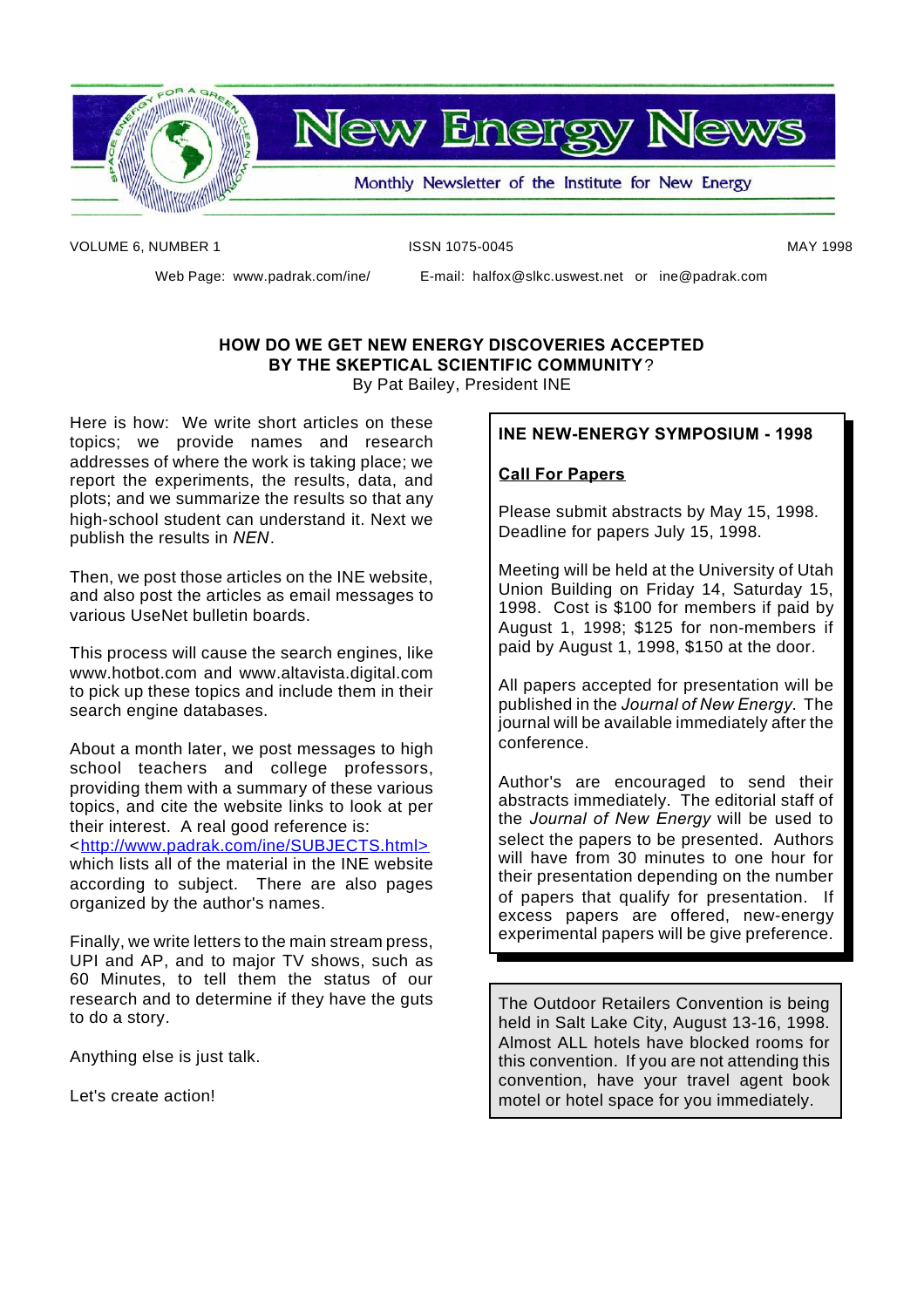With great regret we note the passing (or at lease temporary reduction to inactivity) of our parent IANS and our sibling ANE. We welcome friends of both to join with INE in continuing the great exploration to discover new energy and new science. – Editor.

# **Fusion Briefings**

# **ABSTRACTS FROM ICCF-7**

April 1998 – Vancouver, BC, Canada Program Manual and Abstracts

Proceedings will be available in July from: ENECO, 391-B, Chipeta Way, Salt Lake City, UT 84108.

K. Sasaki, M. Muraki, T. Nakagawa (Lab. of Nagaiki, Tokyo, Japan), C. Akbar (Kushi Foundation, Brookline, MA, U.S.A.), "**Iron from Carbon and Oxygen Under Electro-Discharge**," p 21.

Our objective was to confirm the 1960's theory and experiments George Ohsawa and Michio Kushi for the low-energy transmutations

$$
{}_{6}C^{12} + {}_{8}O^{16} \rightarrow {}_{14}Si^{28}
$$

$$
2{}_{6}C^{12} + 2{}_{8}O^{16} \rightarrow ({}_{26}Fe^{56}, {}_{27}Co^{59}, {}_{28}Ni^{59})
$$

where the unstable cobalt and nickel are predicted to quickly decay to more stable iron. In 1994 J. O'M. Bockris & R. Sundaresan and independently M. Singh et al. reported anomalous iron production from arcing between carbon rods in water. We performed a similar carbon arcing in both water and air and examined magnetic reaction products.

The experiments were carried out in the laboratory of T. Mizuno in the Department of Nuclear Engineering, Hokkaido University, Sapporo, Japan. Our method was to strike an electric arc of 46 volts and 20 amps for 5 minutes between a carbon rod and carbon powder (>99.97% pure by EDX; 99.9995% by spectroscopy) in a graphite crucible in air. The remaining carbon powder was carefully gathered and found in part to be attracted to a magnet. We analyzed these apparent ferromagnetic products with microphotograph (100x) and EDX analyzer. Under magnification, a brilliant alloy seemed to appear.

Results of EDX analysis of the magnetic reaction powder for four runs of the carbon arcing from 4/14/97 to 4/17/97

production of Fe (40%), Si (30%), Ca (20%), Cu (5%), Zn (2%), others (3%). This experiment has high reproducibility.

In conclusion, we believe that atomic transmutation happened at low energy and standard atmospheric temperatures and pressures. We suggest mass spectroscopy to analyze isotopic abundances; but the high percentages of iron and silicon in reaction products compared to amounts in the original carbon powder and rods appear to eliminate contamination as an explanation for the results. Reduction of current and voltage, increasing arcing time, and decreasing ambient temperature are predicted to result in higher yields of iron, and these should be tested. Our results do seem to confirm the theory of Ohsawa and Kushi, and corroborate previous carbon arc experiments.

George Andermann (Dept. Chem., Univ. HI, Honolulu), "**Nuclear Electron Capture and Entrapment as Precursors for Nuclear Transformation Events with Deuterated Metals**," p 22.

A compelling fact in cold fusion is the necessity of having either deuterium (D) or hydrogen (H) involved in the lattice. In this treatment only D will be considered. To date most theoretical arguments involved either fusion processes (conventional / modified), or neutral particles to overcome the forbidding Coulomb barriers. Since Coulomb repulsion is even greater for d-d interactions in the lattice L than for d-d interactions, the use of neutral particles is inviting. The purpose here is: (1) to reargue the model involving the creation of stable dineutrons  $2n$  via electron capture (EC), (2) to introduce the plausibility of quasi stationary dineutrons  $2n^*$  via electron entrapment (EE), and (3) to show how these particles lead to observed nuclear transformations.

The probability of EC for an isolated nucleus is the product of two terms, namely, one term involving  $(Z/r)^3$  and the other being the electric dipole transition matrix element. While early considerations emphasized lowering r values through changes in lattice pressure, this does not lead to drastic reductions in r. However, it is possible to look at lattice vibrations to see how r might be decreased by larger factors. A plausible scenario is to assume that a fraction of D atoms are either bonded or are available as free atoms to be used as 'knock on' atoms D' against bonded D-s. When D' collides with D in bonded LD, kinetic energy from D' forces D against L. The greater the 'collisional chaos' in the lattice, the smaller the internuclear distance between D and L. Since the lattice atom L has a very large number of electrons surrounding the nucleus 1, there can be very little valence electron deformation for L. On the other hand, charge density deformation about D, known in the field of lattice vibrations as electrical anharmonicity (EA), can cause decreases in r. The unique aspect of CF experiments is that it is possible to achieve enhanced EA. As emphasized in earlier arguments, once EC occurs a vacancy is left behind in the previous LD bonding orbital and a dineutron  $^2$ n is created, which, as shown before, can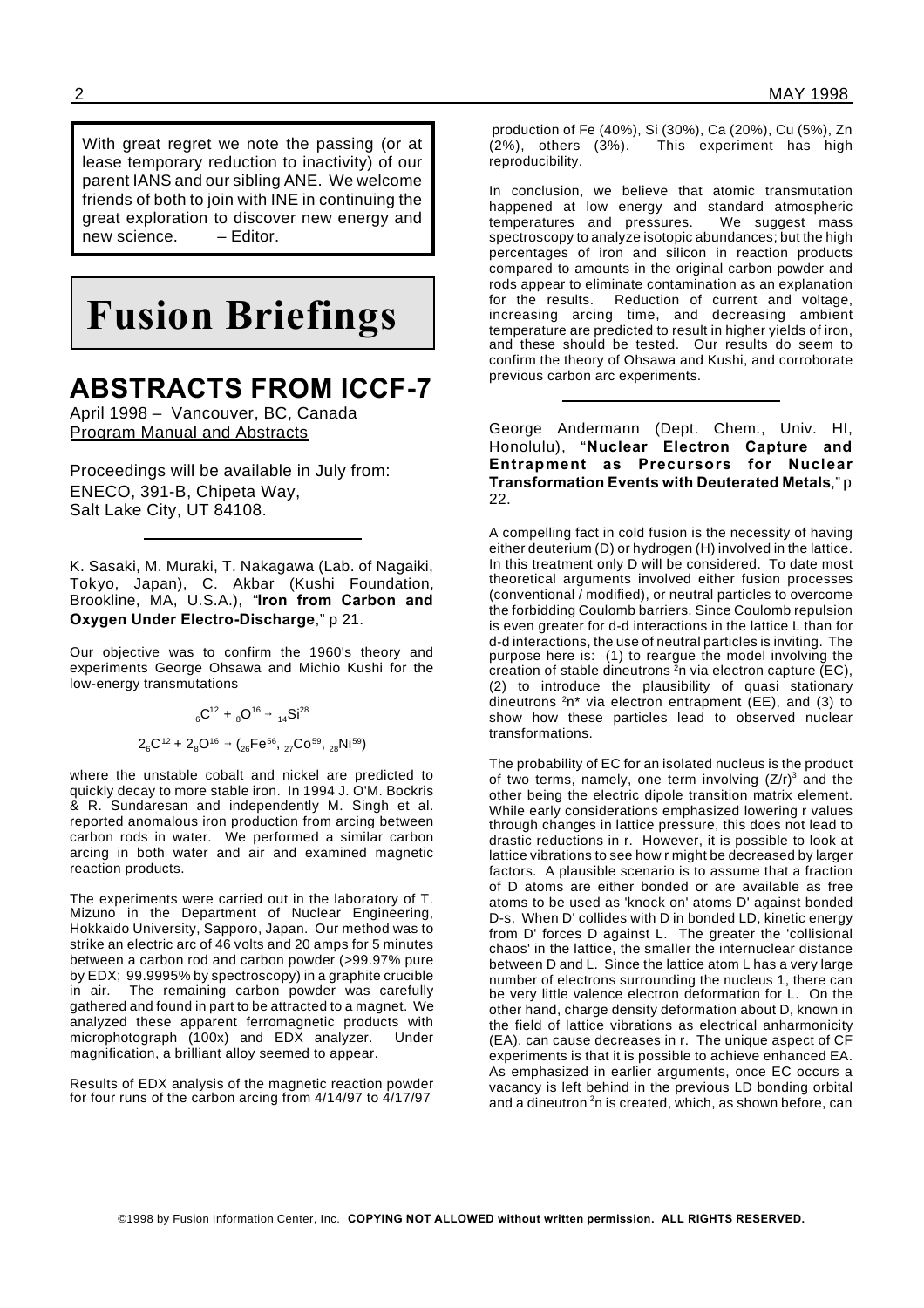be stable with respect to dissociation into 2 separate neutrons. It can be shown that with  ${}^{2}$ n it is possible to have a number of nuclear transformations, essentially corresponding to thermal dineutron absorption, by any atom which encounters <sup>2</sup>n.

#### G. Andermann, E. Hajime (Univ. HI, Chem. Dept., Honolulu, HI), "**Rationalization of Cold Fusion Transmutations Via Thermal Absorption of Complex Neutron Aggregates**," p 23.

In the field of cold fusion a challenging theoretical problem is the rationalization of the recently observed transmutation of lattice elements L (Pd, Ni, Ti, etc) involving large changes in Z (plus or minus), as well as changes in the isotope ratios of the transmutation products. Starting with nuclear transformations involving d and or p, most rationalizations appeared to ignore the possibility of their fusion with the heavier lattice nuclei 1. While a number of rationalizations using such simple neutral particles as n and dineutron <sup>2</sup>n did argue for their interactions with L, the very use of these simple particles excluded the possibility of large changes in Z, as well as, drastic changes in the isotope ratios of the transmutation products. The purpose here is to show how more complex neutron aggregates are used to rationalize either the unusual 'fission' or 'fusion' like transmutations, as well as the unusual changes in the isotope ratios of the transmutation products.

First, it is necessary to recall that in all experiments high energy neutron emission has been sparse. Our model rationalizes this with the stipulation that all neutral particles are created to have very low kinetic energies, thus, they tend not to leave the lattice. With D in the lattice we stipulate that there are two kinds of simple neutral particles, primary and secondary, where the primary includes dineutrons <sup>2</sup>n and quasi-stationary dineutrons  $2n^*$ , and the secondary includes n and quasi-neutrons n\*. Since these simple particles tend to stay in the lattice, under enhanced-energetic conditions of the experiments it is possible to obtain significant population densities for them. A relatively high population density of the simple aggregates allows them to be interacting either with each other or with any element in microscopic 'reaction zones' in the lattice. This interaction leads to complex aggregates: (1) n-n (neutron dimer) or  $\mathsf{n}_2$ , n-n-n (neutron trimer) or  $\mathsf{n}_3$ ,or larger linear neutron polymers, (2) some non linear polymers, or to (3) polyneutrons formed from <sup>2</sup>n-s and from  $2$ n-s with n-s. The above polymerization takes place when the coalescing entities do not have antiparallel spins. When they do, we get polyneutrons, such as, <sup>2</sup>n, <sup>4</sup>n, <sup>6</sup>n, etc.. The aggregation schemes with n\*, <sup>2</sup>n\* are similar, and we can get quasi-neutron, or quasidineutron polymers (linear or nonlinear) as well as their emergence into stable polyneutrons. With H in the lattice similar kinds of aggregate buildups can occur except the primary simple particle is n\*.

#### G. Andermann (Dept. Chem., Univ. HI at Manoa), "**Unified Theory for Cold Fusion Phenomena**," p 24.

The observed phenomena in cold fusion may be separated into three phases. The first phase is the deuterium phase, since it was believed that D was essential. During this phase the observable included low energy events, such as, excess heat, UV and X-ray radiation, electrons, and high energy events, such as neutrons, Tr, He-3 and 4, charged particles and gamma rays, as well as the irreproducibility of these events. The most puzzling phenomena were the dominance of low energy over high energy events and the near total absence of gamma rays. The second phase showed that H was also capable of leading to cold fusion. The third phase demonstrated transmutation of elements in the lattice coupled with frequent changes in the isotope ratios of the transmuted elements. Theoretical rationalization has met serious difficulties since to-date no single theory could explain satisfactorily all of the observable [experimental results]. The objective here is to suggest a unified theory which may rationalize all observables for all three phases.

For Phase I events the model suggests the capture of electrons to create dineutrons  $^2$ n, which are stipulated to be stable. However, it is also possible to create relatively unstable quasi-stationary dineutrons  $2n^*$  as well, if the electroweak interaction is 'incomplete'. ... The production of excess heat is ascribed to cooperative phenomena involved in low energy solid state electron physics. The absence of gamma ray production *is* rationalized on the basis of solid state controlled nuclear magnons coupled to lattice electron magnons which provide nuclear spin states with a wide array of total spin quantum numbers. Since the electron spin states are coupled to electron orbital states there is a set of electron exciton states which provide the ultimate degradation of gamma rays to a series of lower energy photons and then through the coupling of these excitons to phonons.

# **COLD FUSION BIBLIOGRAPHY**

Just updated and revised, the most complete bibliography of New Energy research papers and articles [predominantly cold fusion] is available again from the Fusion Information Center on 2 disks [PC]. Containing over 2500 references, it traces the progress of cold fusion research since its beginning in 1989 through the abstracts and articles published in Fusion Facts, the world's first cold fusion newsletter/magazine, and abstracted from other scientific publications. Specify WordPerfect v6.1 version, or ASCII version. \$15.00 ppd.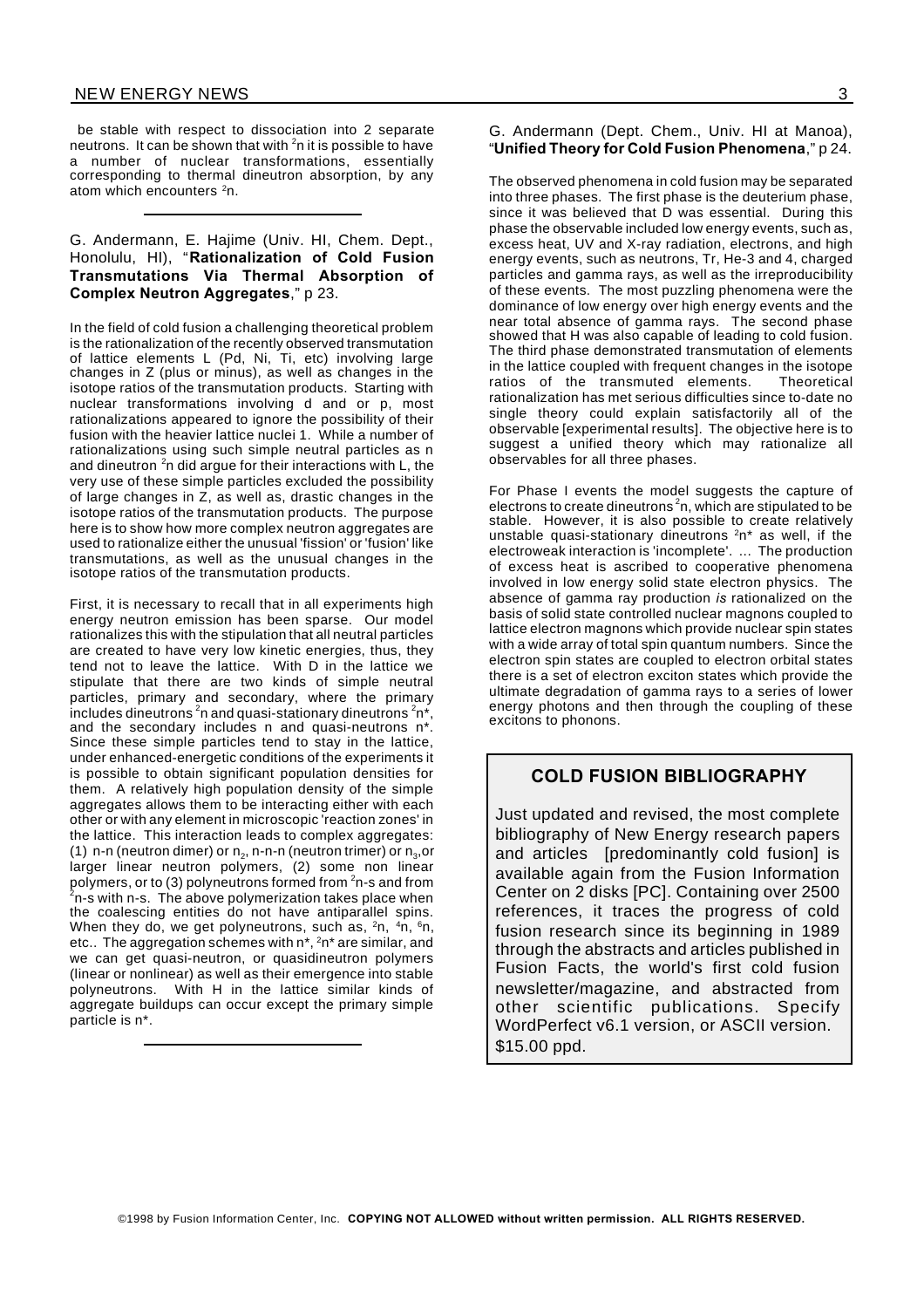The rationalization of Phase II phenomena stipulates the creation of a neutral particle involving chemically bonded hydrogen to the counter element, Ni, for example. In this case, the proton cannot capture an electron, but it can still 'hug' the electron similar to the  $2n^*$  case, creating a quasi-neutron n\* but even with a more limited lifetime than that of  $2n^*$ .

Phase III modeling requires the stipulation that all nuclei in the reaction zone can absorb any kind of neutral particle. However, the tremendous changes in Z indicate that n<sup>\*</sup>-s.  $2n^2$ -s and  $2n$ -s may be insufficient. Thus, it is suggested that the conditions of the experiments can allow for the creation of polymers made up out of the above three substances and of polyneutrons. It has been possible to demonstrate, for example, that starting with a lower valued Z element in the reaction zone, any number of schemes involving the above species can lead to an increase in Z, where the aufbau principles of closed nuclear sub-shells tend to hold true. Conversely, for the cleavage of higher Z elements the use of relatively small neutron configurations can yield products which are in agreement with the results of various experiments. Isotope ratio changes appear to follow different rules than aufbau processes.

#### George Andermann (Dept. Chem., Univ. HI, Honolulu), "**Excess Heat in Cold Fusion Via Dineutron Models**," p 25.

It is generally accepted that excess heat is the dominant feature of low-energy events in cold fusion, and, that furthermore, low-energy events dominate high energy (nuclear) events. At the same time it has been argued successfully by chemists that the observed heat cannot be due to ordinary chemical reactions, and by most nuclear physicists that it cannot be due to fusion. It is the purpose here to show that a third alterative exists according to which the dominant feature of heat production is due to the consequences of forming neutral particles in the lattice. When using deuterium (D) in the lattice, the neutral particles are dineutrons <sup>2</sup>n and/or quasi-stationary dineutrons  $^2$ n\*, with hydrogen (H) they are quasi-stationary neutrons n\*.

It can be shown that <sup>2</sup>n-s may play different roles than  $2n^*$ -s in heat production, since their optimal formation requires different kinds of chemical bonding between D and lattice atoms L. First, it is necessary to consider the 'static' nature of the chemical bonding between D and lattice atoms. This topic itself is controversial and, therefore, it has been necessary to suggest a novel 'charge disproportionation' model, which is a unique application of a 'static' Lewis acid - Lewis base configuration in the lattice. The advantage of this new model is that it provides a compromise amongst the different viewpoints on the valence electron structure of metal hydrides and deuterides. However, further complications arise since under the application of an external potential the 'static' equilibrium is shifted. Because of these features of the solid state chemistry involved in these experiments, these considerations are dealt with elsewhere. ....

Semiquantitative calculations show that it is possible to obtain large gains in excess heat provided appropriate experimental factors governing EC and electron entrapment (EE) are controlled properly. These experimental factors include amongst others: (1) sufficient saturation of the lattice with D or H, (2) the provision of collisional chaos, (3) the judicious supply of mobile electrons, (4) the availability of microscopic and angstro-porosity, and (5) depending on whether or not  $^2$ n-s or <sup>2</sup>n\*-s are desired, the judicious shift in the 'static' equilibria discussed above.

N. Asami, T. Senjuh, T. Uchara, M. Sumi, H. Kamimura, S. Miyashita and K. Matsui (R&D Center for New Hydrogen Energy, Inst. of Applied Energy), "**On the Material Behavior of Highly Deuterated Palladium**," p 26.

It has been proposed that the reproducibility of the NHE phenomena is dependent mainly upon achieving control of the cathode material properties as well as the electrolysis environment. Several observers have pointed out that attaining a deuterium loading ratio greater than  $\sim 0.85$ might be a prerequisite for observing the excess heat generation phenomena. Thus, we have presumed that achieving high reproducibility of the anomalous effect may depend upon reproducible, high-loading ratios. Material developments and analyses of cathode materials in this project has proceeded according to this postulate.

Numerous observations of the microstructures of palladium during deuterium loading and deloading has been carried out to determine the conditions for high loading. The -phase nucleation and growth, slip band formation, and hydrogen bubble generation were directly observed by in-situ optical micrographs during electrolysis. ...

Crystal phase and lattice parameter changes were also measured to find any new phase by the insitu X-ray diffraction system which was newly developed at the NHE-Lab. The phase transition of  $\alpha \leftrightarrow \beta$  during the loading and unloading process was well identified, however no new phase was observed up to a loading ratio of about 0.85.

By modification of the working process, heat treatment, surface treatment, and the electrolysis conditions, deuterium loading up to  $0.9 \sim 0.96$  was achieved with relatively high reproducibility. Detail features of the loading and deloading process occurring at relatively high loading states were observed by gas chromatographic analysis.

Isotopic effects of H, D, T on loading were also investigated using NMR and a liquid scintillation counter for attaining the basis of nuclear and excess heat measurements. Hydrogen enhancement phenomena of palladium at various current densities and H/D ratios in the electrolyte were quantitatively observed. Tritium amounts, however, did not exceed the amount in the electrolyte in any measured specimens.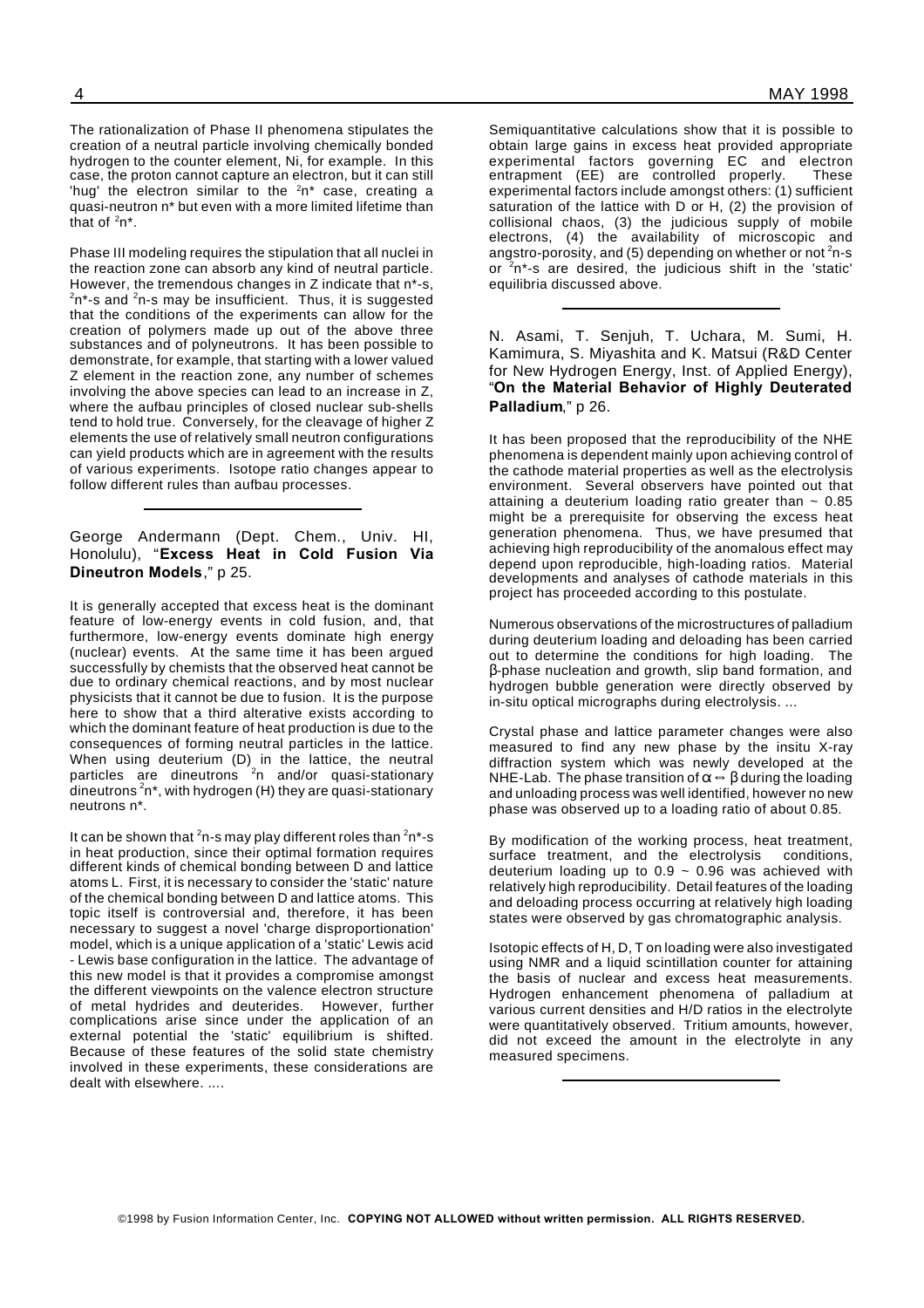Yu. Bazhutov ('Erzion' Center, Moscow, Russia), "**Influence of Spin and Parity Preservation Laws on Erzion Model Predictions in Cold Fusion Experiments**," p 27.

Spin and parity preservation laws were used for Erzion-nuclear reaction probability analysis. It was shown, for instance, on some nuclei that not all Erzion-nuclear reactions can run with zero spin and in this case cross-sections of such reactions become rather small. This analysis is able to divide all of them by priority degree. As supposed before, it was found that Erzion-nuclear reactions on deuterium, protium and tritium have best priority degree. It is in best accordance with all cold fusion experimental results. Some recommendations on best chemical elements for using in cold fusion experiments have been done.

#### Yu.N. Bazhutov, V.P. Koretsky ("Erzion" Center, Moscow, Russia), "**Neutron Generation at Ultrasonic Cavitation of Some Liquids**," p 28.

Neutrons were registered during 20 hours on the level of 30-100% background excess and statistical reliability no less then 3µ after 131 hours of ultrasonic cavitation of some salt water solutions and liquid mixtures. Neutron generation changed in 0. 5 - 8 hour region. The event trust was confirmed with the impulse spectrum of the He-3 neutron counter.

M. Bertolotti (Dip. di Energetica, Univ. di Roma "La Sapienza", Roma - Italy), G.L. Liakhou (Technical Univ. Moldova), R. Li Voti, S. Paoloni, C. Sibilia and V. Violante (ENEA/INN/NUMA Centro Ricerche Casaccia, Rome, Italy), " **Non-Destructive Evaluation of the Thermal Properties of Palladium-Hydrogen Compounds by Photothermal Techniques,"** p 29.

In recent years the photothermal techniques have been successfully applied to investigate the thermal properties of solid samples subjected to a surface treatment. In many cases the treatment causes a microstructural change and, consequently, a change of the surface thermal properties. In the palladium-hydrogen compounds the loading process generates an high hydrogen concentration at the surface together with a stress field which could inhibit the heat conduction. In this sense both the thermal conductivity and diffusivity depth profiles, which can be measured by photothermal techniques, can be correlated to the hydrogen concentration depth profile and give a supplementary information about the quality of the loading processes.

The non-destructive evaluation of the thermal depth profile has been the subject of many articles in the **photothermal** field. The idea is to generate thermal waves at the sample surface by the means of a laser whose intensity is modulated periodically in time at the modulation frequency.

The waves penetrate inside the sample, are partially back scattered by the changes of the thermal parameters and contribute to the temperature rise at the surface, which is eventually detected by the infrared emission (**radiometry**), by related optothermal (**mirage**) or acoustic effects in the surrounding medium (**photo acoustic**). The laser power is now adjusted so to have the maximum temperature rise of few some degrees. Then the hydrogen content in the sample is not modified. The modulation frequency, which is also adjustable, drives the penetration depth of the thermal waves used to reconstruct the thermal depth profile: high frequency thermal waves allow [one] to investigate the surface properties (1µm) while low frequency thermal waves allow to investigate deeper (1 mm). Therefore it has been demonstrated that from the surface temperature vs the modulation frequency one has all the data required to reconstruct the whole depth profile. We present this technique to reconstruct the thermal effusivity depth profile which is a quantity related to both conductivity and diffusivity, and discuss the results obtained for some palladium-hydrogen compounds at different loading ratios showing that the hydrogen concentration reduces the effusivity.

J.-P. Biberian, G. Lonchampt, L. Joncourt, L. Bonnetain (Commissariat a L'Energie Atomique, Grenoble, France), "**Excess Heat in Solid State Electrolytes**," p 30.

At ICCF-5, we have shown results of experiments exhibiting excess heat during electrolysis of solid electrolytes in a deuterium atmosphere at high temperature. One of the major difficulties in this approach of cold fusion is the manufacturing of the samples. We have been able to make new ceramics with known concentrations of vacancies. We show the results obtained with these new sample.

E. Botta<sup>(1)</sup>, T. Bressani<sup>(1,2)</sup>, C. Fanara<sup>(1)</sup>, F. Iazzi<sup>(1,3)</sup> [ (1) INFN, Sezione di Torino, Italy), (2) Dip. Fisica Sperimentale, Univ. di Torino, Italy), (3) Dip. di Fisiea, Politeenieo di Torino, Italy], "**Correlated Measurements of D<sup>2</sup> Loading and <sup>4</sup>He Production in Pd Lattice**," p 31.

Following the traditional line of the Torino Group of searching for nuclear ashes as Cold Fusion reaction signatures, a set of measurements of <sup>4</sup>He production in a  $\mathsf{D}_2$  loaded Pd sheet has been performed. The apparatus, already used for previous measurements presented at ICCF-6 (which gave positive results), was slightly modified in order to better monitor the Pd temperature: in this version it consists of a cell for loading  $\mathsf{D}_2$  into Pd, a High Resolution Mass Spectrometer, a vacuum circuit connecting the cell and the spectrometer to each other and both to the gas feeding system and to the turbo molecular pumps.

The cell contains a thin strip of Pd: at the ends of the strip an electric field is applied in order to favor the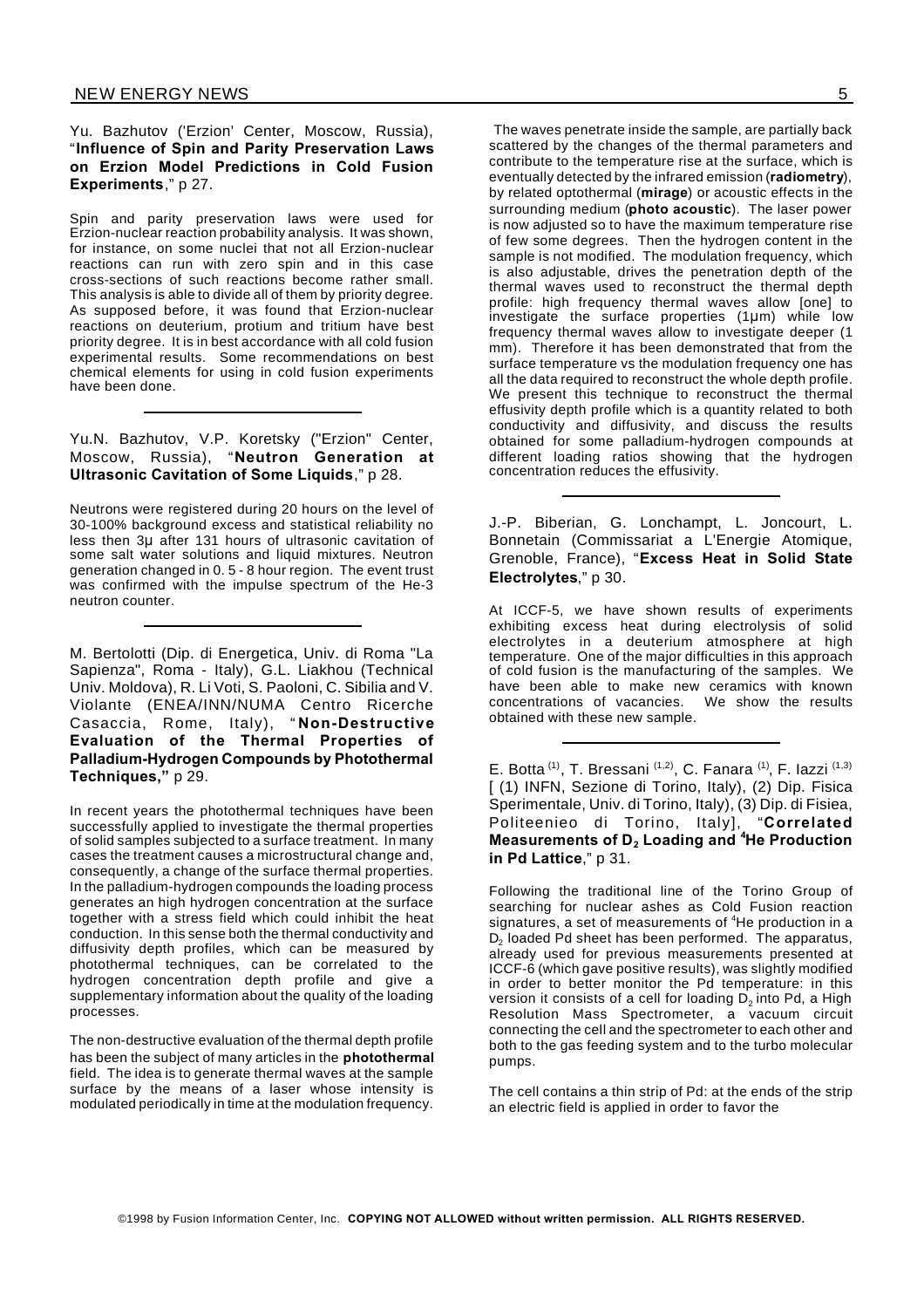electromigration of  $D^*$  ions and their accumulation toward

the cathode (Coehn effect). The pressure and temperature of the  $D_2$  gas around the strip and the temperature at the center of the strip and near the cathode are continuously monitored.

A set of measurements have been performed following this procedure: the cell and the circuit, previously degassed down to some 10 $^{\circ}$  mbar, were filled by pure D $_{2}$  (99.99%). The <sup>4</sup>He contents in the D<sub>2</sub> filled circuit was measured by the spectrometer and a value of the background was obtained. Then the circuit, separated from the cell by a high vacuum valve, was evacuated. In the cell, the Pd strip was submitted to a series of electric fields (increasing up to  $\approx$  0.36 V/cm) in order to increase the absorption: and a loading up to  $\approx 0.8$  D<sup>+</sup> / Pd was reached (average value along the strip). A not uniform temperature distribution along the strip was observed indicating an accumulation of D + near the cathode beyond the mean value 0.8.

After switching off the electric field, the <sup>4</sup>He content of the desorbed gas was analyzed. The results, after 10 measurements, didn't show a <sup>4</sup>He production significantly higher than the background.

We will continue the above measurements on other Pd sheets in order to have a better statistics on this phenomenon.

Ben Bush, J.J. Lagowski (Univ. TX, Dept. Chem., Austin), "**Methods of Generating Excess Heat with the Pons and Fleischmann Effect: Rigorous and Cost Effective Calorimetry, Nuclear Products Analysis of the Cathode and Helium Analysis.**" p 32.

The results from a growing number of laboratories suggest that the Pons and Fleischmann effect (the production of "excess heat" during the electrolysis of D<sub>2</sub>O at palladium electrodes) is real. Moreover, data from these laboratories indicate that excess heat events are accompanied by <sup>4</sup>He production. Excess heat generation appears to depend on a number of factors: the quality --nature-- of the cathode, chemical species present in the  $D_2O$  / LiOD electrolyte, the conditions surrounding the electrolysis process -- current density, potential, time, and the previous history of the cathode. Methods for obtaining useful cathodes will be described.

Calorimetric problems have dominated the excess heat measurements. There is little standardization of methods employed by different laboratories and the performance characteristics of the various methods are obscure. We have settled upon high performance Calvet calorimetry as a cost effective, but highly reliable method for measuring excess heat. A 3 x 3 x 9cm device provides a dynamic range from milliwatts to hundreds of watts (depending on water bath capacity). Conceptually, the high performance Calvet calorimeter is a box with each of the six walls being a thermal flux transducer. Thus, the series sum voltage of the thermal flux transducers represents all the heat flow that occurs during an experiment. Thermal homogeneity

(the isoperibolic assumption) is unimportant as long as the water bath temperature is stable. With multiplexed computer data acquisition high performance Calvet calorimetry (AKA Seebeck™; Geoscience, San Diego) is very labor efficient. The Calvet devices can be made in any size or shape, and they combine the fastest time response and largest dynamic range with the most fundamental method of calorimetry known.

We entered the field with concurrent heat versus helium analyses. Subsequent quantitative helium analyses showed that the excess heat appeared to be generated by the D + D  $\rightarrow$  <sup>4</sup>He + 23.82MeV (heat) reaction pathway. The helium was found in the electrolysis off-gas indicating a surface reaction. As the electrolysis proceeds a nonconductive film of oxyhydroxides builds up on the cathode surface. This film acts as a temperature sensitive activity step up transformer; in the Pons and Fleischmann type isoperibolic calorimeter excess heat causes the cell temperature to rise which decreases the degree of hydration (hence decreases deuteron mobility) so fewer deuterons carry the current and their activity increases which increases the excess heat...in a cycle that goes to thermal run-away and boil down. In highly active cathodes one should expect. multiple nuclear reaction pathways, hence the nuclear products analysis of the cathode will shed light on the reaction mechanism. Secondary ion mass spec. is a non-ideal method due to ion fractionation of the light isotopes, and sensitivity is dependent on the ionizability of the elements. Neutron activation analysis is sensitive to a few elements, but renders the sample radioactive. Prompt gamma activation analysis using a cryogenic neutron beam is ideal because of reasonable sensitivity, analyzes the entire sample and doesn't render it excessively radioactive.

Robert T. Bush (Phys. Dept, California State Polytech. Univ. Pomona, CA), "**Consequences of Lattice Occupational Symmetry for Cold Fusion**," p 33.

A one-dimensional statistical mechanical model is considered in which the stoichiometry, S, determines the relative probabilities for the two production scenarios: (i) He $^4$  + phonons and (ii) (t,p) and (He $^3$ , n), with  $(t,p)$ -production linked to  $(He^3,n)$ -production by a branching ratio of about 10 $^9$  favoring (t,p). The model shows that He $^4\,$ production in Pd is linked with d-on-d reactions for which two nearest-neighbor reactant d's each have an additional nearest neighbor. In contrast, lacking one, or both, of these two additional nearest neighbors favors [(t,p),  $(He<sup>3</sup>,n)$ ]-production. Thus, a highly symmetrical interstitial lattice with regard to occupation (high S, S > 0.82) favors scenario (i): He<sup>4</sup> production and detectable excess heat. On the other hand, "broken symmetry" with regard to occupation of the interstitial lattice with a fraction of empty interstitial sites specified by 0.6 < S < 0.8 leads to scenario (ii).

Among the predictions of the model are: (1) Excess heat production (associated with He<sup>4</sup> production) typically first begins to be large enough to be detectable in the range of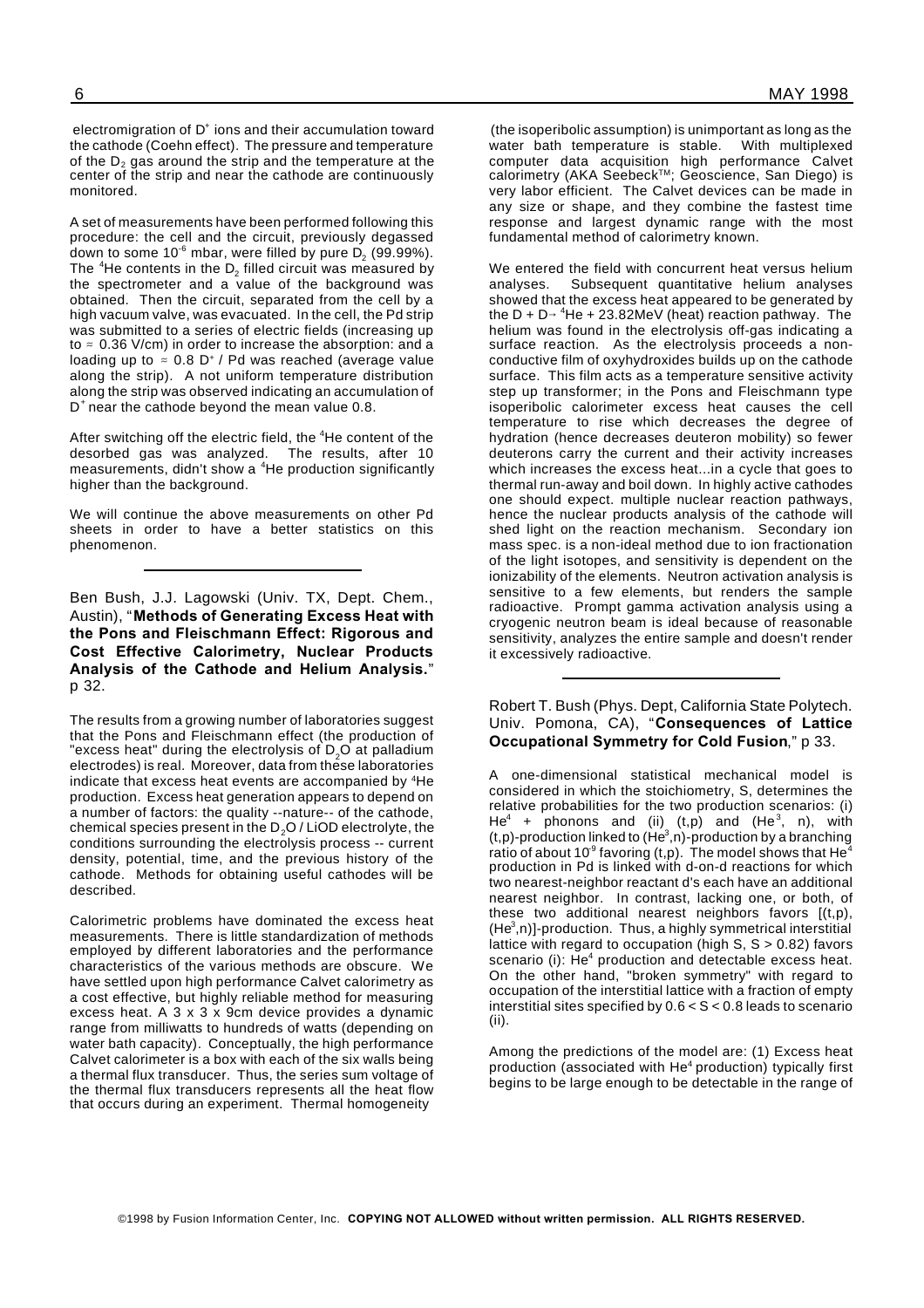$S = 0.82$  to  $S = 0.85$  (McKubre). The greater the value of S above 0.82, the more scenario (i) dominates (ii). (2) Tritium (t) production peaks at about  $S = 0.7$  and plunges rapidly with increasing S. Thus, the Bockris curve, which implies an excess heat production roughly a thousand times greater than can be accounted for by the observed tritium production, corresponds to an approximate S value of 0.8. (3) Item (2) also explains the anti-correlation reported between neutron flux and excess power (Takahashi, Bush and Eagleton). (4) Boundaries, such as grain boundaries and surfaces, automatically "break" the occupational lattice symmetry since a d occupying a lattice site nearest the boundary can have only one nearest neighbor along the one-dimensional model axis. Thus, unannealed samples are superior to annealed samples for tritium production (Claytor). (5) In connection with (4), dendritic growths, sometimes observed to precede tritium production in Pd (Bockris) provide a large surface-to-volume ratio. However, as the diameter of the dendrites increases, this ratio would go down, favoring an increasing ratio of He ${}^{4}$  production and excess heat relative to tritium production (Bockris) [See (2)]. (6) Spectacular autoradiographs produced at the surfaces of deuterium-loaded titanium samples have been presented (Srinivasan) [See (4)]. (7) Production of H and He<sup>3</sup> at the surface of carbon black with the ratio of the latter to the former considerably exceeding their natural abundance ratio (Arata) [See (4) (5)].

## Robert T. Bush (Phys. Dept., California State Polytechnic Univ. Pomona), "**Cold Fusion / Cold Fission Reactions to Explain Mizuno's Electrolytic Experiment Employing a PD Cathode and PT Anode**," p 34.

A nuclear model with specific nuclear reactions for cold fission and cold fusion is hypothesized to account for the experimental findings of T. Mizuno, T. Ohmori, and M. Enyo (University of Hokkaido) in an experiment employing a Pd/Pt electrolytic cell. While the model shows that cold fusion products make a contribution to their results, it predicts that cold fission predominates. For both cold fusion and cold fission, the reactions are "catalyzed" by electrons. However, for cold fission the electrons are relatively more numerous. Thus, the nucleus finds itself with a reduced number of protons and an augmented number of"neutrons" (at least, cargoes). Fission occurs to produce nuclear products with neutron-to-proton ratios placing them nearer to the well known nuclear stability curve.

According to Mizuno et. al, the major stable products produced are isotopes of Xe and Mg, with smaller amounts of K, Ca, Ar, CI, and Ti. (Ar production, however, cannot be studied due to the fact that their mass spectrometer employs Ar ions.) The model explains the large amount of Xe produced in the experiment as the result of three principal reactions: (1) Cold fission of the platinum that plates over from the Pt anode onto the Pd cathode, (2) cold fusion involving the addition of a deuteron to  $1^{134}$  and  $1^{129}$  to produce Xe<sup>136</sup> and Xe<sup>131</sup>, respectively, and (3) cold fission of the Pd of the cathode. The production of Mg, K,

Ca, and Ti results in the model from nuclear reactions associated with the production of Xe from the cold fissioning of Pt and Pd.

A stunning result of the experiment by Mizuno et. al are the abundance shifts among the stable isotopes of Xe, and of Mg, K, Ca, and Ti. For example for Xe: Xe<sup>136</sup>: Natural Abundance: 8.87%, Mizuno: 25%, Model: 21%; Xe<sup>134</sup> 10.44%, 12.5%, 11%;  $Xe^{132}$ : 26.89%, 18.5%, 16%;  $Xe^{131}$ : 21.18%, 28%, 23%; Xe<sup>130</sup>: 4.08%, ?, 2.8%; Xe<sup>129</sup>: 26.44%, 18%, 18%; Xe<sup>128</sup>: 1.92%, ?, 2.3%; Xe<sup>126</sup>: 0.09%, ?, 2.6%; and Xe<sup>124</sup>: 0.096%, ?, 3.4%. A similar picture emerges for the comparison of the abundance shifts for the stable isotopes of Mg, Ti, Ca, and K. The general pattern, then, is one of significant shifts of Mizuno's results from the natural abundances, and reasonably good agreement of the model predictions with Mizuno's results.

Finally, G. Miley has indicated that his analysis of the nuclear reaction products for a Pd/Pt Patterson cell yields results similar to those of Mizuno. Thus, the agreement between the two sets of experimental findings and the predictions of the model provide a composite picture with some credibility. Moreover, it strongly suggests that the model is on the right track.

Bruce L. Cain (Mississippi State Univ.), Anne B. Cheney, J. Michael Rigsbee (Univ. Alabama at Birmingham), Roger W. Cain (Somerville, AL), Lonnie S. McMillian (Huntsville, AL), "**Thermal Power Produced Using Thin-Film Palladium Cathodes in a Concentrated Lithium Salt Electrolyte**," p 35.

During investigations to analyze the electrolytic loading of hydrogen and deuterium in thin-film palladium cathodes, significant thermal power (near 200 watts sustained over a 20 hour period) was observed from a 1.2 liter electrolyte cell of 2.5 molal LiOH-H<sub>2</sub>O salt in  $D_2O$ . Features of the experiments included a flow calorimeter using a 2 liter tempering beaker, calibrated RTD sets on the inlet and outlet manifold, variable coolant flow rates from 0.5 to 4.0 Ipm, PID controlled flow loop temperatures from 5 to 60 $^{\circ}$  C, a 5 cm x 7.5 cm platinum gauze anode, and 7.5 cm<sup>2</sup> cathodes made up of sputter deposited palladium on alumina substrates. The experiments were further instrumented with pH and reference electrodes, two PTFE coated RTD's to measure electrolyte temperature, anode and cathode potential probes, PTFE coated platinum leads at 4 corners of the palladium film to measure the 4-wire resistance of the film during loading, and computer controlled data acquisition of process parameters during each run.

The palladium coatings were prepared by DC magnetron sputtering of a palladium target (99.95%) in an Argon working gas at 5 mTorr, with substrate cooling to keep deposition temperatures below 70° C. Films were deposited onto 2.5 cm x 5 cm x 0.127 cm (thick) conductor grade aluminum oxide (99.67%) during 45 minute runs which produced film thicknesses of about 5 microns. Both the alumina substrates and the Pd target were sputter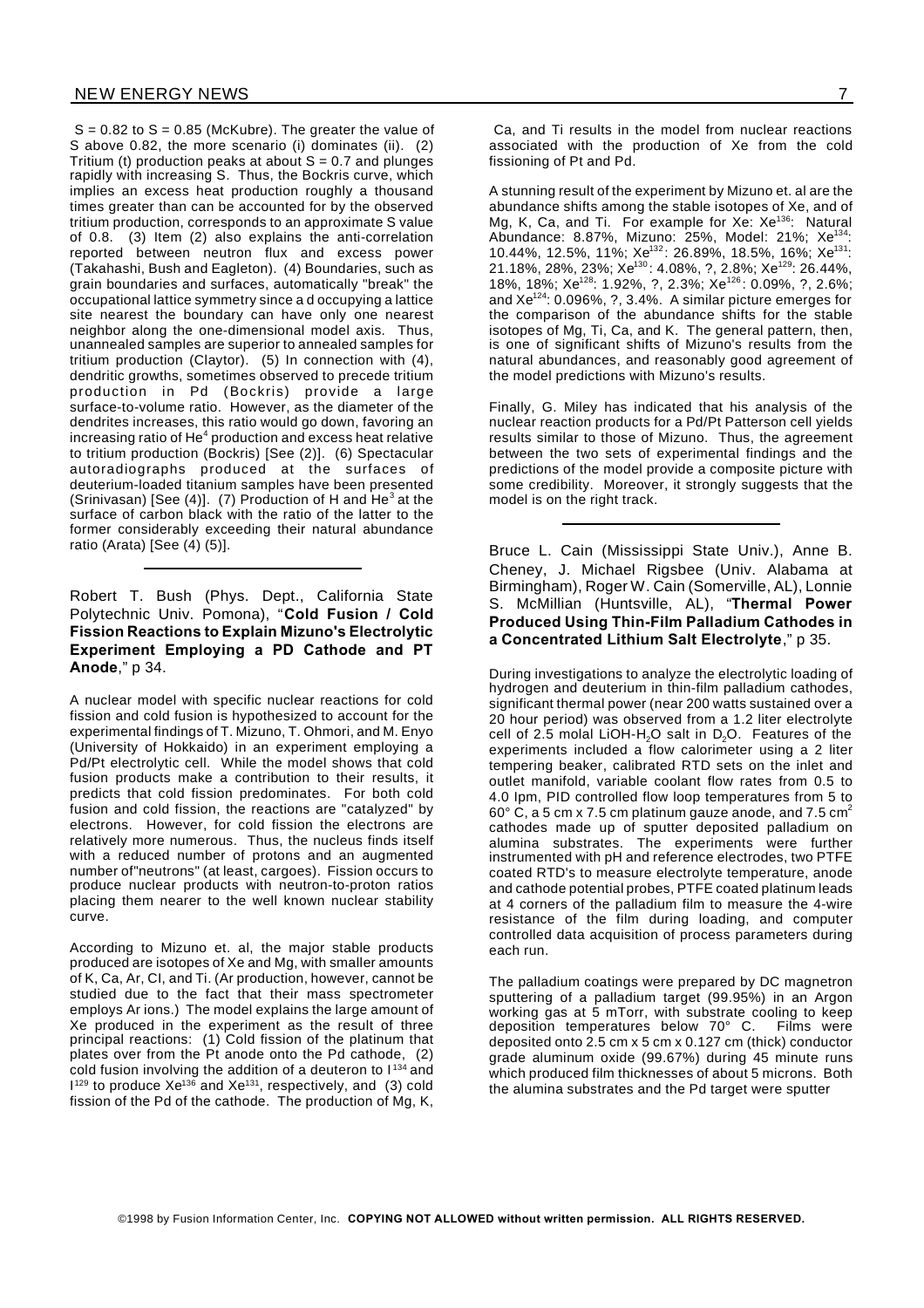cleaned at several hundred watts using an Argon discharge before opening shutters to begin the deposition. The as-deposited films exhibited typical microcrystalline

good uniformity and porosity less than 1%. Although the experiments were originally designed for extended cathodic charging of the films to induce deuterium loading, by measuring the film resistance as the initial solution was added to the cell we observed a prompt film resistance increase of 20% followed within minutes by thermal power near 150 watts from the cell. Subsequent addition of electrolysis current (0.1 amps/cm<sup>2</sup>, 6 watts electrolysis power) promptly increased the film resistance by 70% with a further increase of thermal power to near 200 watts. This power level continued for over 20 hours with the cell temperature maintained near 60° C by the calorimeter temperature controller. The thermal power ceased after reducing the cell temperature to 30° C. Subsequent runs have exhibited similar sustained periods of thermal excursions near 100 watts, normally after a very brief electrolysis charging and subsequent heating of the

structure with randomly oriented micro-grains with maximum size of nominally 1-2 microns. The films had

We conclude that significant thermal power is possible from this palladium catalyzed electrolyte arrangement, although details of its excitation mechanism are unclear. These results and corollary thin-film and electrolyte analysis details will be presented, along with discussion of possible catalytic mechanisms for the power observed.

cell from 30° C to 60° C.

Bruce L. Cain, Trace C. Scrivner (Mississippi State Univ., Mech. Engr. Dept.), Anne B. Cheney, J. Michael Rigsbee (Univ. of Alabama at Birmingham, Matl. & Mech. Engr. Dept.), "**Electrical Resistance and Morphology of Palladium Thin-Film During Hydrogen Loading**," p 36.

Sputter deposited palladium thin-film on alumina substrates were loaded with hydrogen and deuterium using electrolysis to observe the influence of loading on film morphology and electrical resistance. The palladium coatings were prepared by DC magnetron sputtering of a palladium target (99.95%) in an argon working gas at 5 mTorr, with substrate cooling to keep deposition temperatures below 70° C. Films were deposited onto 2.5 cm x 5 cm x 0.127 cm (thick) conductor grade aluminum oxide (99.67%) during 45 minute runs which produced film thicknesses of about 5 microns. Both the alumina substrates and the Pd target were sputter cleaned at several hundred watts using an argon discharge before opening shutters to begin the deposition. Several samples were then annealed at 700, 800 and 1000° C for one hour to allow for recrystallization and grain evolution.

The as-deposited films exhibited typical microcrystalline structure with randomly oriented and elongated grains of maximum size nominally 1-2 microns. The films had good uniformity with porosity less than 1%. Using digital image analysis on the serious of annealed samples before hydrogen loading, the grain-size distributions were

measured using an intensity-analysis algorithm to identify grain boundaries in the three planar directions. These results showed essentially log-normal distributions with some evidence of abnormal growth during annealing. Average grain sizes were 0.5, 0.7, 1.1, and 2.5 microns for the as-deposited, 700, 800 and 1000° C anneals, respectively.

Samples were cathodically charged in a lithium-salt electrolyte using a 2.5 molal solution of LiOH-H<sub>2</sub>O in D<sub>2</sub>O. During loading of the films the electrical resistance of each sample was monitored using a 4-wire resistance probe made from Teflon insulated platinum wires friction pressed to the palladium film surface. To make these measurements the electrolyzing current was periodically cycled off to avoid electrical interference, resulting in a duty-cycle of about 60%. Unique "loading resistance curves" were obtained during constant-current loading at 1 mA/cm<sup>2</sup> which exhibit what are believed to be  $\alpha$  / B hydride phase plateaus. After resistance increase of about 80%, the films were re-examined for morphological changes. All films delaminated from their alumina substrates during loading, and showed extensive swelling and embrittlement. However the as-deposited films retained much of their film integrity while the larger-grained annealed samples showed extensive cracking along grain boundaries.

These results along with more complex issues related to "surface blackening" during thermal power production and/or current reversal, will be discussed. Work is continuing to identify the "blackening deposits" using Auger and XRD analysis of the film surfaces.

#### L.C. Case, Sc. D.,"**Catalytic Fusion of Deuterium**," p 37.

After much experimentation, I have found specific conditions under which  $\mathsf{D}_2$  gas catalytically fuses to He<sup>4</sup>. Some of the prior cold fusion work may have adventitiously depended on such a catalytic effect.

In my process,  $D_2$  gas is contacted at super-atmospheric pressure and a temperature of about 130 to 275° C, with a supported metal catalyst. I have looked at many such catalysts, and found that a platinum-group metal supported on activated carbon, at a loading of about ½ to 1% on the substrate, seems to be preferred. Pd, Pt, Ir and Rh all work, and Pd seems preferred. Other supported catalysts may ultimately be found to also work.

The process does not produce neutrons, or tritium, but two analyses of long-term tests have found about 100 ppm. of He<sup>4</sup> in the fuel gas.

Suitable equipment for this process is displayed. About 50 to 100 g. of candidate catalyst is loaded into the vessel, and the apparatus is sequentially tested with  $H_2$  and gas at the same power input into the heating mantle. If the catalyst is active for  $\mathsf{D}_2$  fusion, the temperature reached with D $_2$  is more than 5° C higher than with H $_2$ .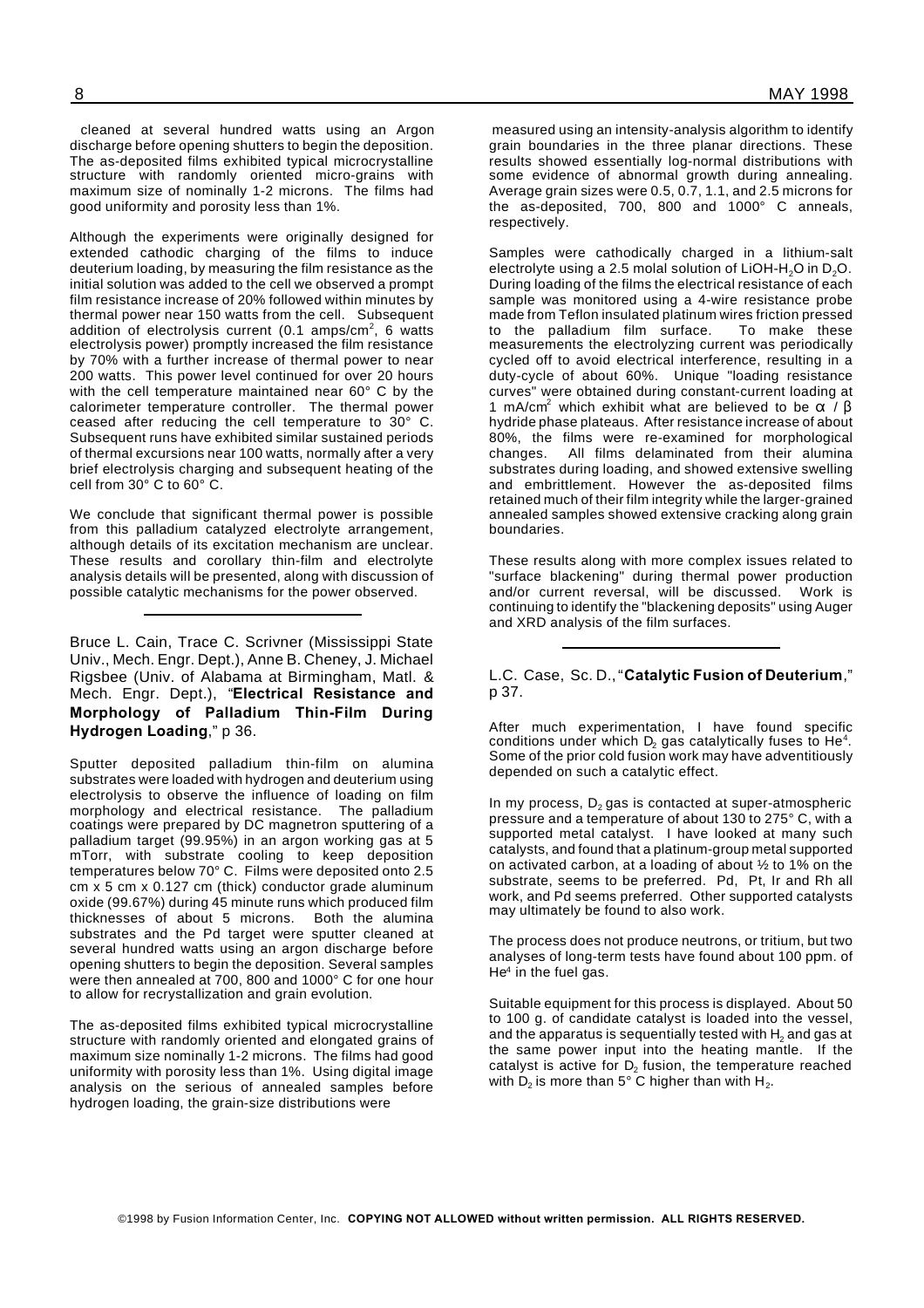# **Free Energy: The Race to Zero Point**

From Nikola Tesla to New Hydrogen Energy; Plasma Discharge to T.Townsend Brown; Magnetic Motors to Anti-Gravity... the Era of Unlimited Energy has begun!

A comprehensive 110-minute broadcast-quality documentary featuring the most promising devices, processes and theories from brilliant visionary scientists and the most persistent independent inventors on the planet!

Get late information on the history and latest revolutionary developments from the following: Tom Bearden, Dennis Lee, Dave Porter, Dr. Dennis Cravens, Eugene Mallove, Troy Reed, Hal Fox, Jeane Manning, Roy Thornson, John Hutchison, Joseph Newman, Paramahamsa Tewari, Dr. Shiuji Inomata, Moray King , Dr. Brian O'Leary, Tom Valone, Paul Pantone. Hosted by: Bill Jenkins Written & Directed by: Christopher Toussaint Produced by: Harry DeLigter Distributed by: Lightworks Audio & Video Music by: Steve Gaines, Richard Burmer, Mark Swane



VHS HiFi \$34.95 + \$3.05 S&H = \$38.00. Free shipping & handling for INE members. Order from: FIC, P.O. Box 58639, Salt Lake City, Utah 84158.

This process shows promise for cheap, large-scale energy production for the future.

F. Celani, A. Spallone, P. Tripodi, D. Di Gioacchino, S. Pace, G.A. Selvaggi (INFN-LNF, Frascati, Italy), P. Marini,V.Di Stefano, M. Nakamura (EURESYS, Roma, Italy), A. Mancini (ORIM, Italy), "The Effect of  $\alpha - \beta$ **Phases Interface on H(D) / Pd Overloading**," p 39.

In the framework of Cold Fusion experiments, we studied since '94 the electrolytic set-up mainly characterized by a cathode shaped as long wire (pure Pd or Pd alloy). This arrangement was set-up in order to increase the deuterium concentration along the wire, according to the electromigration formula (Coehn effect):

# $C(x) = Co*e$  (aqV/KT)

The H(D) concentration at the most cathodic end of the wire increases in accordance with rising up the voltage drop and decreasing the **actual wire temperature** T. In order to maximize the parameter V/T it is necessary to increase the resistance of the wire: long and thin wires (up

to 5m long and diameter of only 0.05-0.1 mm) are therefore required.

Lasting over 3 years of experiments, by AC (20 KHz) wire resistance measurement method, to evaluate the H(D) / Pd loading ratio **and using an experimental set-up with 5 intermediate peak-up points along the wire** we found that, according to the electromigration effect, the D loading up is larger in the most cathodic side of the wire; however, after several hours of operations, the loading distribution along the wire generally tends to be reversed: the most loaded section of the wire was **not in the most cathodic zone but in the less one** (the central sides of the wire had intermediate loading). This surprising result, completely different from what expected according to the Coehn formula, suggests that a sort of "barrier" should exist at the most cathodic side of the wire, capable to prevent, as far as it is effective, the cathode deloading. Elapsing the time, the effectiveness of such a barrier gradually decays. We found that the barrier effect is connected with the different diffusion speed of D into Pd  $\alpha$  and  $\beta$  phases. From this point of view, the wire temperature is important as well, because of its effect on the thermal phases stability.

©1998 by Fusion Information Center, Inc. **COPYING NOT ALLOWED without written permission. ALL RIGHTS RESERVED.**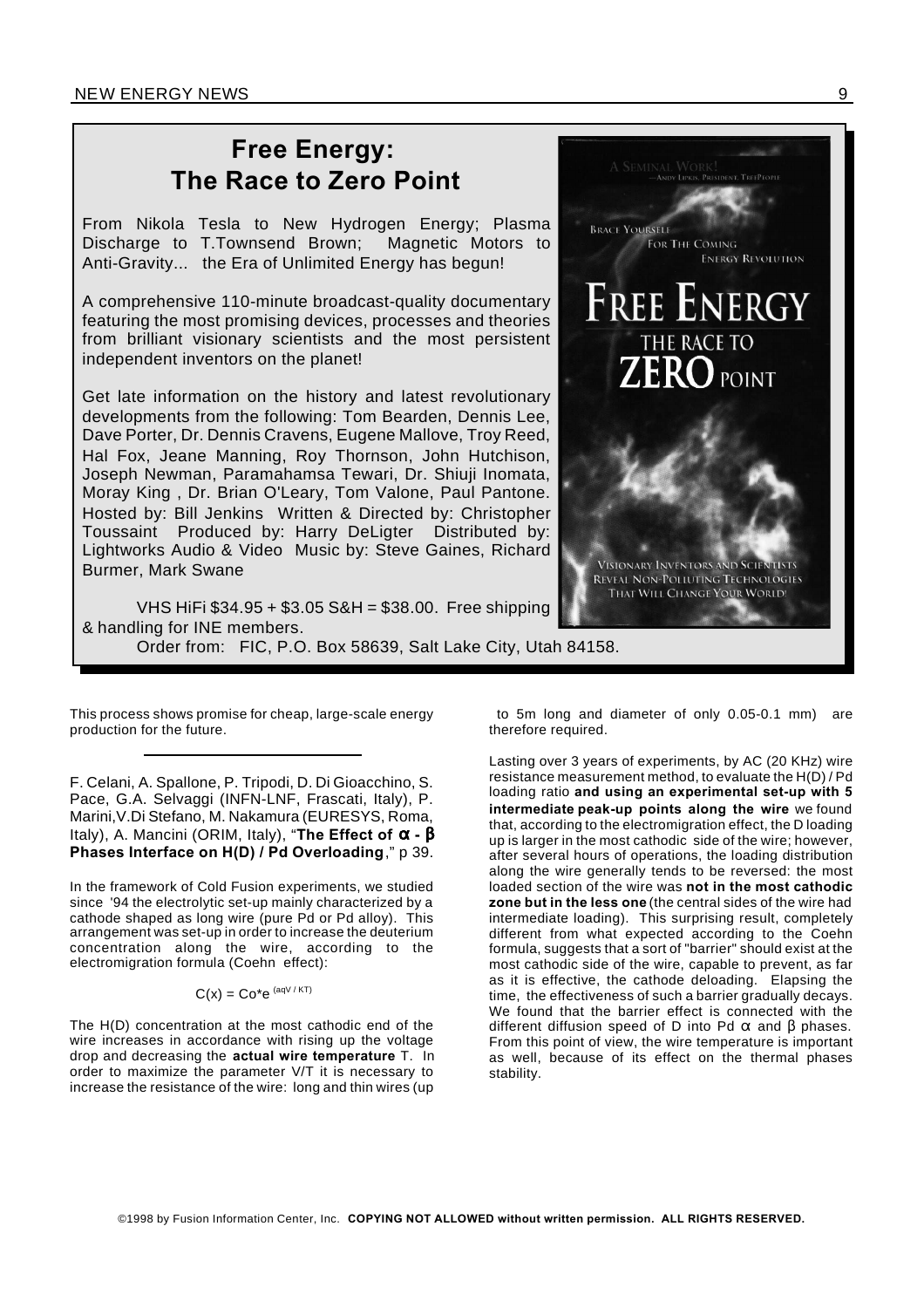Furthermore, we have some evidences that the Cu connections with external wires for power supply could play a crucial role, probably because of the specific Cu ability in reducing the lattice constant of Pd. We remark that, without a proper barrier, the Coehn effect itself could be deleterious for large loading.

We will report several new procedures (geometric electronic and chemical), able to make "Coehn effect" actually effective in order both to reduce strongly the non reproducibility of the experiments and increase the anomalous excess heat. We note, overall, that the results are qualitatively in agreement with our previous experiments using "high peak power pulse electrolysis."

Swe-Kai Chen (Matls. Sci. Center, Natl. Tsing Hua Univ., Taiwan), "**Observations of Cell Temperature Drops and High Vapor Temperatures in D2O Electrolysis of Pd**," p 40, 5 refs.

After the announcement of Pons-Fleischmann experiment in 1989, scientists over the world have repeated the same experiment and have improved their experiment as well as have innovated many other experiments related to the cold nuclear fusion and nuclear transmutation phenomena. Among those innovated and improved experiments Arata and Zhang have demonstrated both the excess heat and nuclear product generation reproducibly using a small welded Pd container with 0.4 m Pd powder inside the container. Only the  $D_2O$  electrolyte temperature rises (e.g., excess heat) have been recorded in all the above experiments, while there is little report on the electrolyte temperature drops and/or on the vapor temperature rises in cell during electrolysis.

This experiment shows phenomena of anomaly heat absorption, rather than heat generation, in electrolysis, and how vapor temperature changes in electrolysis cell. In this experiment the electrolyte temperature can decrease from higher than the reference cooling temperature to lower than the reference cooling temperature, e.g., 19° C in 3 minutes, in a cell containing 350 c.c. D $_{\rm 2}$ O and 0.5 c.c. Pd electrode. On the other hand, the highest vapor temperature can reach ca. 200° C, while the lowest temperature can touch a temperature below the reference cooling temperature. The anomalous heat absorption was explained as an effect of the inverse  $D(d, \gamma)$  <sup>4</sup>He reaction. The high vapor temperature suggests that the heat generated by the cell should consist of this vapor heat. One sometimes should also concern the heat hysteresis effect in the temperature measurement.

I.P. Chernov, Y.P. Cherdantzev, T.N. Melnikova (Phys. Dept. Tomsk Polytechnical Univ., Russia), "**Nuclear Reactions in Layer Structures at Deuterium Charge**," p 41.

Yield of  $\gamma$  - quanta, neutrons and acoustic emission (AE) was investigated in the process of deuterium charge of the samples at electrolysis. The layer structures were

prepared by magnetron sputtering of the  $0.4 \mu m$  Ti - films on Pd, Si, ceramic plates. Ni-WC samples were prepared from powder mixture including Ni (40-50% of weight, the powder dimensions were 1-10 mkm), WC (50-60% of weight, powder dimensions were 1-10 mkm) then passed and caked in vacuum furnace at temperature 1400° C during 60 min. The cell in which electrolysis has been realized was a hollow parallelepiped made of perspex. Electrolyte was 0.1 LiOD normal solution in D<sub>2</sub>O. Current density was 5-10 mA/cm<sup>2</sup>. Neutrons and  $\sqrt{V}$  - quanta detected by one-crystal scintillate spectrometer on the base of stilbene crystal with diameter equal to 20 mm. Spectrometer made possible to select signals from  $neutrons$  and  $\gamma$  - quanta with the help of scheme of pulse form discrimination. Spectrometer characteristics were determined by measuring with isotope sources of <sup>257</sup>Cf neutrons and <sup>22</sup>Na and  $65Zn$  y - quanta. AE signals were detected by piezotransducers on the base of piezoceramics of ZrTiPb type.

It is known that in the process of hydrogen saturation of layer structures hydrogen is concentrated on two materials interface, **creates strong mechanical stress and provokes cracks. We suppose that cracks stimulate nuclear processes**.

During deuterium saturation of Ti-Pd, Ti-Si, Ti-ceramics the yield of  $\gamma$  - quanta exceeded the background 1.5-2 times as large. Neutrons yield has also been measured, but as a rule, it was on the background level. Yield of AE was correlated with the yield of  $y -$  quanta. For Ti-ceramics sample the energy spectrum was measured. The energy of  $y -$  quanta emission was equal to 3 MeV. ...

Thus, deuterium charge of layer structures is conducted by the yield of nuclear reaction products which appear, obviously, in process of cracks forming.

I.P. Chernov, N.N. Nikitenkov, L.N. Puchkareva, Yu.R. Kolobov, M. Krening, H. Baumbach (Phys. Dept. Tomsk Polytechnical Univ., Russia), "**Change of Isotopic Composition of Metals at Deuterium Charge**," p 42.

The aim of the given work was the receiving of new experimental data on isotopic composition change of metals under their deuterium charge finding out the condition of isotope exchange at diffusion. Isotopic composition of palladium, niobium, titanium  $(-0.4 \mu m)$  films on ceramics) and admixtures in these materials was studied during deuterium charge and also isotopic copper composition change under its thermostimulated diffusion in nickel.

Saturation of samples by deuterium was produced in electrochemical cell using LiOD+D<sub>2</sub>O electrolyte. Copper diffusion in nickel was studied by thermomechanical (and simply thermal) load in temperature interval of 423-873°C. The load was  $20-25$  kg/mm<sup>2</sup> and lasted for three hours. Isotopic composition of sample was measured by SIMS.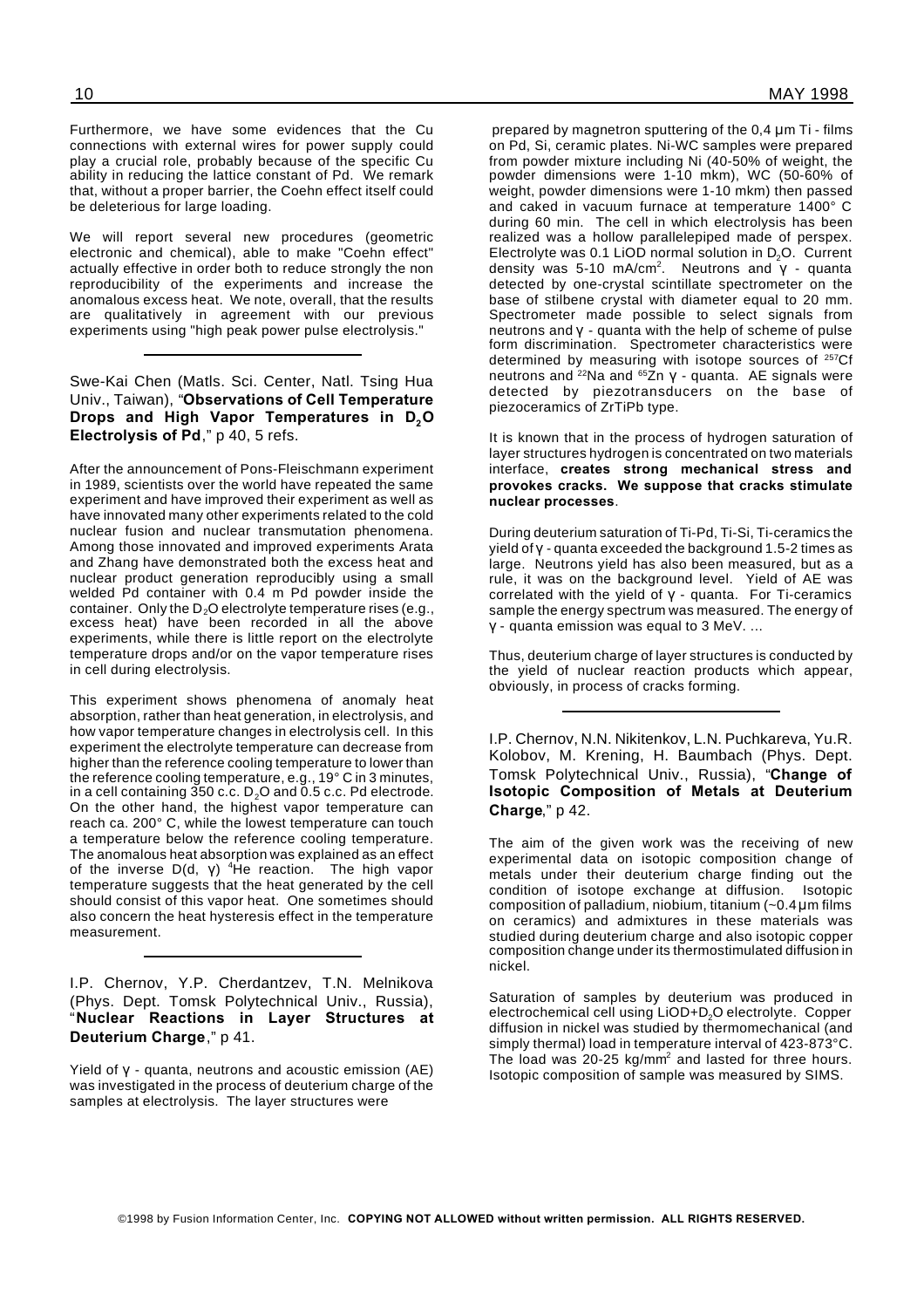The studies had shown the significant isotopic composition change of elements matrices as well as admixtures. In particular, for titanium samples content of <sup>48</sup>Ti was decreased by 33,3%; at the same time a content of the other isotopes increases. <sup>49</sup>Ti and <sup>50</sup>Ti contents increase in the greater degree, by 8,6 and 17,8% correspondingly.

The most significant deflection of isotopic composition from natural one was in surface region of samples. While removing from the surface to the sample volume this deflection decreases. And on the certain depth depending upon the time of deuterium charge isotope composition comes natural level.

To understand a mechanism of this phenomenon copper isotopic composition was studied under its thermostimulated diffusion in nickel during presence and absence of mechanical stress in the sample. Thermostimulated diffusion of atoms in metal under the load imitates the processes occurring at saturation by hydrogen, since migrating hydrogen promotes diffusion of atoms matrices and admixtures, but its accumulation leads to significant stresses in metals. The significant isotope exchange takes place under mechanical loading samples.  $^{63}$ Cu content was decreased by 44% and  $^{65}$ Cu was increased by the same value. At the same time the absence of mechanical loading isotopic composition is not differ from natural one. The results obtained sufficiently proved that isotopic composition change of metals at saturation by deuterium was reached due to not only nuclear processes occurring under low energy, but also due to diffusional ones. Thus, the discussion on the problem of isotopic exchange mechanism must be extended.

#### Dan Chicea (Phys. Dept., Univ. "Lucian Blaga", Sibiu, Romania), "**About Deuterium Nuclear Reaction Rate in Condensed Matter** ," p 43.

The Coulomb barrier penetrability of two approaching nuclei is computed in the frame of the W.K.B approximation. A simple model for describing the screening effect of the Coulomb nuclear barrier by the high electron concentration in condensed matter is presented. The nuclear reaction rate of the hydrogen isotope nuclei, trapped in a metallic lattice is assessed, both for the unscreened and for the screened Coulomb barrier, averaged by the Maxwell distribution.

The low energy nuclear reaction rate in condensed matter is strongly enhanced by the effect of the electron screening, therefore the nuclear reactions at very low energies, in condensed matter, should be considered in a complete different manner than in free space. As the metal sample remains electrically neutral after loading with deuterium, the "free" electron concentration increases as the loading factor does, therefore a double value for the electron concentration should not be considered an abnormal one.

Even if the model overestimates the nuclear reaction rates, it predicts that, in certain circumstances, for porous or

grainy samples which are subject to a negative electric potential and are heavily loaded with deuterium, very low nuclear radiation level might be detected. This could be the explanation for the very low tritium and neutron levels detected in some experiments, but not for the excess heat or for the very high nuclear transmutation rates which accompany the loading of deuterium in palladium or titanium, reported in the literature.

Dan Chicea (Phys. Dept., Univ. "Lucian Blaga", Sibiu, Romania), "**The Role of the Energy Fluctuations in the Possibility of Nuclear Reactions in Condensed Matter**," p 44.

In many papers concerning experiments of loading certain metals like nickel or palladium with hydrogen isotopes low radiation levels have been reported.

A simple model is presented in this article, to describe the energy fluctuation of a deuteron trapped in a lattice, considering elastic collisions in one dimension with the ions. The ions of the host lattice are considered to have a Maxwell distribution of their energies. The energy of a deuterium ion which collides randomly the ions of the host lattice is recorded over a high number of collisions and the energy distribution of the deuteron is obtained. The model predicts the existence of the energy fluctuations and the frequency of their appearance is assessed.

The energy fluctuations, even if the frequency of their real occurrence is lower than the predicted one, combined with the increase of the Coulomb barrier penetration probability produced by the electron screening effect, might lead to a very small and unsteady rate of low energy nuclear reactions produced by the hydrogen isotopes in condensed matter.

The very low energy nuclear reactions in condensed matter, produced in the classical manner by penetrating the screened Coulomb barrier, 'might explain the very low radiation levels reported in the experimental papers. Still, a new reaction mechanism to explain the excess heat and the high rate nuclear transmutations reported in the literature, without nuclear radiation emission is to be found.

#### Scott R. Chubb, Talbot A. Chubb (Oakton International Corp., Arlington, VA), "**Periodic Order, Symmetry, and Coherence in Cold Fusion**," p 45.

Solids are distinctly different from plasma's or high temperature environments that are usually associated with conventional fusion. Solids, at room temperature, "do not like" disruption. High temperature plasma's (HTP's) "like" disruption. Periodically ordered solids can coherently absorb momentum, all at once at a point, discontinuously, and through recoil processes in which the solid, as a whole, moves in response to a collision at an isolated location. As a result, in ordered solids, very often not only is the initial momentum of "colliding" particles **not conserved** by the particles during "collisions," but at low -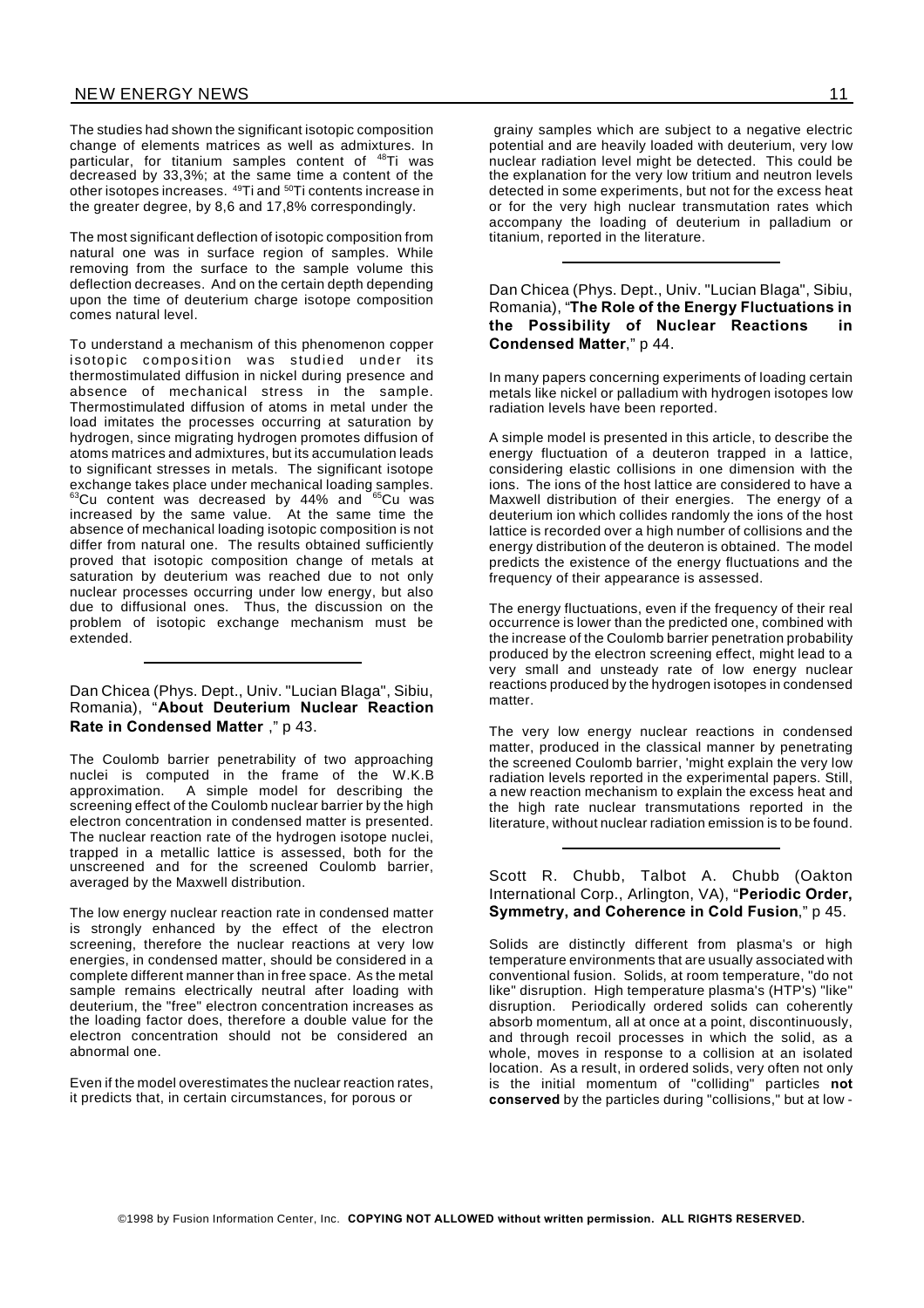intermediate temperatures, these kinds of "collisions" play a dominant role in the following important effects: 1. the conduction of heat and electricity 2. diffraction of neutrons, electrons and X-rays, and 3. the Mossbauer effect. Because the idealized limit of stoichiometric PdD is periodically ordered, not only is there reason to believe, as we have discussed previously, that further D-loading will result in the occupation of ion band states by D-nuclei, it is probable that the potential nuclear reactions and transport of ion band conserving process involve indistinguishable particles (as in the case of D) and occur completely elastically, distinctly quantum mechanical forms of coherent internment become possible in which periodic order is preserved, and it can become "virtually" impossible to identify both the location of the interaction and the participating entities involved with the resulting release of energy. The paper provides a brief tutorial that summarizes the origin of this interaction, using well-known examples cited from solid state physics, and an overview of the predictions of the associated Lattice Induced Nuclear Chemistry (LINC) theory of Cold Fusion.

Scott R. Chubb, Talbot A. Chubb (Oakton Intl. Corp., Arlington, CA), "**Really Cold, Cold Fusion**," p 46, 5 refs.

A number of results from the Lattice Induced Nuclear Chemistry (LINC) theory of Pons-Fleischmann cold Fusion (PFCF) become rigorous in the limit of absolute zero temperature  $(T = 0)$ . These include: 1. The bosons-in and bosons-out rule and its generalization (which states that in PFCF only ground-state to groundstate nuclear transitions are allowed), and 2. The requirement that energy and byproduct release occur at the crystal boundaries. Although considerable modification in the design of PFCF types of experiments are necessary as  $T \rightarrow O$ , a number of potentially important, additional coherent effects are predicted by LINC that should be observable in this regime. To prove the reality of PFCF-related phenomena, as a consequence, it may be useful to consider conducting modified, PFCF-like experiments at low T. In particular, the many-body ion band state D and <sup>4</sup>He populations, which are both bosonic, could both exhibit coherent effects associated with the required sub-conducting (SC) behavior that occurs at  $T = 0$ . Because the concentrations of these species are small, it may not be possible to identify direct effects on conductivity from the SC phases of these species. (It should be noted, however, that these kinds of effects could explain the known isotopic anomaly that occurs when D is substituted for H in PdH and the CS transition temperature Tc increases from 9.5°K to 11.5° K.) On the other hand, SC-induced magnetic phenomena (Meissner and Josephson effects) could be pronounced. Optimal crystal sizes (involving  $\sim 10^9$  unit cells) for supporting coherent effects are predicted by the theory. As discussed in a second abstract, it is also possible for coherent interaction to extend beyond the boundaries of individual crystals. These results suggest that optimal geometries consisting of arrays of small crystallites could be used to enhance the magnetic effects, and because D is magnetic, magnetic effects from SC behavior could be

anisotropic. An overview of these and other "really Cold, Cold Fusion effects" is presented.

Talbot A. Chubb and Scott R. Chubb (Oakton Intl. Corp., Arlington, VA), "**Deuteride Induced Strong Force Reactions**," p 47.

The American Physical Society categorizes cold fusion under PACS category 25.45 "Deuteride Induced Reactions." Fleischmann and Pons cold fusion is better described as due to "Deuteride-induced strong force reactions". Arata and Zhang have shown that the reaction products are <sup>4</sup>He and <sup>3</sup>He, which are products of the strong force reactions  $D^* + D^* \rightarrow {}^4He^{++}$  and  $D^* + H^* \rightarrow {}^3He^{++}$ . Ion Band State Theory shows that  $D^+$  and  $H^+$  are subject to reduced Columbic repulsion and that the strong force reaction occurs coherently between ions fractionally occupying unit cells throughout a small volume of ordered lattice. De-excitation of the product state occurs by inelastic scattering between (1) Bloch elections that are coupled to and screen the band star ions in a dressed-ion configuration, and (2) the balance of the Bloch electrons that constitute the Fermi sea within which the lattice ions are embedded. If the screening Bloch electrons are coherent over a larger volume than the Bloch ions, de-excitation energy is distributed over a larger than the  $D^+$ ion coherence volume. The main heating effects occur at surfaces and interfaces where periodic order is impaired. The distributed nature of the energy release prevents excitation of compact nucleus and precludes gamma-ray and energetic particle emission. The very occasionally observed nuclear emissions are presumably due to mechanical disruption of D<sup>+</sup> and H<sup>+</sup> Bloch ion systems.

T.N. Claytor, M.J. Schwab, D.G. Tuggle (Los Alamos Natl. Lab., NM), "**In-Situ Measurement of Tritium Concentration Variations During Plasma Excitation of Deuterium Loaded Palladium and Palladium Alloys**," p 48.

A number (22) of pure palladium samples and palladium alloys have been loaded with a deuterium or hydrogen plasma in a system that allows the in-situ measurement of tritium. By carefully controlling the plasma conditions, the plasma can be constrained to only contact palladium surfaces and to only lightly sputter the palladium. Long run times (up to 200 h) result in an integration of the tritium output and this, coupled with the high intrinsic sensitivity of the system  $(-0.1 \text{ nCi/l})$ , enables the significance of the tritium measurement to be many sigma  $($  > 10 $)$ . In addition to the real time tritium measurement, the deuterium gas can be combined with oxygen, at the end of a run, resulting in water samples that were counted in a scintillation counter. The results of these confirmatory measurements of the tritium, in these water samples agree quantitatively with the decrease in tritium as measured by the gas ionization gauge. The energy spectrum and the half-life of the radioactive species are also in agreement with the assumption that the material is tritium: Magnetic fields, different types of pulse and RF excitation and the addition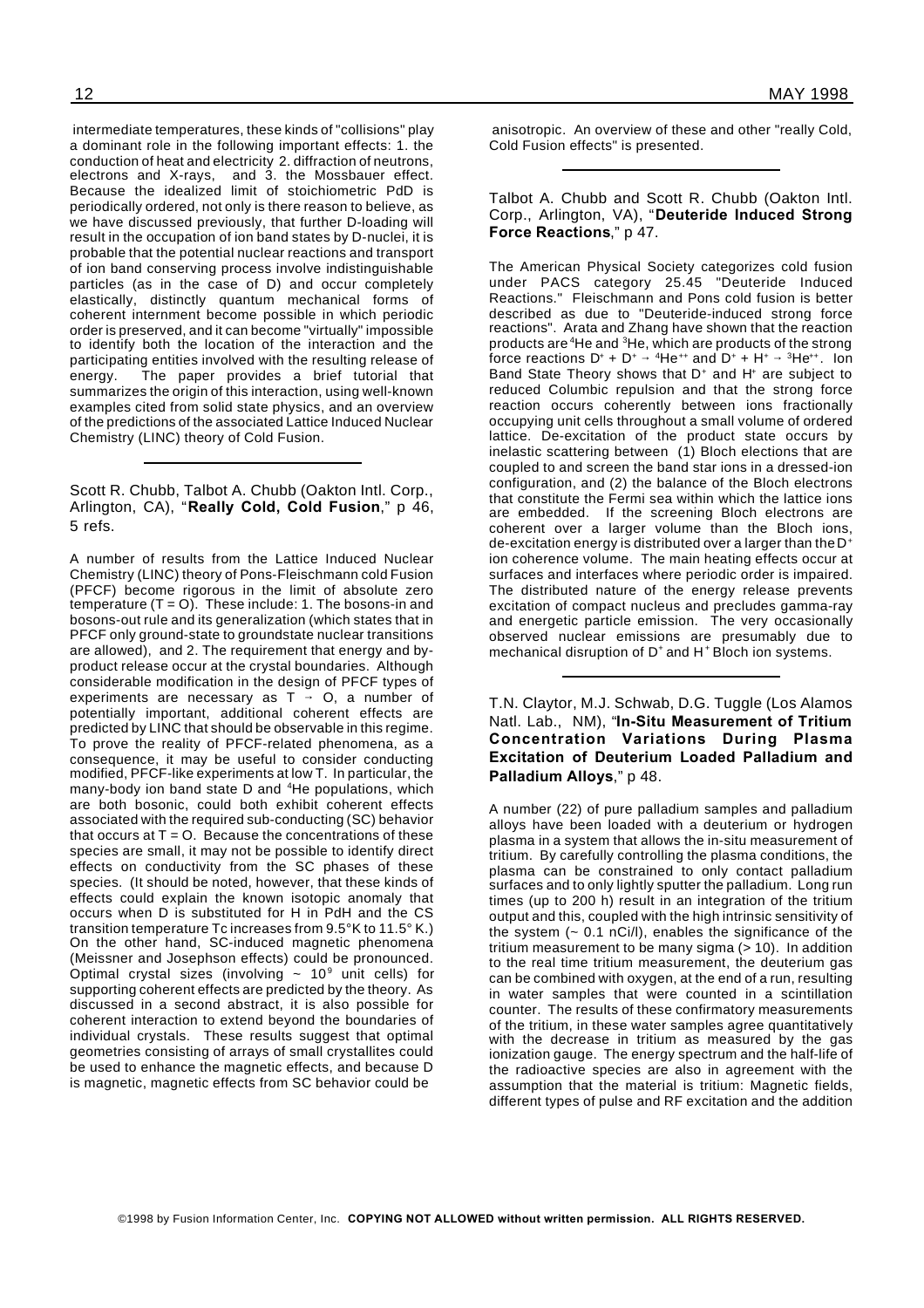#### NEW ENERGY NEWS 13

of noble and other gasses have shown some effects that are difficult to reproduce. However, we have continued to investigate the effect of hydrogen additions on the output of tritium in these types of experiments and find that hydrogen additions always suppress tritium production. We will show the difference in tritium generation rates between batches of annealed palladium, as received palladium and the palladium alloys (Rh, AI, W, Co, Cu, Ni, Be, B, Li, Hf, Hg and Fe) of various concentrations to illustrate that tritium generation rate can vary from alloy to alloy as well as within between batches of the same (ostensibly) alloy. Other metals (Pt, Hf, Ni, Nb, Ta, V, W, Zr) have also been run in the system as background samples and to determine if tritium could be detected in the gas analysis system. In nearly all cases, they have produced results very close to background drift rate.

## W.J.M.F. Collis (Strada Sottopiazzo, Italy), "**ENSAP - A Software Tool to Analyze Nuclear Reactions**," **Updated 1 November 1997**," p 49.

Over the last few years some progress has been made in demonstrating reproducible heat production in so called *Cold Fusion* experiments. This has not been matched by theoretical understanding as to the mechanism of heat production. It is important to establish which nuclear reactions, if any, are the source of excess heat before speculating on reaction mechanisms. Unfortunately experiment has not clearly demonstrated the consumption of any nuclear fuel nor production of nuclear ash. So any analysis must be able to cope with incomplete data. A computer is an ideal tool to cope with this problem.

ENSAP is a PC based program able to analyze reactions of the form:-

#### $A + B \rightarrow C + D$

A, B, C and D are (possibly incomplete) isotope specifications for the reaction products and reactants. Using a database containing nuclear data for all known isotopes, the program displays all reactions satisfying user specified criteria or conditions. Such criteria include:

- 1) Energy conservation (reaction should be exothermic).
- 2) Spin and / or parity conservation.
- 3) Gamow suppression factors.
- 4) Optional energy transfer from environment.

Wang Dalun, Chang Zheng, Jiang Li, Chen Shuhe, Yang Ke, Li Yijun, Fu Yibei (Inst. Nucl. Phys. & Chem., China Acad. Engineers Phys.), Zhang Xinwei, WuJun (Beijing Inst. Appl. Phys. & Comp. Math., Beijing , China), "**X-Ray in Glow Discharge**," p 50.

To make metals over-saturated with deuterium by the method of glow discharge, we have observed about  $5 \times 10^3$ neutrons per second and X-ray for 10 $10^{10}$  counts per second. The law of X-ray keep an accord under different conditions. The effect can be repeated for hundred percent. The

abnormal phenomena can be controlled and be demonstrated at any time. The further research of X-ray property indicate: the X-ray whose energy is less than and more than the voltage discharge energy have anomalous long-range penetrating radiation.

A. De Ninno, M. Vittori Antisari, C. Giangiordano (ENEA, Frascati, Rome, Italy), "**Material Science Studies Aimed to the Excess Heat Experiments Reproducibility Improvement**," p 51.

We have studied the influence of the microstructure of Pd samples on the features of the hydrogen(deuterium) loading process in order to improve the reproducibility of excess heat experiments.

We have found that the Pd grain size is a significant parameter affecting in a strong way both the loading kinetics and the maximum concentration. A careful control of the microstructure appears necessary in order to obtain high loading ratios. We make the hypothesis that this can be related to the role of the grain size both on the density of short circuit paths for fast diffusion and on the mechanical properties of the material, which influence the metal ability in relaxing the stress field generated at the sample surface by the solute concentration gradient.

We started also the investigation on thin Pd films and multi layers (Ni/Pd). Our main goal is to prepare, in a reproducible way, Pd/D samples with a very high loading ratio (greater than 0.9) in order to systematically approach the main experimental problems of the excess heat production such as the calorimetric system improvement and the possible nuclear ashes production.

A. De Ninno, A. Frattolillo, V. Violante, F. De Marco, F. Scaramuzzi (ENEA/ERG/FUS, Fascati, Italy), "**Cold Fusion at ENEA Frascati: Progress Report**," p 52.

The research performed since ICCF-6 has followed two main lines.

The first line attains to the effort for reaching high values of D/Pd ratio in palladium samples, in order to achieve the best conditions for cold fusion phenomena, in particular power excess production. In order to obtain this result, a research program on material sciences, dedicated to the dynamics of hydrogen and deuterium charging in palladium has been started, in collaboration with other laboratories, both at ENEA and at some Universities. The results of this activity will be reported in another paper presented at this Conference (De Ninno et al.). The outcome of this research should be the definition of the starting characteristics of palladium (purity, shape), and of the particular procedures for its preparation and for its charging with deuterium. The calorimetry by now assessed at ENEA Frascati will be used for the detection of power excess.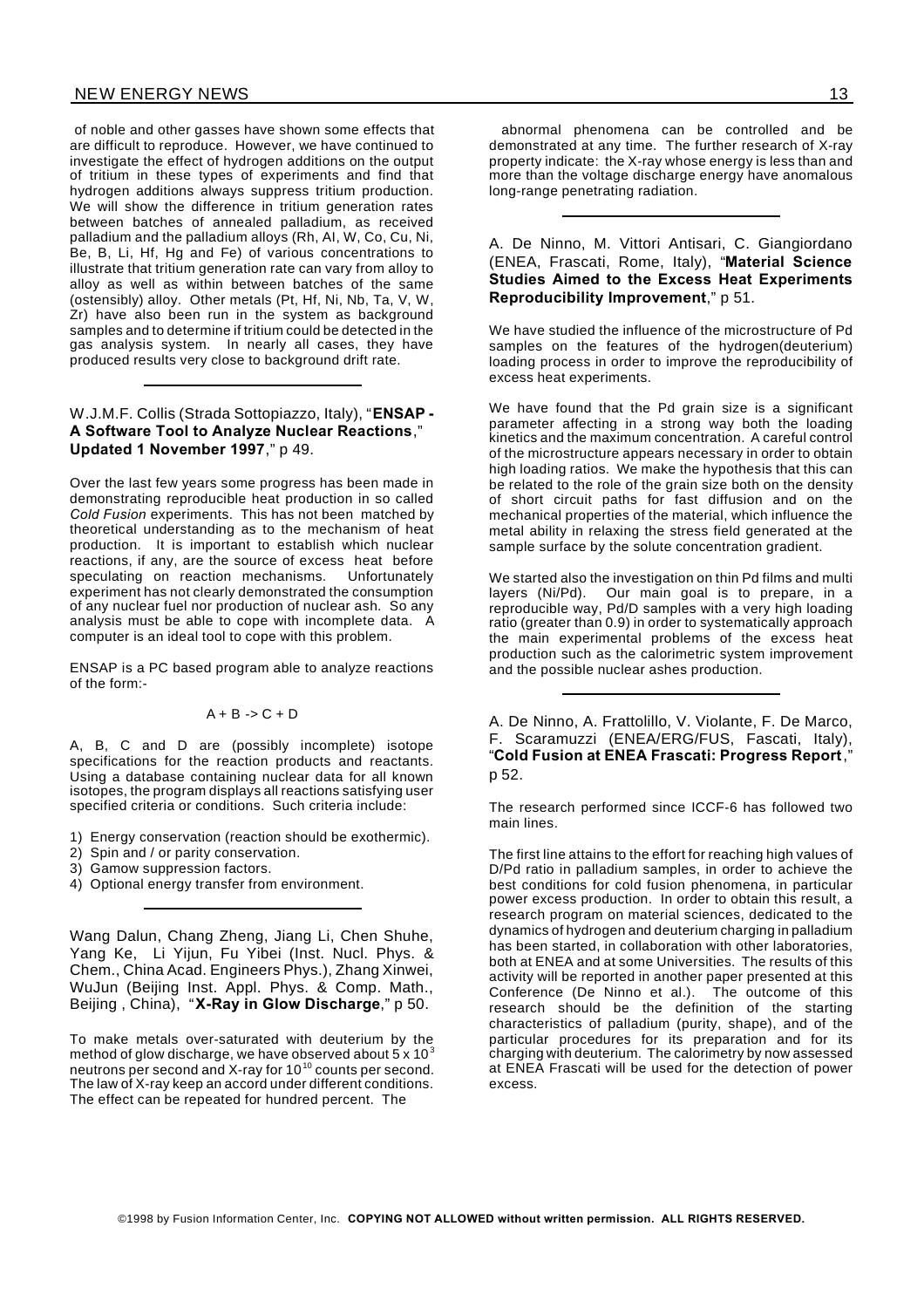The second line concerns the attempt to detect in a clear way the production of <sup>4</sup>He during the power excess episodes. A system aimed to the analysis of the gases evolving from the electrolytic cells is being realized. The gases will be catalyzed and the heavy water produced eliminated. The procedure consists in a static analysis of the residual gases, which will be progressively purified by all components other than noble gases. The calibration of a high resolution mass spectrometer and the test of the circuit leading the gases to the spectrometer is under way. Progress on this line will be reported.

D.D. Dominguez, P.L. Hagans, E.F. Skelton, S.B. Qadri, A.C. Ehrlich, D.J. Nagel, S. Crouch-Baker (U.S. Naval Res. Lab., Washington, DC), **"The Dynamics of PD-D(H) Phase Formation Monitored Using Synchrotron-Wiggler Radiation**," p 53.

Structural changes induced by the electrochemical absorption of deuterium or hydrogen into a Pd lattice were studied using very high energy x-ray photons available on the superconducting wiggler beam line, X- 17C, at the National Synchrotron Light Source (NSLS) at Brookhaven National Laboratory. Because of the high energy and high brightness of the x-rays (up to 80 keV), structural changes could be measured from the high energy diffraction peaks of Pd. The intensities of the Pd-(422) diffraction peaks for the  $\alpha$ - and  $\beta$ -phases were monitored as a function of distance across the sample, electrolysis time and current density. From these data, diffusion rates and diffusivities were determined for deuterium and hydrogen absorption in a 1 mm diameter Pd wire cathode. For deuterium absorption, a diffusion rate of  $57 \pm 8$  nm/s was found. The data also were used to evaluate the spatial dynamics of composition change in a volume element of about 0.18 nl as the solute atoms diffused through the Pd lattice. Other features of the structural changes associated with the absorption of deuterium or hydrogen into Pd were also observed. These observations lead to a model describing the temporal and spatial dynamics of deuterium or hydrogen absorption into Pd.

Jacques J. DuFour, Jacques H. Foos, Xavier J.C. DuFour (Lab. des Sciences Nucl., Paris, France), "**Formation and Properties of Hydrex and Deutex**," p 54.

By submitting various metallic hydrides to the action of a strong magnetic field (0.5 to 1.2 T), we have observed effects for which we have yet found no explanation by known phenomena. The most striking effects were observed with Uranium hydride and with Titanium hydride.

In the case of Uranium hydride, a 1 g sample of UII3 (made from Uranium metal N 0071 from the shelf and Hydrogen N 55 from Alpha Gaz) was placed between 2 magnets (remanence 1.2 T), under hydrogen (1 bar) at room temperature and submitted to intense (60 A) pulses of current, of low (40 V) voltage, of short (20  $\mu$ s) duration and with frequency 4000 H. After 6 months of treatment, the

Uranium hydride was oxidized (800° C for 5 mn), resulting in  $\mathsf{U}_3\mathsf{O}_8$ . A 1 g sample of the same batch of Uranium was directly oxidized according to the same procedure. The 2 samples were then counted in a completely similar way (ORTEC High Purity Germanium Detector, diameter 10 mm and height 7 mm). The treated sample exhibited a significative (3 sigmas) decrease of radioactivity, not explainable by any known cause (difference of position or type of preparation of the samples to be counted). This decrease was observed on 234-Th and 234-Pa, which are the direct daughters (by alpha and beta emissions) of 238-U, resulting in an "apparent" decrease of the  $\alpha$  activity of 238-U of some 0.5 % in six months, which would correspond, during the time of the treatment, to an "apparent" period of about 100 years for 238-U under treatment, to be compared to  $4.5 \times 10^9$  year for natural 238-U.

In the case of Titanium hydride, a 1 g TiH2 sample was placed between permanent magnets of varying remanence (from 0.1 to 0.5 T) in contact with a  $2 \text{ cm}^2$  silicon photovoltaic cell, under hydrogen (1 bar) at 100° C. After 1 day, the photovoltaic cell was withdrawn and placed in the dark at room temperature. It then started to produce small, but well above background, amounts of electric energy (current of a few nA and voltage up to 300 mV) for periods up to 2 months. The phenomenon is reproducible and exhibits a threshold on the intensity of the magnetic field (which must be higher than 0.3 T). A series of blank experiments have shown that the phenomenon cannot be explained neither by temperature variations of the photovoltaic cell nor by a chemical interaction of the hydrogen with the components of this cell (no fuel cell effect).

To explain these results we propose an improved "hydrex" ("deutex") model. in line with our communications at ICCF-5 and ICCF-6 and which describes the bounding between an electron and a proton (deuteron) as a transient (several hours life-time ?) and very small (a few femtometers) species, resulting from the combined actions of the Coulombic and the Nuclear forces.

Veniamin A. Filimonov, Vitaly Yu. Solov'yov, Vyacheslav A. Kobets, Alia V. Skitovich (Inst. Physical Chem. Problems, Minsk, Belarus), " **Self-Organization Processes Under Metals Loading by Hydrogen Isotopes - Materials Science Basis for Cold Fusion and Transmutation Technologies**," p 55.

We have studied structure changes in Nb and Pd cathodes under and after electrochemical loading by hydrogen isotopes as related to Cold Fusion and Transmutation (CF&T) technologies. It is observed that previously deformed free crystalline metal plates treated at the temperature close to the critical point of Me-H (Me-D) system phases separation by asymmetric hydrogen (deuterium) loading recrystallize up to single crystals during some tens of hours. These plates when used as cathodes in CF&T experiments do not exhibit any dead time. Suitability of Nb and Pd treated as above for CF&T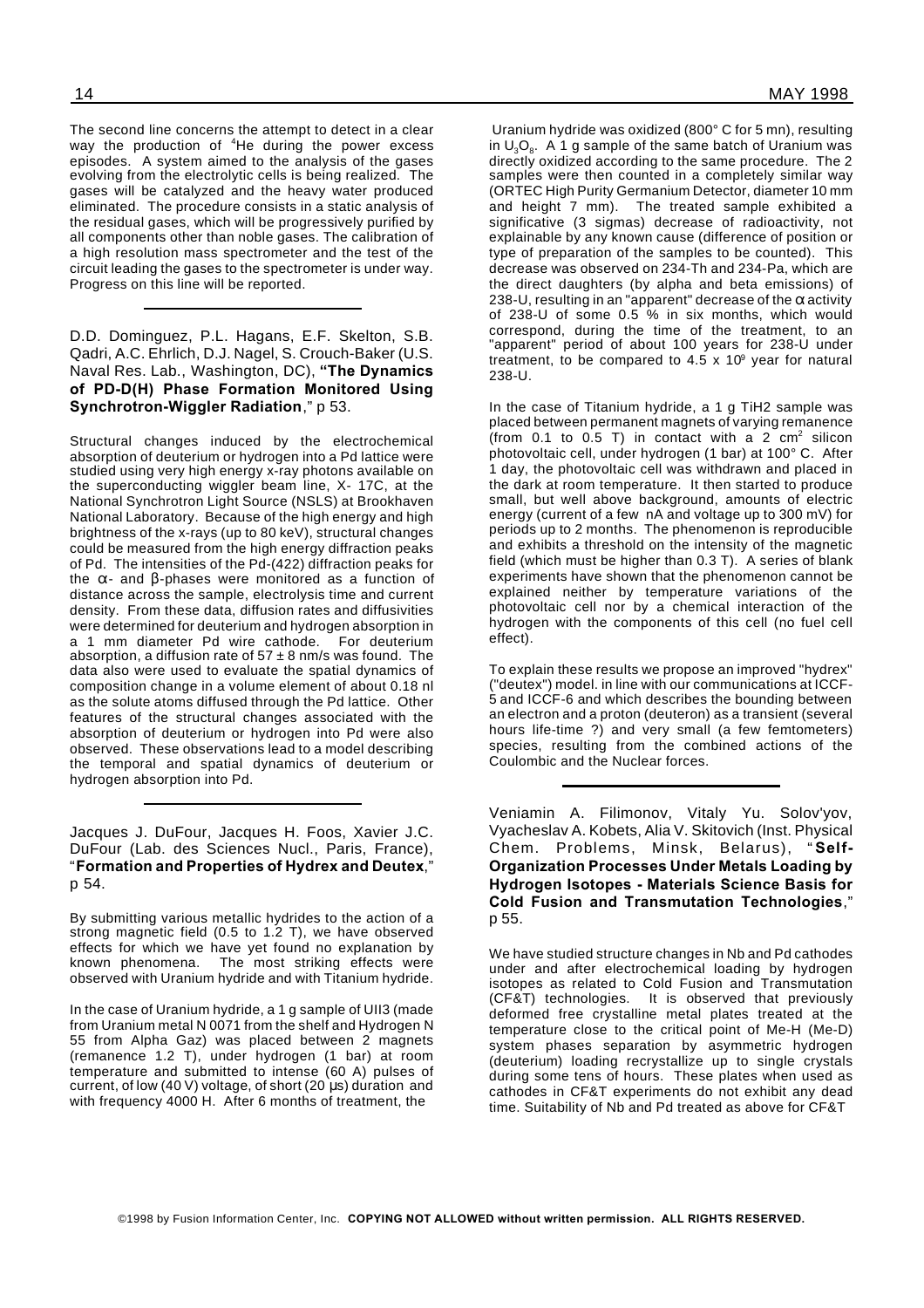use has been proved by excess heat, neutron emission (in D<sub>2</sub>O) and <sup>137</sup>Cs transmutation (in  $H_2O$ ) measurements.

This study is based on the fact that "hydrogen annealing" of metals together with defectness decreasing occurs under some conditions, which we ascribe to cooperative transport of hydrogen accompanied by huge enhancing of impurities diffusability.

Our method of electrolysis has some features, namely: (i) separation of cathode and anode areas of the cell to provide asymmetric loading; (ii) high current densities (3 to 300 mA/cm $^2$  for Pd, 30 to 1500 mA/em $^2$  for Nb) to provide dense hydride (deuteride) layer formation on the "face" side of cathode in spite of hydrogen (deuterium) deloading from the "back" side; (iii) working temperatures up to 180 and 90° C for Pd and Nb correspondingly (we used concentrated sulfuric acid as electrolyte in the case of Pd); (iv) insertion of probe in the electrolyte closely to cathode to estimate hydrogen (deuterium) content in cathode by its potential. Electrolysis was carried out in galvanostatic regime.

Methods of diagnostics were: (i) monitoring of cathode potential variation during the electrolysis; (ii) metallographic studies of cathodes; (iii) x-ray studies of the same. The first one exhibited potential variation accompanied by irregular fluctuations that was, in general, as follows: initial potential drop attributed to establishing electrochemical equilibrium (namely saturation of electrolyte with  $\mathsf{O}_2$  and  $\mathsf{H}_2\left(\mathsf{D}_2\right)$ ; following potential increase attributed to dense hydride (deuteride) layer formation on the lace side of cathode; prolonged potential drift attributed to hydride (deuteride) / hydrogen (deuterium) solid solution interface moving to back side of cathode accompanied with cooperative H (D) transport and grain boundaries drift in the same direction.

Metallographic investigation have shown that after prolonged electrolysis runs (up to 100 hours) at higher temperatures recrystallization accompanied with grain growth up to single crystals with (111) orientation in parallel with face side of cathode plates takes place. This is also proved by x-ray studies.

When used in  $D_2O$  pulsed electrolysis at 20 $^{\circ}$  C (voltage up to 110 V, frequency up to 10 kHz, duration of pulses up to 10  $\mu$ s) these cathodes provide reliable enhancing of neutron emission up to twice as much as background value in 8 hours run; excess heat of about 300 % as related to the same cell with untreated cathode was shown under steady current D<sub>2</sub>O electrolysis at 90°C in 8 hours run; and  $137$ Cs transmutation from 100 µCu down to background value was shown under H<sub>2</sub>O electrolysis at 90°C in 8 hours run.

Veniamin A. Filimonov, Vyacheslav A. Kobets (Istituto per la Ricetea di Base, Monteroduni, Italy, and Inst. for Physical Chem. Problems, Minsk, Belarus), "**Nuclear Transmutation and Scalar Fields Generation under Chemical Detonation of Solids**, p 56, 5 refs.

<sup>137</sup>Cs radioactive isotope accelerated decay and scalar (torsion) fields (SF) generation were observed while ammonium dichromate and trinitrophenol detonated in press form under complex action of "pressure and shear". Decrease of <sup>137</sup>Cs activity was 50 to 100% after single detonation event of about 1  $\mu$ s duration. <sup>137</sup>Cs quantities of about 100 µCu was included into above noted explosives content by ion exchange together with non-radioactive Cs background. Scalar fields were detected using an electrically shielded probe as a shoulder of Witston direct current bridge, and electrical output of the latter was connected with electronic oscilloscope input.

Earlier we suggested a possibility of Cold Fusion and Transmutation processes occurring under action of chemical detonation of solids. **These processes were also observed independently by R. Monti.** A task of scalar fields detection under the same was inspired by the known but unexplained fact that a part of detonation heat effect is lost as related to burning of the same substance. We suggested that detonation of solids generate scalar (torsion) fields which may be detected using suitable techniques.

Gamma radiation of samples was measured by AMA 3000 multichannel analyzer before and after runs. Calibration using standard <sup>137</sup>Cs gamma source was also performed. Laboratory press having 4 metric tons capacity and 50 mm Plexiglas shielding and steel press forms of 5 mm and 9 mm inner diameter were used for pressurizing. Witston direct current bridge with electrical input voltage of 9 V, electrically shielded bifilar copper coil having 100 double turns of 7 mm diameter as working shoulder and carbon resistors as reference shoulders connected with input of C8-17 electronic oscilloscope in regime of triggered sweep with time-base of 1 to 10  $\mu$ s.

So, our *a priori*. suggestion that synergetic activation (SA) taking place while detonation of solids provides high-energy excitations of atoms needed for transmutation seems to be proved. However, share of scalar fields generated might be evaluated taking into account that the latter imply intensely on radioactive species time of decay. It may be concluded that both SA and SF work in parallel for the same result.

Veniamin A. Filimonov, Alexandre N. Lavrenov (Istituto per la Ricerca di Base, Monteroduni, Italy, & Inst. Physical Chem. Problems, Minsk, Belarus), "**Dynamical Model of the Synergetic Activation for Cold Fusion and the Novel Concept for the Free Energy 'Generation,**'" p 57.

Computer simulation of the Synergetic Activation (SA) model (see author's ICCF-4 contribution) in dynamics as related to Cold Fusion has been made. The essence of self-organization in the system, namely the multistage excitations within vibration and/or ionization energy band structures due to separation of subsystems having different excitation energy levels under impact action on the system, was stated as before. ...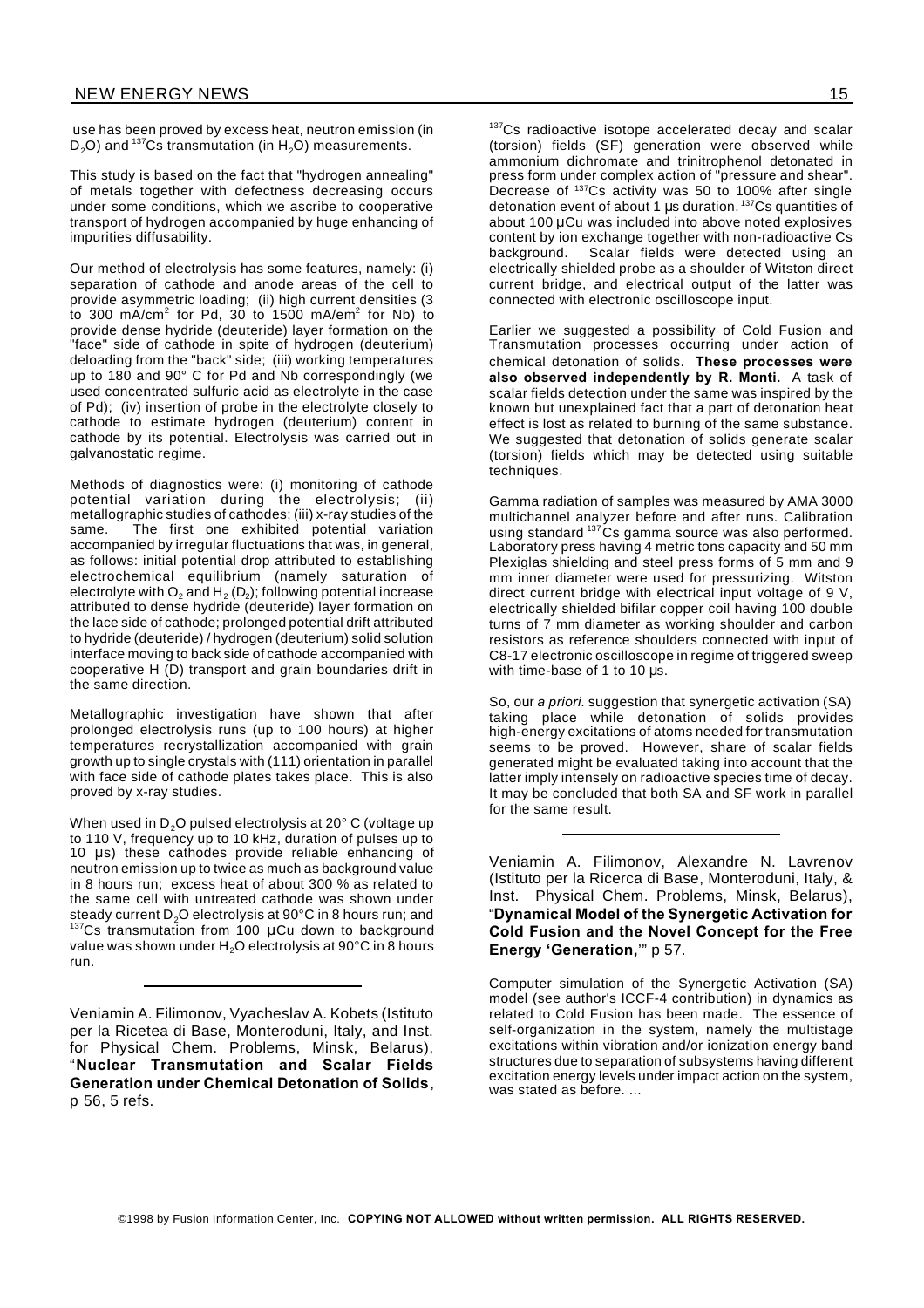The exponential distribution of all the levels populations fitting the Boltzmann law was obtained after the first coll ision for both cases. As for vibration case, the certain features were shown in dynamics. (i) Populations N**<sup>i</sup>** , of higher levels were much more than it was derived earlier from analytical SA expression, which was the sequel of possibility of excitations to more distantioned energy levels (excitations "tree") instead of the same to the closest energy levels only in previous computation (excitations "staircase"). (ii) Population of the highest energy level was high even if the number of quasi-particles in the system was not large enough to populate all the energy levels due to summation of probabilities of excitation to the above energy levels ("edge" effect). (iii) Systems exhibited auto-oscillation behavior and the period of oscillations depends on the volume of the system (number of particles). These three effects provide much more probability of high energy excitations as compared to stationary SA model.

Surprisingly, the total quantity of energy in the system was not conserved in spite of precise energy balance within each collision in each subsystem. Our analyze proved that the latter is not a sequel of procedure but is an intrinsic properly of self-organizing systems. If the system is subcritical, it absorbs energy from the outside, if the system is above-critical, it releases energy.

This allows us to propose the Novel Concept for the Free Energy "generation". It suggests that known and further devices generating "excess" Free Energy do not need an "inner" energy source such as nuclear reaction, annihilation, etc. for their operation, though those and related processes may be implemented under condition of noted devices operation independently on and tn parallel with the main process of "space energy" conversion. It is suggested that the equivalent quantity of the Free Energy "born" in the system to be taken from infinitely distantioned source in which Free Energy is being lost due to exoenergetic irreversible processes taking place. The advanced physical concepts such as Zero Point Energy, Scalar (Torsion) Fields, Self-organization of Matter and Resonance are involved in the present concept.

#### John C. Fisher (Carpinteria, CA), "**Liquid Drop Model for Extremely Neutron-Rich Nuclei**," p 58.

Nuclear energy levels are characterized in part by their isospin quantum numbers. Ordinary nuclides are well described by an independent-particle (IP) model with isospins equal to or close to the minimum possible value  $A/2 - Z$  . It has been suggested that extremely neutron-rich nuclei constitute a second branch of the table of isotopes whose ground states have the maximum possible isospin T $_{\sf max}$  = A/2, and that neutral members of the  ${\sf T}_{\sf max}$  branch (i.e. polyneutrons) serve as mediating particles for the new class of nuclear reactions discovered by Fleischmann and Pons. The energetics of the new reactions have been qualitatively described by a liquid drop model. Recent measurements of the mass spectrum of reaction products produced in the new reactions make possible a refinement of the model, providing an explanation for gaps of instability separating ranges of stability in the mass spectrum.

# Listen to **The COSMIC CONNECTION**

A unique Tech-Art transformational tool

A technique which may:

- ◆ Reduce and "lift" stress
- ◆ Give a sense of safety and well-being
- Nourish creative thought and action
- $\blacklozenge$  Increase spiritual awareness
- Stimulate verifiable brain-mind coherency
- Lighten the burdening effects of gravity

♦ Provide a Direct Connection with evolving universe Holograms through the audible output of a multioctave Gravity Wave Sensor Array. Pitched to the Standard Musical Scale.

(This audio tapes gives a general sense of the potentials. Live is **much** more powerful.)

Bill Ramsay's workshop says: The device used consists of a compact array of a number of individual gravity-wave sensors, each selected to form parts of harmonious musical chords and provide a "topographical" sampling of universe-wide influences as these are mirrored by minute fluctuations in the earth's gravity field. It is thought that every cell in the human body is subject to these influences, which are usually below the thresholds of conscious awareness. The audible output of this array are thought to form a synergistic connection with these influences, thereby allowing conscious awareness of this "cosmic connection."

Cost: \$10.00 plus \$2 shipping & handling. Audio Tape c/o FIC, P.O. Box 58639, Salt Lake City, UT 84158 - 0639.

#### John C. Fisher (Carpinteria, CA), "**The Role of Polyneutrons in Cold Nuclear Reactions**," p 59.

It is well established that reactions between charged nuclei cannot occur at ordinary temperatures. The situation is different for reactions between a charged nucleus and a neutral particle where there is no Coulomb barrier to prevent them from coming close enough to react. Conventional nuclear reactors exploit this situation using neutrons as the neutral particles. However we know that neutrons do not participate in the new class of nuclear reactions discovered by Fleischmann and Pons (FP reactions) because they are never observed in sufficient numbers.

FP reactions are unlike the ordinary nuclear reactions with which we are familiar. They do not occur between charged nuclei and must be mediated by neutral particles other than neutrons. They are a revolutionary discovery. We should not be surprised if they require a revolutionary explanation.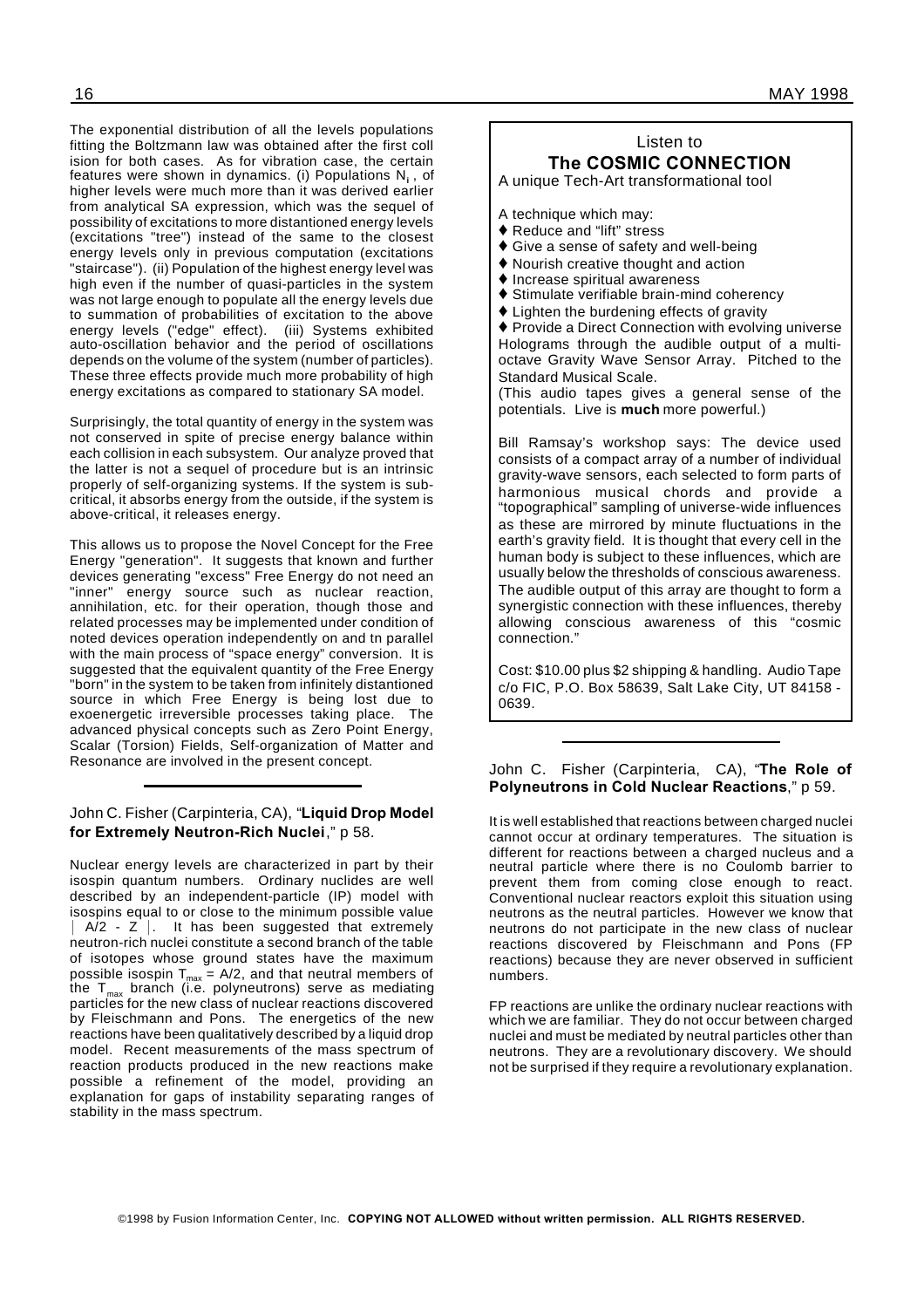This analysis explores the possibility that the required neutral particles are polyneutrons (groups of neutrons bound together by nuclear forces at densities comparable with those of charged nuclei). Just as neutrons can support a chain reaction in ordinary reactors, polyneutrons are shown capable of supporting a chain reaction in FP reactors.

The existence of polyneutrons implies the existence of a second, extremely neutron-rich branch of the table of isotopes. Ordinary nuclei have isospins equal or close to the minimum possible value abs (A/2 - Z). It is suggested that nuclei in the extremely neutron-rich branch, containing polyneutrons as its neutral members, all have the maximum possible isospin A/2. The energetics of FP reactions are described by a liquid drop model.

M. Fleischmann, "**Cold Fusion: Past, Present and Future**," pp 60-61.

In 1983, Stanley Pons and I posed ourselves the following two question:

- i) Would the nuclear reactions of deuterons confined in a lattice be faster and different from the fusion of deuterons in a plasma?
- ii) Could such nuclear reactions be detected?

In the first part of this paper I will outline part of the background which led us to pose these seemingly senseless questions. This background can be summarized by the statement: "the behavior of ions in condensed phase systems above absolute zero (of which D<sup>+</sup> in a Pd - type lattice is an example) can only be explained by Quantum Field Theory, QFT." (it is likely that this statement applies even to gas phase systems). It has frequently been asserted that the explanation of Cold Fusion would require a Paradigm Shift. I believe that this is incorrect: the Paradigm Shift is well-known; the real difficulty lies in the application of this shift to the Natural Sciences.

We therefore believed that the two questions were sensible but, nevertheless, we expected the answers to be "Yes" and "No". At that time we listed possible systems for study under five headings:

- (a) Systems based on the electrodifusion of D<sup>+</sup> in host lattices (especially Pd wires);
- (b) Systems based on the electrochemical charging of host lattices (especially of Pd electrodes);
- (c) Chemical Systems based on superacid/ highly oxidizing conditions: the link to "Hot Fusion";
- (d) Chemical Systems based on superbasic/ highly reducing conditions;
- (e) Hybrids of these systems.

We started work on (b) as a preliminary to (a).

As is well-known the outcome of our experiments was radically different from our expectations. It became evident that there were markedly enhanced rates of nuclear reactions as shown by the generation of excess enthalpy at levels far above those which can be accounted for by chemical reactions. Moreover, this generation of excess

enthalpy was not accompanied by the expected levels of the "nuclear ashes", tritium and neutrons.

The present state of knowledge of this section of the field can be summarized as follows:

- 1) Excess enthalpy generation can be detected provided "correct" electrode materials are used:
- 2) The early development of excess enthalpy generation can be detected provided experiments are carried out with adequately high levels of precision and accuracy;
- 3) In the normal conditions of operation, the systems show "negative feedback"; at longer times one can detect the onset of "positive feedback"which exceeds the effects of "negative feedback" (as shown, for example, by the increase in the rates of excess enthaIpy generation with increases of temperatures);
- 4) "Positive feedback" appears to be associated with regular or chaotic oscillations;
- "Bursts" in the production of excess enthalpy can sometimes be detected; during such "bursts' the rates of excess enthalpy generation far exceed the rates of enthalpy input even for the energy inefficient systems in current use;
- 6) The performance envelope is different before and after the onset of "positive feedback;"
- "positive feedback" leads to the generation of high levels of excess enthalpy provided the systems are driven sufficiently rapidly through the region of the onset of "positive feedback". the outcome of experiments depends on the experimental protocol adopted;
- 8) high levels of excess enthalpy generation can be maintained for prolonged periods of time;
- 9) <sup>4</sup>He is the principal "nuclear ash"; tritium and neutron generation can be detected especially under non-equilibrium conditions;
- 10) the systems in use have been diversified to include the use of powders and electrodifusion in fine wires; the latter systems are especially promising.

(this survey will exclude investigations using light water).

Aspects of the Sociology of Science will be considered. While Cold Fusion is certainly interesting from the point of view of Science, it may now be appropriate to devote more effort to other topics which can only be explained in the framework of Q.F.T. in an attempt to ensure the required Paradigm Shift.

Finally, the Social Implications of this field of research will be considered. While it is still too early to say whether (and, if so, how) excess enthalpy generation can be maintained and used, it is clear that Cold Fusion could become a significant energy source in the next century provided identifiable technological obstacles can be resolved.

L. Forsley (JWK Intl. Corp., Emerging Technology Div.), R. August (Naval Res. Lab., Condensed Matter Div., Radiation Effects Branch), J. Jorne (Univ. Rochester, Dept. Chemical Engr), J. Khim (JWK Intl. Corp.), F. Mis (Health Physicist), G. Phillips (Naval Res. Lab., Condensed Matter Div. Radiation Effects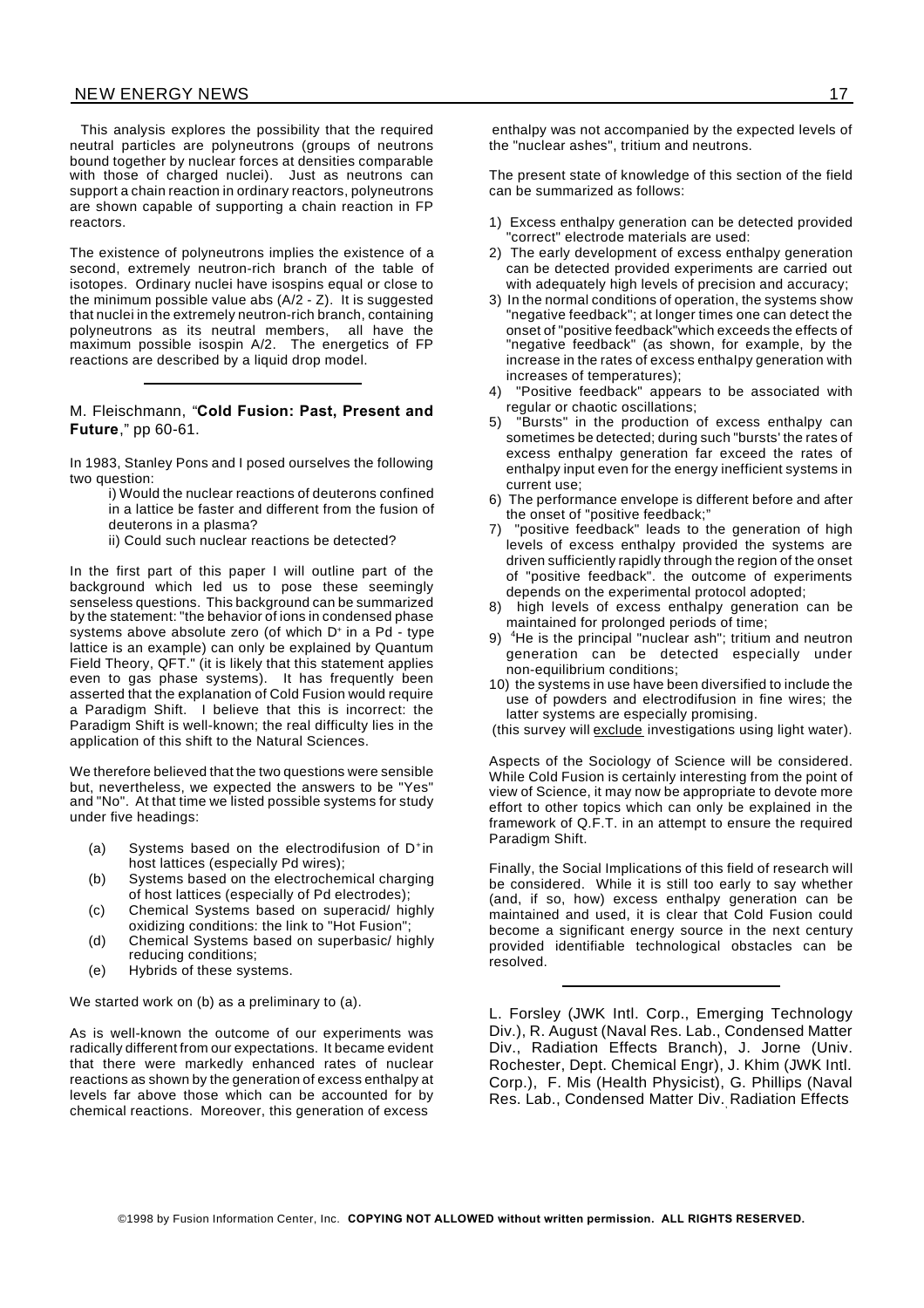# Branch), "**Analyzing Nuclear Ash from the Electrocatalytic Reduction of Radioactivity in Uranium and Thorium**," p 62, 6 refs.

A proprietary electrolytic system for the reduction of radioactivity in uranium and thorium was evaluated. An exhaustive analysis of reaction materials taken before, and reaction products taken during and after the experiments, was carried out. These tests involved trace metals analysis via neutron activation analysis (NAA), energy dispersive atomic x-ray (EDAX) analysis and inductively coupled plasma mass spectroscopy ICP/MS). Additional tests involved high resolution mass spectroscopy of evolved gasses and reaction products, allowing isotopic dffferentiation, and high resolution gamma spectroscopy. Neutrons were searched for via <sup>235</sup>U fission fragments and n-y reactions.

The results of over 10 series of runs were ambiguous. However, the definitive test: operating a system in a low background cave wilt high resolution gamma spectroscopy, failed to show any radioactive reduction of the system *as* a whole. Regardless of these results, the testing protocols developed define the standard and rigor by which any proposed catalytically reduced radioactive system must be subjected. Careful attention must be taken to maintain statistically significant results.

# J. Gruber (Chair of Stats. & Econometrics, Dept. Economics, Univ. Hagen, Germany), "**Economic Effects of New Energy Technologies (NET)**," p 64.

New Energy Technology (NET), also called Space Energy Technology (SET) and related (among others) to Cold Fusion (CF), taps a previously unknown, "renewable" source of energy: Space energy (SE), also called zero-point energy (ZPE), vacuum field energy (VFE), free energy, or ether (Æther) energy. SET-devices are usually based on new theories (still to be developed further), also published in peer-reviewed journals of (e.g.) mainstream physics. They usually have been thoroughly tested by independent experts and/or in replicated experiments. SET-devices are now subject to developmental research, some of them seem to be already close to commercialization.

The exact input-output relations of SET-devices for large-scale use (needed for mathematical modeling) are not yet known. Therefore, simple scenarios have been developed for using SET-devices on a large scale, e.g. in the transport sector and for electricity and heat production.

SET-devices have properties which make them not only economically viable but even highly competitive: They work permanently (24 hours per day, all year) and everywhere (on Earth and in space). Relatively small units suffice, only little or even no storage of energy is needed.

The widespread use of SET-devices (for which there are strong incentives) has tremendous economic, social, environmental, fiscal and monetary effects at various levels: for the individual consumer and producer, for local

and regional governments and at the international level. The most desirable effect is that humankind can reach, at least as far as energy is concerned, a sustainable development. Of unbelievable advantage may also be SET-related procedures for the transmutation of elements (e.g. for reducing radioactivity and for producing new elements and/or materials).

# Peter L. Hagelstein (Massachusetts Inst. Technol.,Cambridge, MA), "**Models for Anomalous Energy Transfer**," p 65.

Motivated by claims of observations of anomalies in metal hydrides, we have continued theoretical investigations into mechanisms that could give rise to anomalous effects. Anomalous effects that have been reported include observations of excess heat, <sup>4</sup>He, <sup>3</sup>He, tritium, gamma emission, MeV charged particles and neutrons. For any of these effects to be possible, a large quanta of energy must be exchanged between the lattice and nuclei within the lattice. Such an effect is presently unknown in solid state physics; if any of the experiments are right, then a pathway for such energy exchange must be present. Moreover, if such anomalous energy exchange is possible, then many of the claimed effects would be predicted to occur.

We have examined the possibility that energy exchange might occur mediated by the strong phonon nonlinearity present upon nuclear close approach in the lattice. The basic idea is that hydrogen nuclei can approach other nuclei at fm-scale distances with low probability. The interaction at close range includes both Coulombic and nuclear contributions, which constitute an exceedingly high order interaction when expressed in terms of phonon operators. Such nonlinear interactions are expected to be able to mediate the transfer of energy on the order of the interaction energy, but with an associated low probability due to the low tunneling probabilities.

We have constructed an idealized condensed matter model for a set of energetic two-level systems that interact with the lattice phonons through high order nonlinearities. With such model, we can address questions about how such energy transfer might occur, where the energy might go in the lattice, and whether cooperative effects (such as Dicke super-radiance) can occur. The competition between possible. coherent reaction channels and incoherent, decays can also be explored with this model.

Peter L. Hagelstein, Louis D. Smullin (Massachusetts Inst.Technol., Cambridge, MA), "**A Search for Anomalies in Vd***<sup>x</sup>* ," p 66.

We have recently attempted to revisit an experiment conducted in our laboratory several years ago that appeared to give unexpected results.

Previously, the possibility of tritium production was explored in out gassing experiments with metal deuterides, using a sensitive ionization detector based on a Keithley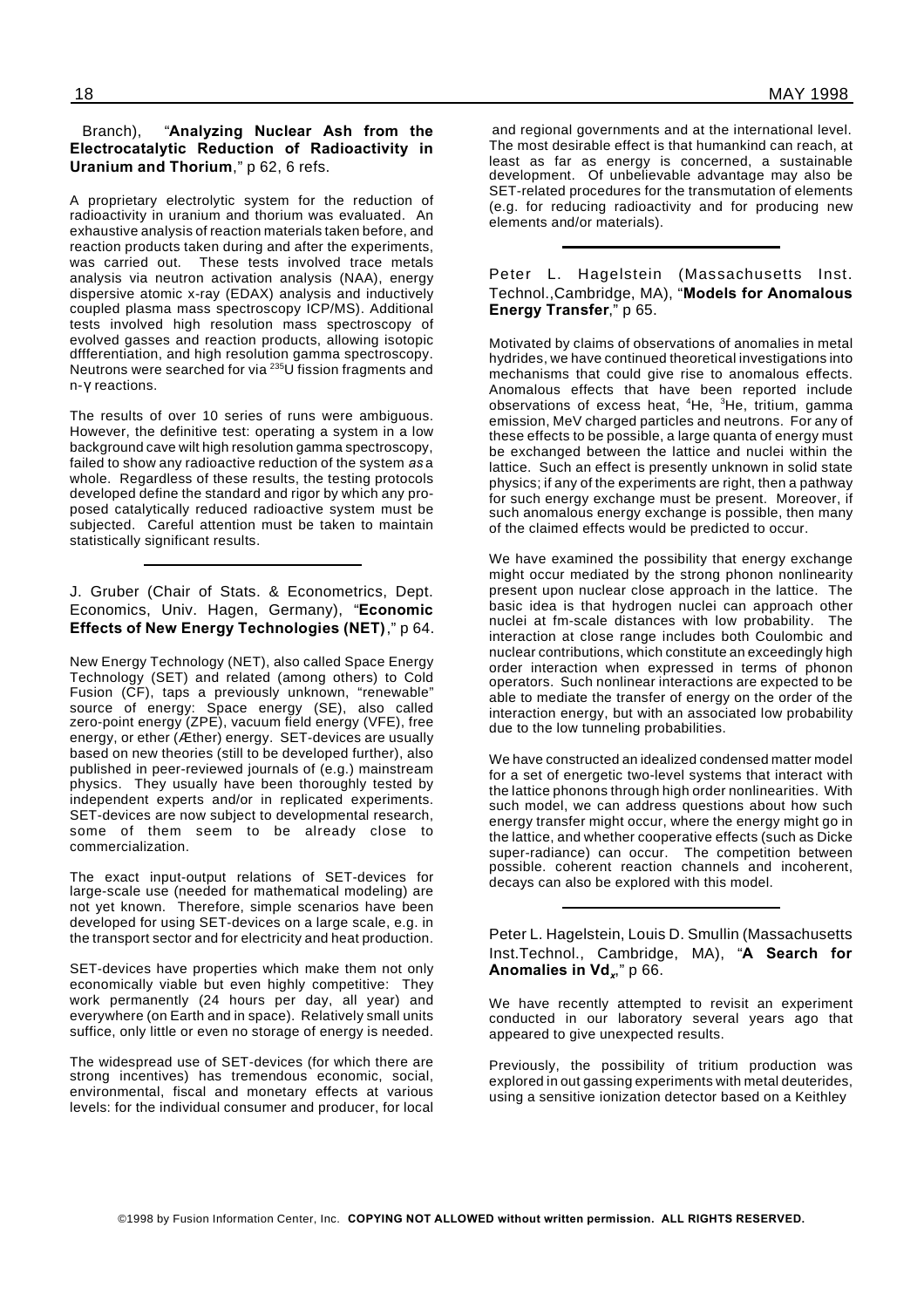electrometer. Deuterium was absorbed in a vanadium wire, following the activation of the surface by heating; the VD*<sup>x</sup>* was cooled to room temperature. Subsequently, the vanadium was heated and out gassing of the deuterium in the metal occurred.

In that experiment, large electrometer signals were observed that appeared to be related to effects caused by the out gassing. The electrometer signal persisted throughout the out-gassing, and then decayed roughly exponentially over the course of a few days. An attempt was made to detect associated gamma radiation using a nearly unshielded NaI detector that was not spectrally resolving. An increase in the count rate of roughly 20% was observed when the detector was at the position of the sample as compared with readings taken a few inches on either side.

We are presently revisiting this experiment, but this time using a high resolution HPGe x-ray/gamma detector. In most recent experiments, the out gassing is accompanied by no electrometer activity and no associated gamma emission. **One cathode that absorbed extremely well gave a large electrometer signal; a post examination showed that this cathode was fractured completely.**

Heinrich Hora, Jak C. Kelly (School of Phys., UNSW, Sydney, Australia), George H. Miley, Y. Marne (Fusion Studies Lab., Univ. IL, Urbana), "**Nuclear Shell Magic Numbers Agree with Measured Transmutation by Low-Energy Reactions**," p 67.

An evaluation is presented for the measured low energy transmutation of metals such as nickel and palladium into numerous other elements, using SIMS and NAA where some of the new elements detected do not have the normal isotopic abundance that would have been seen if they were merely impurities. Up to 10% of the original metal layers were converted into other elements. Following our model, the protons or deuterons in the host metals are considered as an exotic Maxwellian Plasma. We have proposed a "swimming electron layers" mechanism which partially shields the usual nuclear Coulomb repulsion and allows the nuclei to approach each other more closely, thus greatly increasing the rate of long range nuclear reactions. Recent low energy measurements of the fusion of DD to <sup>4</sup>He by Arata et al., agree with our previous estimates of the reaction distance of a few pm. This theoretical model is based on: a) a low energy nuclear interaction in the eV range contrary to high energy interaction models; and b) on non-localized states (exotic plasma state) of the reacting protons or deuterons in contrast to fixed states within the lattice.

This precludes the attempts of numerous models which try to preserve the status quo by asserting that cold fusion is only hot fusion in disguise. One example is the suggestion that internal cracks in a crystal are produced by the phase transitions. This is not the case as known from the measured DD reaction with very high tritium and helium production compared with neutron generation.

Our analysis of the measured abundance of the new elements results in an exponential law for the transmutation probability N as a yield curve with several maxima as a function of the atomic number Z. This new type of nuclear reaction is similar to pycnonuclear reactions and K-shell electron capture. The nuclear magic numbers are applied to the maxima of N(Z) and we derive a 3<sup>n</sup>-law for the ratio of the maxima. This agreement is not a simple numerical speculation but based on the measured exponential increment of  $Z' = 10$ . This is an expression of a basic consistency of the fully independently gathered experimental results with a well established fundamental property of nuclei.

To the question how low energy multi body events can occur for generating very heavy nuclei we consider a three particle interaction as a model for generating very heavy transuranium nuclides which subsequently decay into the very heavy nuclei we have observed. The possibility of three particle interactions is supported also by the following aspect of a nuclear surface force model for explaining nuclei of the known density (H. Hora, *Model of Surface Tension of Nuclei and the Phase Transition to the Quark Gluon Plasma,* CERN-PS-Note 91/05, August 1991). This double layer model referring to the Fermi energy of hadrons also explained how, at six times normal nuclear density, the formation of separate nuclei is inhibited due to the relativistic change of the Fermi energy of the hadrons explaining also the large decay length for the nuclear charge as measured since Hofstadter's work on the subject. Using Lorentzian instead of Gaussian radial

# THE ELFF DETECTOR

NEW! Educational! The ELectrostatic Fluctuating Field Detector.

This clever device provides light signals when either negative or positive electric fields are fluctuating. For example, move toward the ELFF Detector and the lights will glow or brighten if you are negatively charged. If you are positively charged, the lights respond as you move away from the ELFF Detector. It is amazing how many objects in our environment create electric fields. Comb your hair. Walk across the carpet. Tear off a piece of plastic tape. Dry your clothes in the dryer. Don't tell all you know about this device. Use it with your friends and children. Let them learn more about the charged world around them.

Price: \$14.95. Add \$2 for Shipping and Handling. No S&H for NEN members. Delivery about two weeks. A Trenergy Product.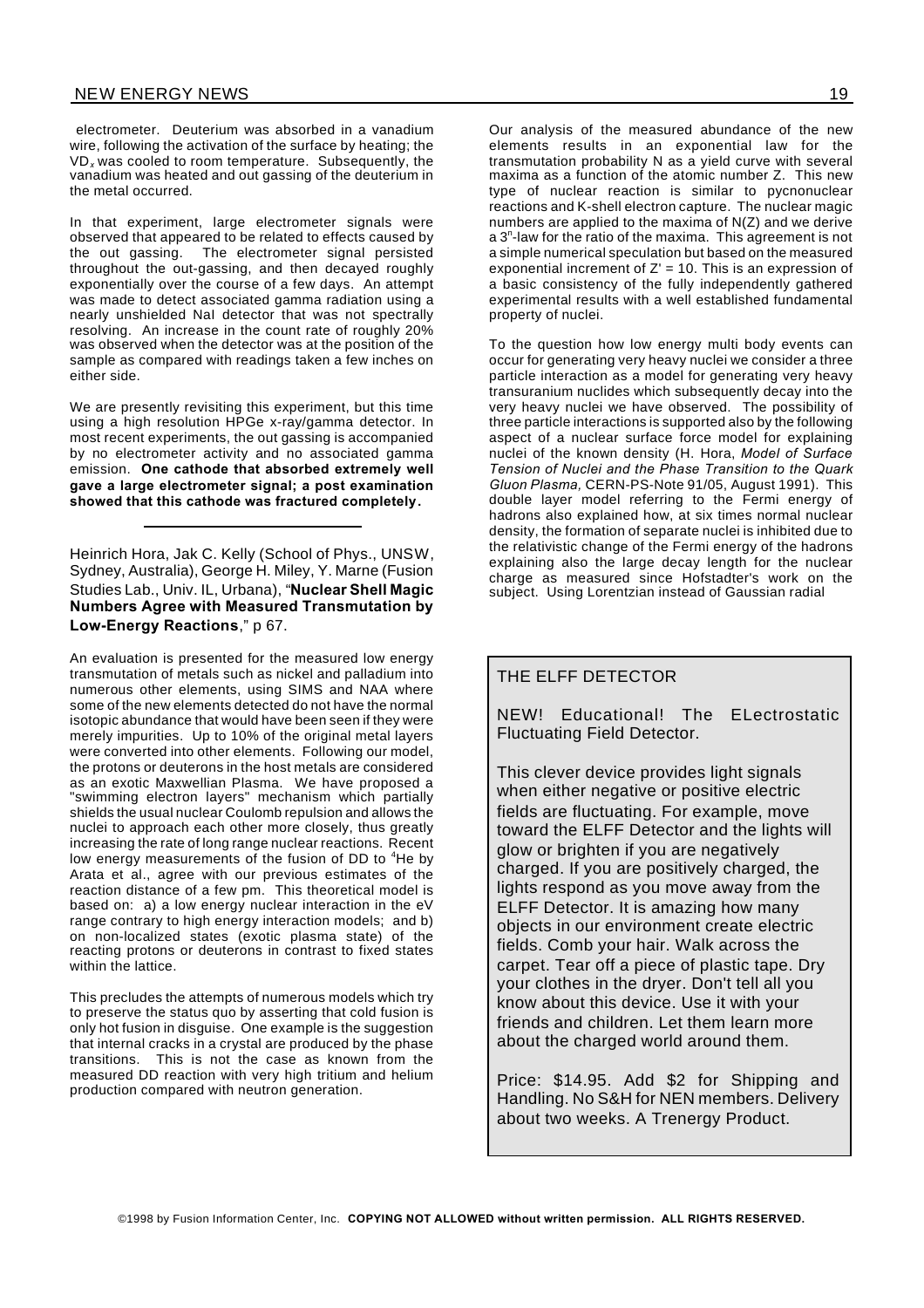profiles for the decay of this nuclear density gives overlapping wave functions for the two nuclei out to distances of pm for transition times in the cold fusion range of minutes to years. On a solid surface then why should a paired proton and a palladium nucleus not combine with another palladium nucleus? It is at least interesting to note that the following reactions are highly exothermic:

2 <sup>106</sup>Pd + p = 2 <sup>56</sup>Fe + <sup>101</sup>Nb + 35 MeV = 2 <sup>52</sup>Cr + <sup>109</sup>Rh + 23.6 MeV =  $2^{66}Zn + ^{81}As + 38.3$  MeV

As an application, we discuss the possibility of adding radioactive atoms to the near surface or interface reaction areas, which may be a low cost method for eliminating long lived nuclear waste and plutonium.

#### **NEW ENERGY PARTNERS**, p 38.

New Energy Partners (NEP) is a venture capital limited partnership that was established in December, 1997 to invest in companies that are in the process of commercializing revolutionary new energy technologies. One of the initial technology areas of focus is new hydrogen energy. Because the participants at ICCF-7 are quite familiar with this technology, we will not detail it in this abstract.

NEP will focus on investing in companies that have demonstrated prototype products that are within two years of commercialization. The products must demonstrate dramatic new approaches to energy production, not just increment improvements in energy efficiencies. Specifically, we are looking for over unity devices that demonstrate the potential of 200% + over unity with 1-2 kilowatt outputs for a commercial product.

NEP is in the process of building an investment fund of \$15 million. It is estimated that these funds will be invested in approximately 10 to 15 companies over the 7-10 year life of the portfolio. Since its inception, NEP has invested in two promising companies.

Mr. Daniel J. Cavicchio, Jr. manages the General Partner of NEP. For the past 14 years he co-managed Greenwich Venture Partners, a buy out firm specializing in turnarounds of technology-based companies. Prior to that he was with McKinsey and Company as an Engagement Manager consulting for technology-based companies, such as General Electric, AT&T, and Corning Glass. In addition, he served as Director, Business Development at American Can Company, where he managed new business, new product, and acquisition programs. Mr. Cavicchio holds a Bachelors Degree from Rensselaer Polytechnic Institute, where he graduated

first in his class, and Masters and Ph.D. degrees from the University of Michigan.

NEP Will also consider licensing technologies that have strong commercial prospects. In this case, NEP will set up a new company to commercialize the technology with the original inventor receiving license payments and/or an equity position in the new company. In any event, Mr. Cavicchio will be closely involved with the progress of each portfolio company, and many cases will serve on the Board of Directors.

# **P A T E N T**

#### **GRANT OF US PATENT 5,734,122**

On 31 March 1998, a U.S. patent having relevance to cold fusion was granted to Dr. Harold Aspden of Southampton in England. Dr. Aspden has posted a copy of this patent on his Web site <http://www.energyscience.co.uk>. The patent is a continuation-in-part of an application for a patent on the cold fusion theme filed at the U.S. Patent Office on 16 February 1990 with the benefit of the priority date of a U.K. Patent Application filed on 15 April 1989, within a month of the Utah announcement that began the cold fusion saga.

The examining section of the US Patent Office which is charged with processing cold fusion inventions has obstructed attempts to secure patents in this field, but Dr. Aspden has struggled relentlessly in confronting such opposition. Even though three of Dr. Aspden's such patent applications in the US Patent Office, all linked to that initial application, have not weathered the storm, he still has kept a fourth alive and pending, and the struggle is ongoing.

He tells the story of all this in his Web pages as "Cold Fusion: My Story: Parts I and II". Part II is a record of a blow-by-blow account of the struggle. The success now in securing the grant of U.S. Patent 5,734,122 emerges because Dr. Aspden filed his application as a **'Thermoelectric Energy Conversion Apparatus**.' The point of special interest is that Dr. Aspden

included in the specification a very substantial Appendix concerning cold fusion.

The overall message is clear. As with the Patterson invention, if you are lucky enough to have your U.S. patent application classified for examination by a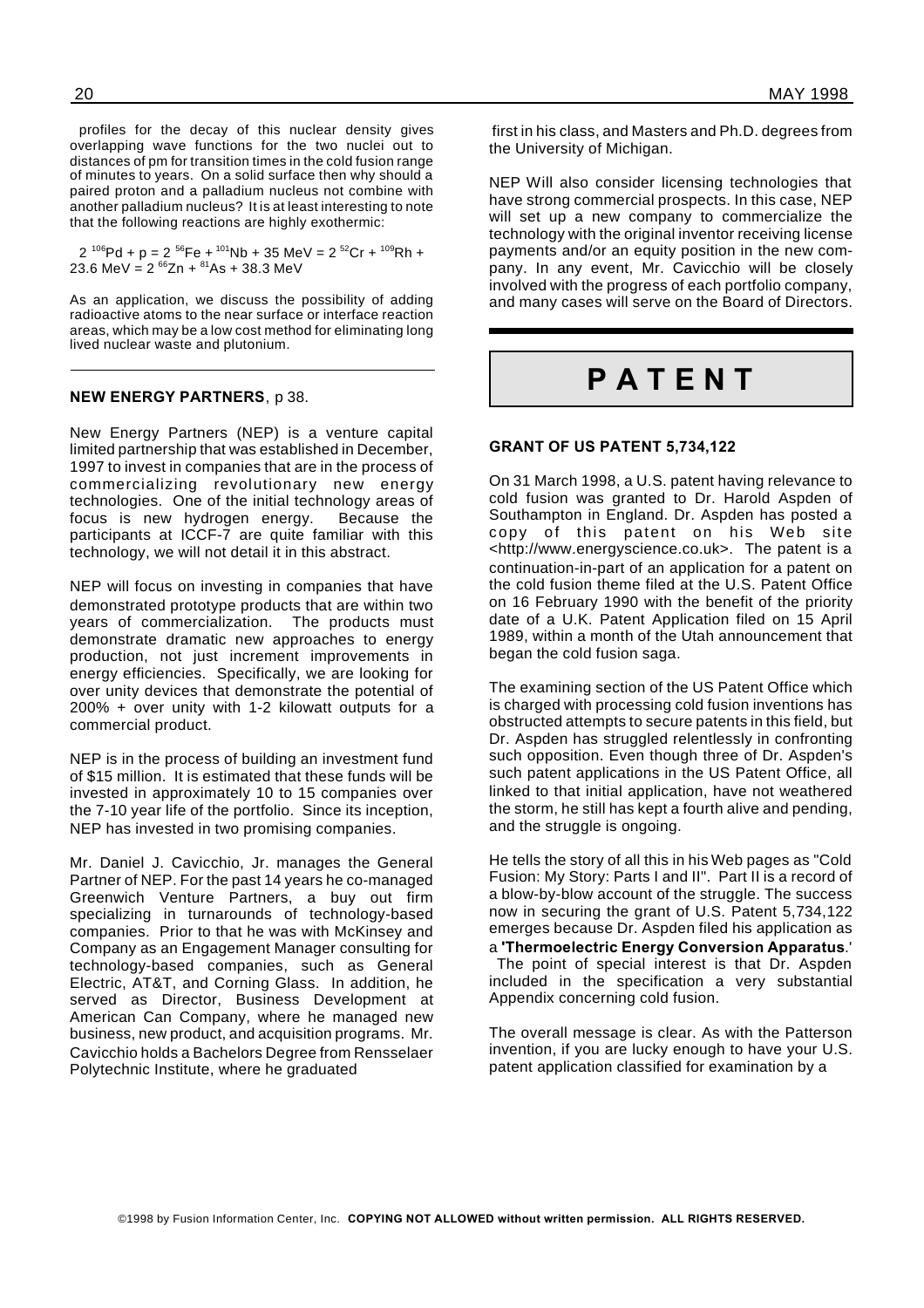group other than that specializing in rejecting cold fusion then you may secure patent grant!

[On the Web page, the text of the patent is split between the formal portion, with 10 figures that sits in Essay No. 9A and the portion in Essay No. 9 which is the Cold Fusion Appendix that occupies 7 of the 20 columns of print of the whole patent.]



## **UNSTABLE YUCCA MOUNTAIN**

Courtesy James Pardau

Gannett News Service, "Doubt cast on nuke dump site -- Study raises seismic concerns at Nevada's Yucca Mountain," *Sacramento Bee*, Friday, 27March 1998, page A10.

#### EDITOR'S SUMMARY

(See same date issue of *Science.*) Brian Wernicke, Professor of Geology, Cal Tech, using data from various sources conclude that the Yucca Mountain area is moving. The area may be stretched by over a meter within a thousand years. It appears that historically this area has had spurts of geologic changes. In addition to the recent discovery that there is more water percolating through the mountain, this latest information may put a hold on the use of this multi-billion dollar facility for the long-term storage of high-level nuclear wastes. The Nevada politicians who oppose the use of Nevada as a nuclear dump site are pleased. The DOE spokesperson suggests that more evaluation, study and analysis are needed.

# **ECOLOGICAL ENERGY APPROACH**

Marsha Freeman, "Kyoto Protocol Means U.S. Energy Austerity," *21st Century Sci. & Tech*., vol 11, no 1, Spring 1998, pp 83, 95.

#### *NEN* SUMMARY

In order to achieve the reduction of carbon emissions to 7% below the 1990 levels, as was agreed upon in the Kyoto Protocol, consumers will be looking at higher prices for energy and products and also a national GDP (Gross Domestic Product) loss relating

to it. The money will be used by industry to comply with the quidelines passed down to them.

The government will allocate \$2.7 billion (of a \$6 billion Climate Change Initiative) over the next 5 years to developing technologies that are supposed to be more energy efficient and climate friendly. \$100 million of that will be used to subsidize the use of "renewable" energy sources.... the older variety, i.e., wind, geothermal, biomass, and small-scale hydro. Most of the remedies are ones that have been tried before, with no remarkable results.

Unfortunately, these old renewable technologies are rendered non-competitive not just by price, but by the fact that the energy density is so low as to be much less productive than fossil fuel and nuclear sources. If the \$2.7 million would instead be directed at such goals as the engineering and commercial development of "new" energy technologies and nextgeneration nuclear systems, this money could produce long term advances in our global energy technology. "Every federal dollar wasted on promoting low-technology, pre-industrial energy systems takes resources away from the technologies for the next century that, rather than being a drain on the economy, would increase the efficiency and productivity of all of our economic activity."

Although the Global Warming scenario may or may not be true, no one will gainsay the need to cut fossil fuel's grip on the energy economy. In the long run, the most feasible way is to invest in research into advanced energy sources and systems.

#### **MISSED THE (RESEARCH) BOAT**

Vic Comello (Sr. Editor, *R&D Magazine*), "Missed Opportunities of Leadership," *R&D Magazine*, vol 40, no 2, Feb. 1998, p 27.

#### *NEN* SUMMARY

Lost promises and missed opportunities were evident on the fifth anniversary of the Rio Earth Summit, where more than 160 countries had agreed to reduce fossil fuel emissions to 1990 levels by the year 2000. Unfortunately, the emissions reduction mandate of that meeting had been a nonbinding one. At the second meeting in Kyoto last December, the European Union (EU) proposed reducing emissions to 15% below the 1990 levels by 2010. A modest 5% reduction from 2008 to 2012 was advocated by Japan. This was seen as inadequate by environmentalists. What an opportunity for the U.S.,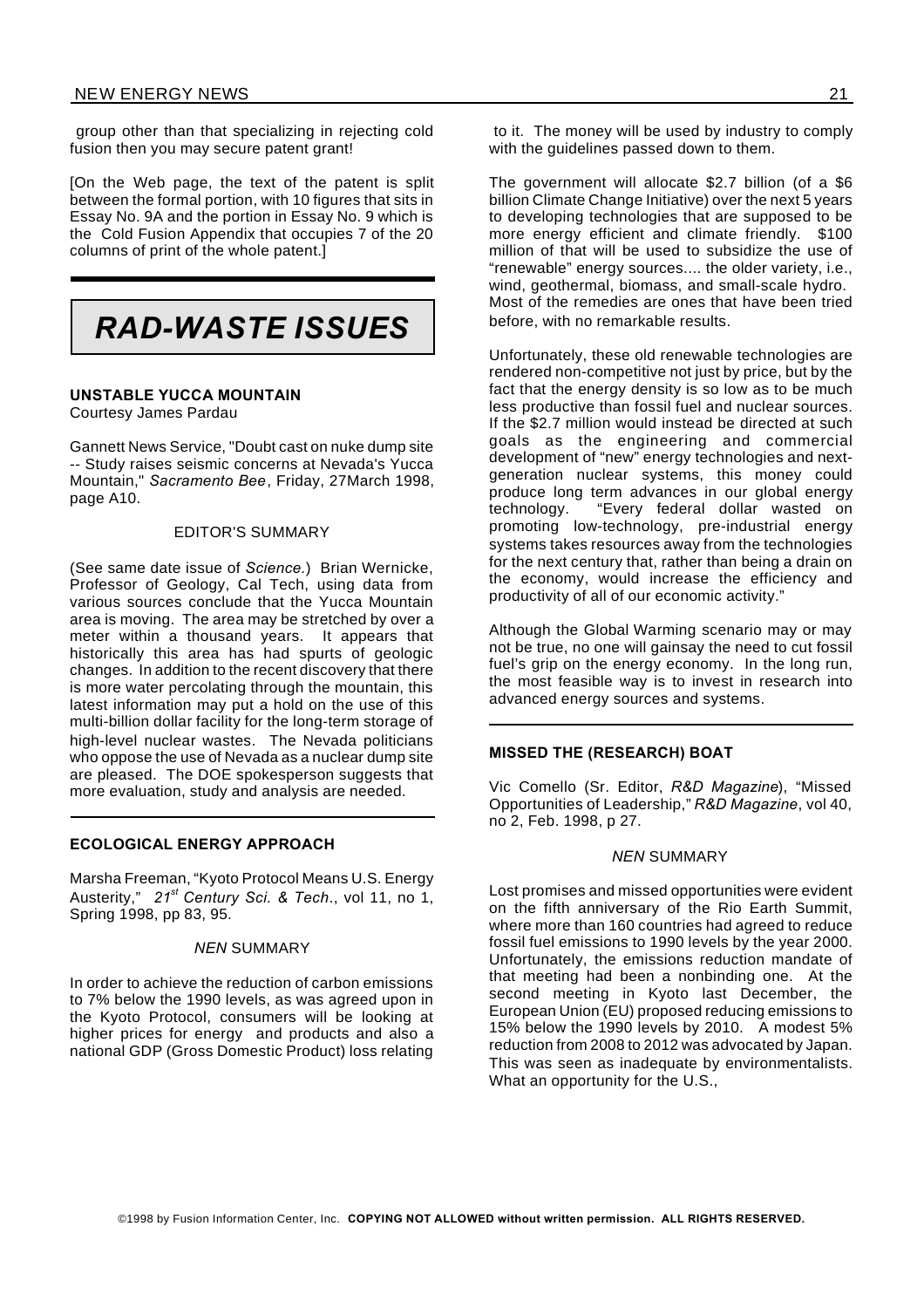the world's largest polluter, to have shown bold leadership in the planet's cleanup campaign. But it didn't happen. The President advocated no cuts whatsoever below the 1990 levels, and the U.S. delegation fought against he EU proposal. Finally an modest 7% was adopted, grudgingly.

President Clinton, has backed some environmental improvement measures that involve energy, but very unimpressive ones. In a 3 stage plan to combat global climate change, stage one timidly set apart \$5 billion for research and tax incentives – which can accomplish very little. Some influential Congressmen have since spoken out in favor if increased R&D spending, but instead of upping the proposed spending allowance in view of a possible budget surplus, President Clinton merely added \$1 billion to the total allocation for research.

Where could more money be gotten to back such important research? How about from the nearly \$25 billion that the federal government now spends yearly to subsidize fossil fuels?



## **TORSION FIELD RESEARCH**

Donald Reed, "New Concepts for SpaceTime and Corroborating Evidence from Torsion Field Research."

A bold new theory has surfaced pertaining to the structure of microscopic nature which, in junction with the recent findings of Russian research on torsion fields [1], has potential astounding implication for not only clarifying our understanding of the operation of vacuum-energy devices, but might shed fresh insight into many of the counter-intuitive features of quantum theory, such as the aspect of non-locality which accompanies quantum "entanglement"[2].

The theory in question is the brain-child of physicist Mark Hadley, who has taken a truly maverick position, claiming that contrary to widespread belief, quantum theory is a consequence of the Einstein theory of gravity, instead of vice-versa [3]. Expanding on the Wheeler-Misner theory [4] of charged particles conceived as wormholes -- distortions in the topology of space -- Hadley has

taken this approach one important step further. Positing sub-atomic particles as kinks in the topology of space **and** time, this new theory views elementary particles as a region of space-time so intensely warped that it bends back upon itself like a knot. Such a knot necessarily contains a "closed time-like curve". This time-loop, which is also one of the puzzling features of general relativity, enables a particle to interact with other particles not only in its past but in its future. Consequently, a new way of looking at entanglement is that sub-atomic particles, by virtue of the time machines they contain, are not constrained by time. **There is nothing to prevent instantaneous interactions between particles, no matter the distance between them**.

This has been clearly demonstrated in the new discovery of quantum teleportation. Here, the quantum state of a photon has been successfully translocated and reconstructed. This has proved possible specifically with the aid of an auxiliary pair of entangled particles produced by parametric down-conversion inside a non-linear crystal. For more details on this fascinating development, see references [5, 6].

Hadley's work is also validated by research into torsion fields which, likewise, are apparently not bounded by time or space. Also, much like dual entangled particles, torsion fields possess two choral states which are inextricably entwined due to super-luminal transmission of torsion potential. Moreover, there is evidence to suggest that these modes possess a vortical topology [7]. In addition, torsion fields cannot be shielded by conventional fields, evidence no attenuation when propagated arbitrary distances, and possess a "memory" ghost field which exists in the massless vacuum upon the annihilation of particle-antiparticle pairs [7]. All the former characteristics indicate a possible strong association of torsion fields to "temporal" fields, such as Hadley's time-loop structures. In fact, it is possible that the current Russian research in this area, is actually an outgrowth of N. Kozyrev's original work demonstrating that time has an energy effect which can be manifested in the spin of elementary particles or macroscopic rotating bodies [8]. See also Bruce DePalma's work [9].

However, unlike the mechanism attributed to quantum spin effects, the torsion fields involve the use of long-range (Pauli) classical spinners to describe such interactions. Here, focus is not on the Dirac equation to describe fermion spin, but on a classical analogue, the Bargmann-Michel-Telegedi (BMT) equation to account for spin effects [10]. BMT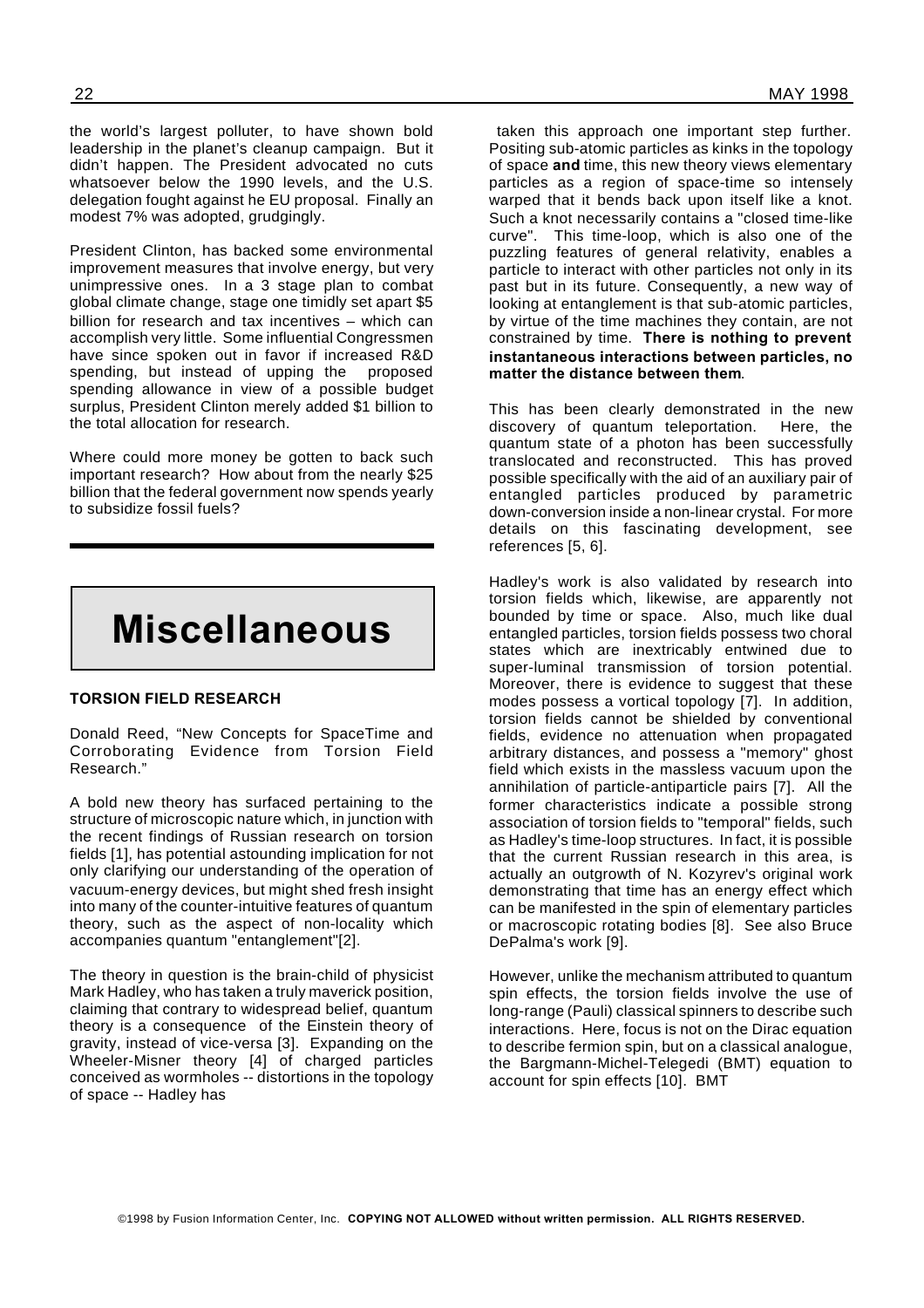follows from a quasi-classical extension of the Dirac equation with an added Pauli term, and has been responsible for accounting for the anomalous magnetic moment of the electron, and confirms the effect of radiative self-polarization, both without the necessity for the standard application of quantum electrodynamics.

As pointed out by A. Akimov [7], empirical exhibits of torsion fields have possibly been found previously in conventional scientific research, but not yet recognized as due to such. Typical examples are the spin-polarization effect in proton beams [11], change in angle of polarization of gamma rays emitted in the aftermath of positron-electron annihilation [12], possibly the recent discovery of the anomalous rotation of radio waves in an astrophysical context [ 13], and the quantum non-locality phenomenon, which can be attributed to super-luminal transmission of torsion potential. Torsion fields also have the seemingly bizarre characteristic of being affected by the specific topology/geometry of macroscopic objects and biological fields [ 7], a feature which has been corroborated by the work of Glen Rein on DNA irradiated by non-Hertzian energy emanating from various geometric patterns [14].

Certain experimental work in the non-conventional area of new energy has also demonstrated the possible coupling of torsion fields to electromagnetic field configurations. Notable among these are the Hutchison lift and disruption effect [15], topological alteration of vacuum field impedance by caduceus coils which is sustained even when the coil is turned off [16], Chernetsky's discovery of self-generating discharge in plasmas [17], the anomalous inertial effects evident with the Biefield-Brown effect [18] and the Rudolf Zinsser apparatus [19], etc.

Moreover, the works of T. Bearden [20], H. Bateman [21], V. DeSabbata and M. Gasperini [22], as well as others, have specifically focused on the codification of novel electromagnetic waves that might actually signify a coupling to torsion fields. Along the same lines, the existence of both super-luminal and sub-luminal helically-polarized electromagnetic waves has been experimentally verified by W. Rodriques and J.Y. Lu [23] and R. Kiehn [24]. Unlike standard Hertzian radiation, one important feature of these spiral waves is a longitudinal field component. This, in turn, implies a non-zero value for the Lorentz Field Invariants [25] (i.e.,  $E \cdot B \neq 0$ , which is also the case for another type of unique EM wave in which the **E** and **B** vectors are parallel [26]. This latter **E** // **B** wave has been realized in the "twisted mode"

Unfortunately, Mark Hadley's visionary theory cannot yet point to a specific solution of general relativity that corresponds to his hypothetical knot in space-time with the properties of an elementary particle. However, by incorporating into his model the new insights gleaned from torsion field research, as well as the ground-breaking work on non-Hertzian wave forms, and the evidence of over-unity power production from various energy devices, it is possible that the long sought-for unified field theory of space, time, energy and matter might emerge to synthesize both physics and metaphysics.

[1] A. Akimov, G. Shipov, "Torsion Fields and Their Experimental Manifestations," Proc. Internat. Conf. on New Ideas in Natural Sciences, St. Petersburg, June 1996, p. 221, see also: *J. New Energy*, vol 2, no 2, Summer 1997, pp 67-84.

[2] B. Spasskii, A. Moskovskii, "Non-Locality in Quantum Physics," Sov. Phys. Usp., vol. 27, no. 4,

p 273, 1984.<br>[3] M. M. Chown, "All the World's a Time-Machine." *New Scientist*, p. 38, 7 March 1998.

[4] J. Wheeler, C. Misner, Geometredynamics, Academic Press, New York, 1962.

[5] T. Sudbery, "The Fastest Way from A to B," *Nature*, vol. 390, 11 Dec 1997, p. 551; D. Boumeester et al., "Experimental Quantum Teleportation," *Nature*, vol. 390, p. 575, 11 Dec 1997.

[6] M. Buchanan, "Beyond Reality," *New Scientist*, p. 27, 14 March 1998.

[7] A. Akimov, V.. Tarasenko, "Models of Polarized States of the Physical Vacuum and Torsion Fields," *Sov. Phys. J*., p. 214, March 1992.

[8] N. Kozyrev, "Possibility of the Experimental Study of the Properties of Time," JPRS Pub., no. 45238, 2 May 1968; N. Kozyrev, "An Unexplored World", *Soviet Life*, p. 27, Sept. 1965.

B. DePalma, "Understanding the Dropping of the Spinning Ball Experiment," *New Energy News*, p. 6, Nov. 1997.

[10] V. Bagrov et al., "Possible Manifestations of the Torsion Field," *Sov. Phys. J*., p. 208, March 1992; V. Bagrov, V. Bordovitsyn, "Classical Spin Theory," *Sov. Phys. J*., p. 128, Feb. 1980.

[11] A. Krish, "The Spin of the Proton," *Sci. Amer.*, May 1979.

[12] C. Wu, I. Shaknov, *Phys. Rev. A*, vol. 77, p. 136, 1950.

[13] B. Nodland, J. Ralston, "Indication of Anisotropy in Electromagnetic Propagation over Cosmological Distances," *Phys. Rev. Lett.*, vol. 78, no. 16, p. 3043, 21 April 1997.

[14] G. Rein, "A Bioassay for Negative Gaussian Fields Associated with Geometric Patterns," Proc. of the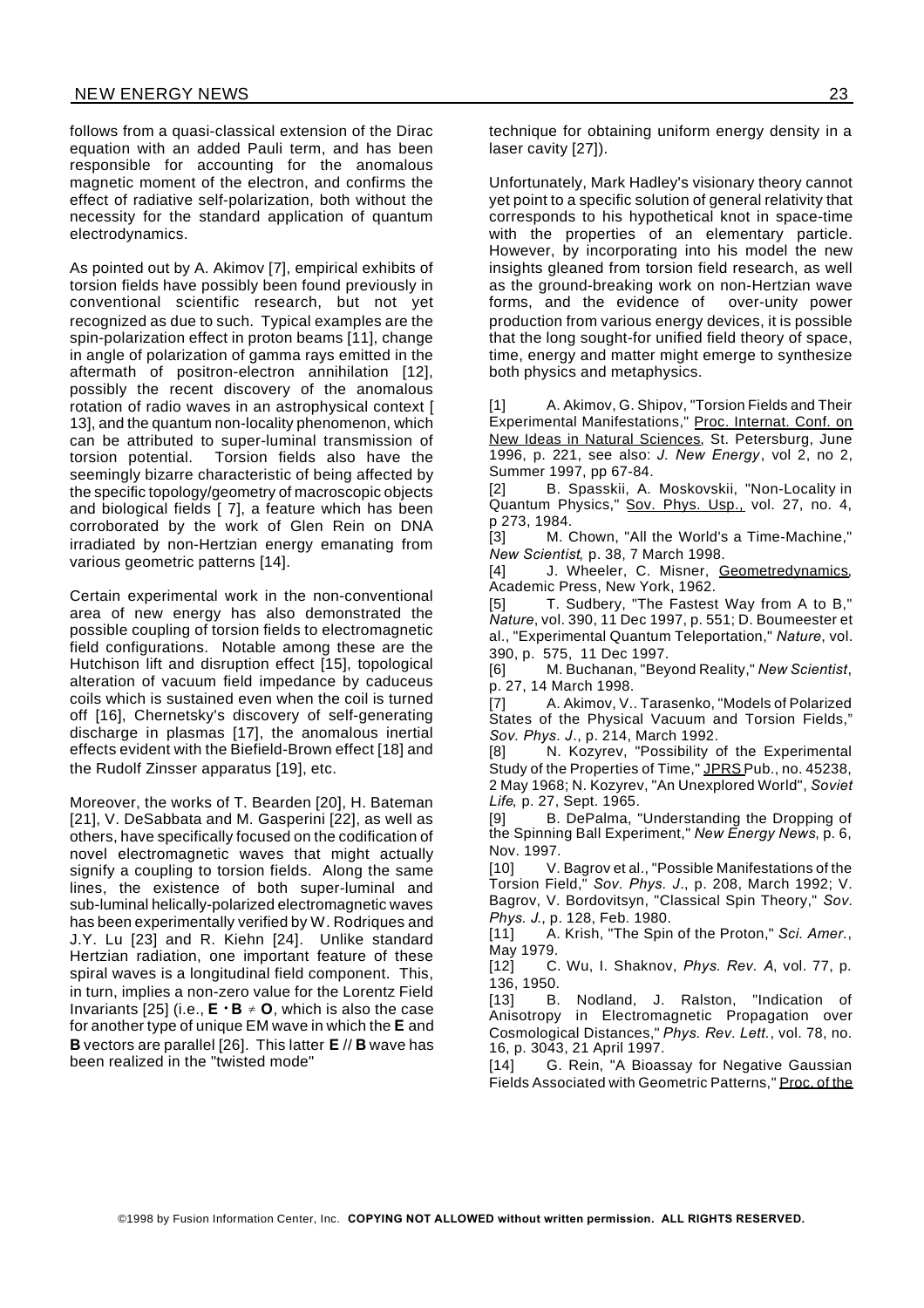4th Int. Symp. on New Energy, Denver, p.225, May 1997.<br>[15]

J. Hutchison, "The Hutchison Effect Apparatus," Proc. of the 1st Int. Symp. on New Energy, Denver, p. 191, May 1994.<br>[16] S. Inor

S. Inomata, Complexified EM, Gravity, and Energy, Hungarian Psychotronic Conference, April 1993; W. Smith, The New Science, FernGraphic Pub., Mississauga, Ontario, 1964.

[17] A. Samokhin, "Vacuum Energy - A Breakthrough?" Novosti Press Agency, Moscow, no. 03NTO-890717CIM04; Spec. in Sci. and Technol., 1989. [18] T. Valone, Electrogravitics Systems, Integrity Research Institute, Washington, DC, 1994.

[19] W. Peschka, "Kinetobaric Effect as Possible Basis for a New Propulsion Principle," Raumfahrtforschung, Feb. 1974; trans. by D. Reed, In: T. Valone (ed), Mechanical Energy from Gravitational Anisotropy, Integrity Research Institute, Washington, DC, 1996.

[20] T. Bearden, Gravitobiology, Tesla Book Co., 1991.

[21] H. Bateman, The Theory of Electrical and Optical Wave Motion, Dover, NY, 1955.

[22] V. DeSabbata, M. Gasperini, "Torsion Production by Electromagnetic Fields," *Lett. Nuovo Cimento*, vol. 30, no. 12, p. 363, March 1981.

[23] W. Rodrigues, J.Y. Lu, "On the Existence of Undistorted Progressive Waves (UPWs) of Arbitrary Speeds  $0 < v < \infty$  in Nature," Found. Phys. vol. 27, no. 3, p. 435, 1997.

[24] A. Schultz et al., "Lifting of the Four Fold EM Degeneracy and PT Asymmetry," *Phys. Lett. A*, vol. 74, p. 384, 1979, R. Kiehn, "Coherent Structures in Fluids are Deformable Topological Torsion Defects," unpublished work, 1997.

[25] R. Kiehn, "Topology and Topological Evolution of Electromagnetic Fields and Currents," unpublished work, Jan. 1998; R. Kiehn, "Electromagnetic Waves in the Vacuum Which have Torsion and Spin," unpublished work, Jan. 1998; R. Kiehn, "The Choral Vacuum," unpublished work, Jan. 1 998; see also Ref. 23. Internet website: http://www.uh.edu/~rkiehn.

[26] C. Chu, T. Ohkawa, "Transverse Electromagnetic Waves with E / / B," *Phys. Rev. Lett*., vol. 48, no 3, p 837, 1982.

# *NEW ENERGY NEWS* **BIBLIOGRAPHY**

Just updated from INE, a complete bibliography is available containing over 1000 references, listing all the articles, papers and abstracts published in the *New Energy News* since we began back in 1993. Request PC WordPerfect 6.1 or ASCII format. Copies are US\$10, postage and handling included. INE, P.O. Box 58639, Salt Lake City, UT 84158-0639, USA, or call 801-583-6232.

[27] V. Evhutov, A. Siegman, "A 'Twisted Mode' Technique for Obtaining Axially Uniform Energy Density in a Laser Cavity," *App. Optics*, vol 4, no 1, p. 142, 1965.



# **LETTER FROM WESLEY BRUCE**

In the March 1998 edition of *New Energy News* at the end of the Hydrogen Energy report the editor asked for plant photosynthetic efficiencies. I can provide the data and a few comments. Plants are normally less than 1% efficient and fuels made from them are often less than 0.1% efficient because not all the plants can normally be harvested or used, and because the plant uses up most of the energy in day to day respiration. So a solar hydrogen system that is 0.3% efficient is not a problem. About 5110 kiloCalories per meter squared per day reaches the surface of the earth (the Ecosphere.) 3400 kcal  $m^2$  day reaches green plants. 170 kcal  $m^2$  is used for photosynthesis. Most of this energy gets used up in respiration. 1 Kilocalorie is 4187 joules.

It should be pointed out that electrolysis is normally 90% efficient and conventional solar cells are 15-30% efficient. Thus a photovoltaic/ electrolysis technology should be 13 to 27% efficient in terms of the solar energy falling on the surfaces of a PV array. We have dozens of sustainable ways of generating electricity for electrolysis: Wind power; wave power; water current turbines; solar thermal; photovoltaics; Solar chimney (a solar assisted wind mill); mini- and microhydro and geothermal. All of these technologies are ideal for hydrogen production.

Photovoltaic solar-cells are likely to come down in price by a very large amount thanks to the Epilift technique of fabricating thin gauzes of silicon. These are grown as 0.1 to 0.5 mm silicon mesh on a substrate of micro-sculpted bulk silicon. The gauze is etched free of the substrate which is then reused. The process is both faster, cheaper and produces an optimal thickness of film for solar cell fabrication. The holes in the film allow metal contacts to be placed where they don't shade the surface of the cell and allow air cooling (Solar cells degrade if they get too hot). Epilift was invented here at the Australian National University where I am a student.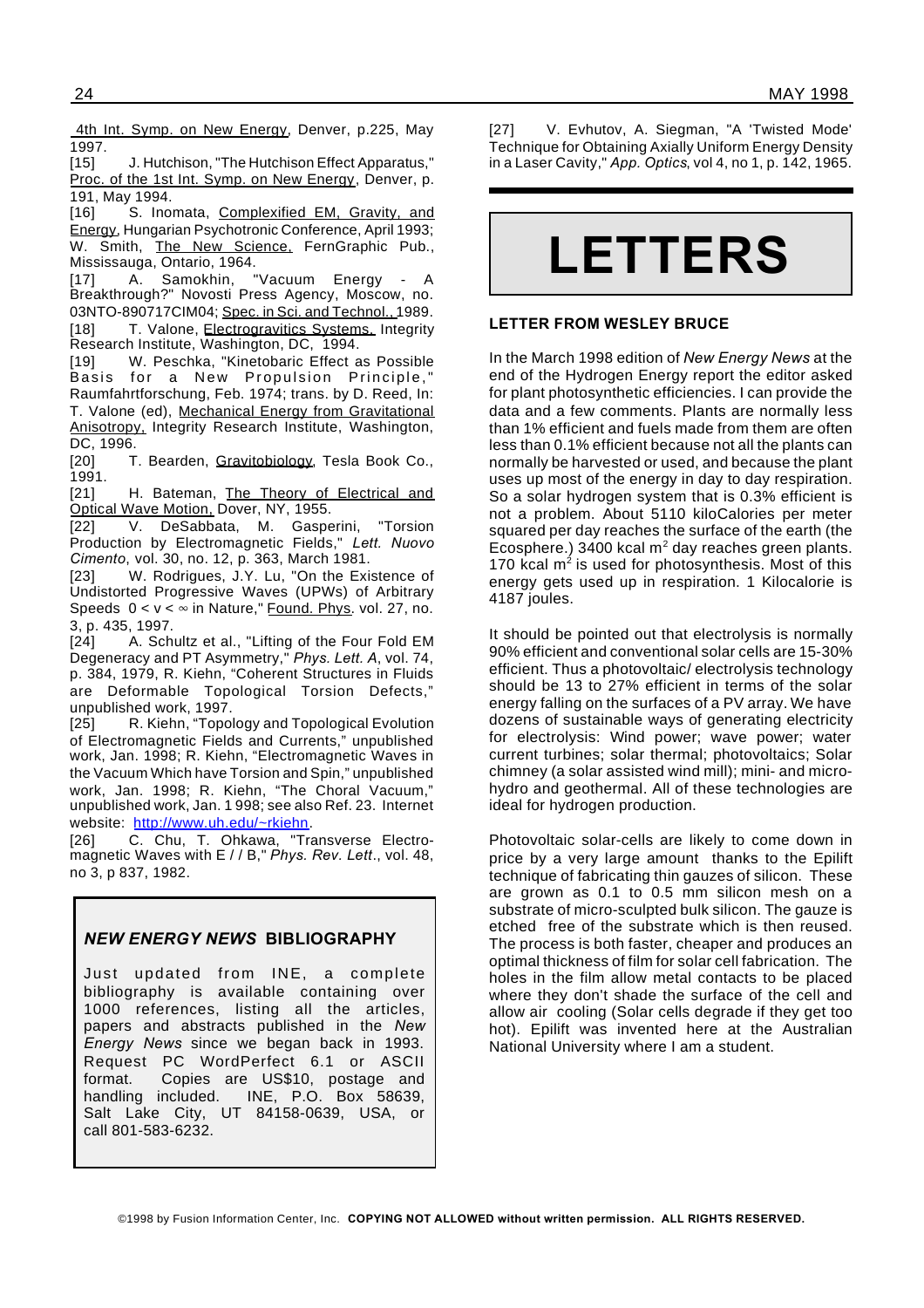# NEW ENERGY NEWS 25

The big problem is hydrogen transport. People are scared of hydrogen. The oil industry has ran a small but successful scare campaign against hydrogen cars. Safety requirements for hydrogen cars far exceed those for petrol cars. Even with this difficulty we have developed several hydrogen storage technologies. Metal Hydrides, carbon hydrides, Ammonia storage, Pressurized tanks with emergency dump valves, cryogenic storage tanks. Yet few technologies are able to get past the prototype stage. Long distance large diameter pipelines can serve both as a transport and a storage system between the areas that produce solar-hydrogen and the cities that need the hydrogen. There is also the huge costs of building a parallel distribution and repair network in direct competition with oil, electricity and gas networks. Hydrogen is a good idea but getting all the infrastructure in place to use it is proving economically, socially, and politically impossible.

We will also find that safety barriers will be used to block Cold Fusion technology when it develops. Unless we have a nailed down, cast iron, explainseverything theory covering the workings of all cold fusion technologies, people in rival industries will be able play up the risks and talk regulators into crippling CF power plants with safety red tape.

Producing hydrogen photochemically at 0.3% efficiency is an achievement but the real challenge will be selling it.

Wesley Bruce, Canberra, Australia. <b3061316@student.anu.edu.au>

#### **LETTER FROM JOHN HUTCHINSON**

In reference to your letter of March 24 regarding test results with the rebuilding of my lab, can I submit a brief summary of my progress?

10 years have passed since my very large scale demonstrations for the USA Army Intelligence, Canadian National News, McDonnel Douglas, Canadian Government, other news media and scientists - 750 demonstrations from 1970 to 1989. My efforts and lab were destroyed in the later part of 1989 by Canadian officials who did not want the lab going to Germany. The only help came from Europe and Japan as my former friends did nothing in Canada to help me.

On my 1991 return to Canada from Europe, finding only support from my lady friend, film maker Yin Gazda, and from Japan, I slowly built up my lab. The

©1998 by Fusion Information Center, Inc. **COPYING NOT ALLOWED without written permission. ALL RIGHTS RESERVED.**



# **MYSTERIOUS MAGNETIC SPINNER**

You may have seen a video of John Searl demonstrating with a string and a paper clip that magnetic fields spin. Do you believe that ?

Here is a device invented by Lee Trippett to demonstrate **"The Mysterious Magnetic Spin".** This product is an excellent stocking stuffer and an excellent executive toy. Please don't tell the young folks that this device might just get them thinking about how magnetism really works.

The key point of this device is that **the college professors cannot tell us how it works.** They will tell you that it is simple magnetic motor action - a force is produced on a coil that is moved though a magnetic field. Now try it with a coil of copper. No spin!

Just being produced by Trenergy, Inc., with the royalties going to support the Institute of New Energy. Thank you, Lee Trippett.

Price: \$12.00 shipped postage prepaid, anywhere in the U.S. Available to Wholesalers.

Order immediately for the Holidays by phone, fax, email, or letter. SPINNER c/o NEN, P.O. Box 58639, Salt Lake City, UT 84158-0639 Phone: 801-583-6232 E-mail: <halfox@slkc.uswest.net>

Japanese would invite me for lecture tours and pay me. Also, they would purchase my 2 ZPE cells as demonstrated in Japan 1995 at Hiroshima City, the 50th anniversary, and as documented by Tuasahi and Japanese scientists.

Finding moral support from USA scientists, a European Prince and my lady friend Yin, I proceeded to again harness natures power. With my own money and working for equipment off of three Canadian destroyers (a gold mine of physics equipment), I am assembling the equipment I need.

The moral support from the USA, Europe, and Japan gave me the inspiration to rebuild. Unfortunately, no outside investors.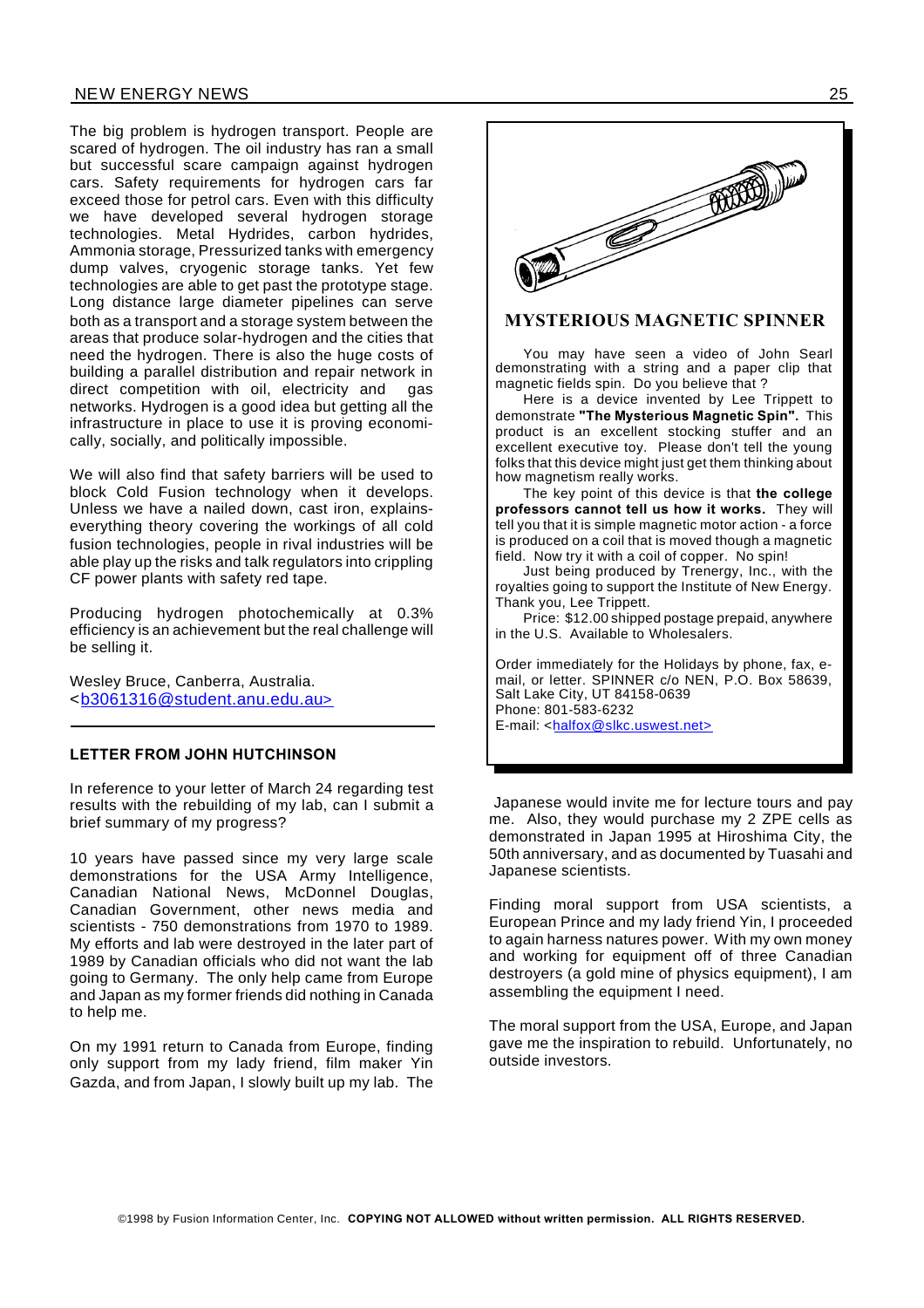I proceeded to get small results with an **electrostatic bubble** and 21 to 26 cm bands R.F., 455 kilohertz broad band and pulsing D.C., 20 Kv arranged in a geometric configuration, RF bands used sweep generators linked to RF simplifiers, small Tesla coil systems also used to produce off set waves, complex waves formed dual-tone generator outputs, using external modulation of signal generators, a complex array. Yet these signals can be put on a 42 input tape recorder, taken into D.C. amps to the RF generators, plus D.C. 20 KV put into a plasma state within a tube modulator. The above information provided in ful,

could fill a large book.

The 1997 - 1998 results show slight movement of objects within 6 to 12 feet from the equipment with tiny levitation of common articles. A tennis ball levitated to 2 inches for 3 seconds. No metal has been effected yet. I realize that someday I will need to double the equipment for metal to be effected. But this is promising to say the least. I must point out these demonstrations have not been witnessed by many people, as were the 1980 to 89 tests.

I have 700 pounds of untested metal samples. 50 pounds have been tested in Toronto, Los Alamos, Europe and Japan plus other agencies and they showed fantastic results from the 1980 to 1989 time period.

The "Hutchinson Effect" stands as it is in the brief description above.

I was happy to learn that some great scientists I know, have duplicated some of my effects which gives strength to my case. Yet no investments have ever come my way. It appears funds are diverted to others who feel they can duplicate the effects with government contacts. I am not speaking of my USA, European or Japanese contacts. Until this funding wall is broken down, I can only do my best.

In my files I have many reports, letters, videos and metal samples collecting dust. If indeed there is interest I can release for publication the old files of observations through Vigier of France, Max Planck Labs of Germany and other agencies.

I simply wish to get going again in an proper location so that this scientific data can come out. About the Zero Point cells I am selling to Japan, this is unproven as no tests have been done in the USA. Only Kyoto Institute of Technology has shown unusual things. It is undetermined if ZPE is being tapped here. Cells produce 1/4 volt and a milliamp per cubic inch in good cells. Cells could be

combined into cubic foot (using cubic inch cells in series parallel) to give useful power. As time goes by my results should be more impressive.

This small article is to say hello to my friends and ensure them I am still with it.

/s/ John Hutchinson

# **LETTER FROM BILL RAMSAY**

Re: Infusing new discoveries and ideas into the skeptical scientific community.

I'm convinced we must seize the initiative and become the leaders, but leaders of a very special, perhaps now rare kind.

The Chinese sage, Lao Tsu, observed there are three kinds of leaders. Those who are followed out of fear are the least powerful and effective. Those who are followed out of respect and admiration are more powerful and effective. But the most powerful and effective of all are those who are not recognized as leaders.

So, how might his sage (and time proven) advice be put into practice for us to be successful in infusing new discoveries into the multitude of narrowly specialized scientific communities?

Obviously, we must do some soul searching first. If what we **really** desire (be honest!) is being first, or seeking recognition, prestige, status, respect, wealth, etc., we are stuck with the least powerful and effective forms of leadership. Which, it seems to me, is what ails the "cultist" formal sciences. Obviously, we must do better. But how?

Another observation by this sage rascal, Lao Tsu, begs the answer. There is no limit to what a man can accomplish as long as he is willing to allow others credit.

Are we humble enough and clever enough to pull this off? Shall we try to find out?

/s/ Bill Ramsay

#### **LETTER FROM WIN LAMBERTSON, PH.D.** FOLLOW THE MONEY

Hal Fox, Editor of *New Energy News*, posed the question of "How do you get such new concepts of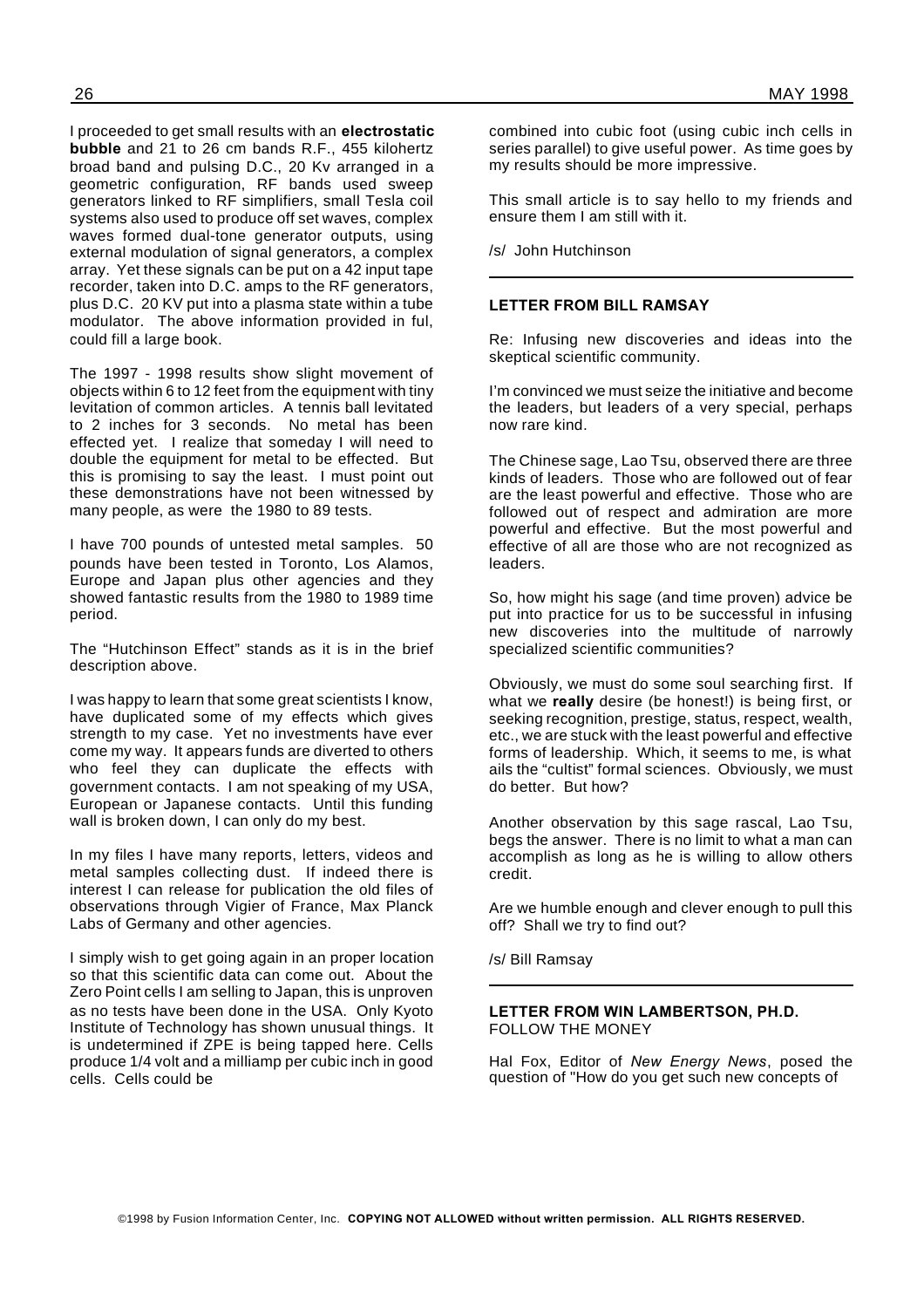aether-like, subtle fields, having velocities many times the speed of light accepted by the skeptical scientific community?" in the March, 1998 issue of *NEN*. My answer is: "follow the money." In the same issue, reports were given on a radioactive waste alert at Hanford, Washington; a Nuclear Waste Fund now totaling \$14 billion; the importation of half of the United States crude oil which accounts for 40% of our total energy usage; a projected nuclear waste cost of \$75 billion per year; a proposed \$6.3 billion per year for more fuel-efficient cars; the work of Dr. Inomata on the Science of Consciousness; and my \$1200 per year expenditures to collect energy from the vacuum continuum, ZPE. What can we do to change this one sided distribution of funding & experimental efforts?

Since formation of the guilds of the Middle Ages, mankind has used extensive resources to restrict and channel wealth and trade to those favored groups which are perceived to have the skills and resources to produce something of value. It is not our role to try to change the behavior of man. I propose reducing the \$212 billion United States electric power business to \$106 billion by changing it to the ZPE source and to share the savings with the user customers and those stockholders who fund the changeover. This will generate a profit of \$53 billion a year and a high rate of return on the investment. This changeover, will result in large and unknown amounts of stranded costs. The costs will be minimized if the changeover is funded by our present utility industry rather than venture capitalists. The changeover will be of benefit to utility stockholders who lead in the change rather than to those who oppose this change.

My present estimate, based on a small ZPE research model, is that an investment of \$25 million per year for five years will lead to a break-even position. I have been advised to seek funds from those organizations which are able to take a tax reduction from their investment. Thus their investment costs are reduced by about one-half. If the electric utility industry chooses not to change (and it is unnatural for one to want to reduce their market by half), a group of private investors will have to be organized.

March 31, 1998, Associate Press writer, Rob Wells, reported that in 1994 there were 1,137 Americans making more than \$200,000 a year who didn't pay a cent in federal income tax. It is a very small group, only 0.102 percent of the taxpayers, but this is the group we need to approach. They accomplished their task by taking advantage of incentives to further specific social or economic goals. New energy development qualifies for those goals.

When just one of the New Energy goals succeeds commercially, then the money will flow into that field.

ZPE for electric power is the furthest along and is logically the one in which to concentrate our effort. We will then have the muscle to influence the U.S. Department of Energy. Hal reported their 1999 budget request of \$18.9 billion. This budget request can be reduced by half just by the availability of ZPE and other new-energy technologies for radioactive waste treatment. Once that is accomplished, the space program can be overhauled by going to antigravity vehicles.

Costs for the Department of Defense will be reduced dramatically by using ZPE for land, water propulsion, and (perhaps) antigravity for air vehicles. The communication industry is going to have to deal with their stranded costs as communication without wire or fiber will be replaced by using the vacuum. The next step could be the Department of Health. We will build on Dr. Inomata's foundation and learn to use ZPE for healing purposes.

**Resistance to change is to be expected at each step of the way**. Present day scientists may hang on until they retire but members of the new generation of young engineers are searching for ways to get into the New Energy field and still be able to make a living. The money is going to flow into this field because the potential profits are there. Scientists and engineers will "follow the money?" April 2, 1998

**Editor's Note:** Dr. Lambertson may be optimistic about antigravity, faster-than-light communication, and health, **but he is right on to expect resistance to change.**

#### **HE'S NOBODY'S FOOL!**

When Albert Einstein was making the rounds of the speakers' circuit, he usually found himself eagerly longing to get back to his laboratory work. One night as they were driving to yet another rubber-chicken dinner, Einstein mentioned to his chauffeur (a man who somewhat resembled Einstein in looks and manner) that he was tired of speech making.

"I have an idea, boss," his chauffeur said. "I've heard you give this speech so many times, I'll bet I could give it for you.

Einstein laughed loudly and said, "Why not? Let's do it!"

When they arrived at the dinner, Einstein donned the chauffeur's cap and jacket and sat in the back of the room. The chauffeur gave a beautiful rendition of Einstein's speech and even answered a few questions expertly.

Then a supremely pompous professor ask an extremely esoteric question about anti-matter formation, digressing here and there to let everyone in the audience know that he was nobody's fool. Without missing a beat, the chauffeur fixed the professor with a steely stare and said, "Sir, the answer to that question is so simple that I will let my chauffeur, who is sitting in the back, answer it for me."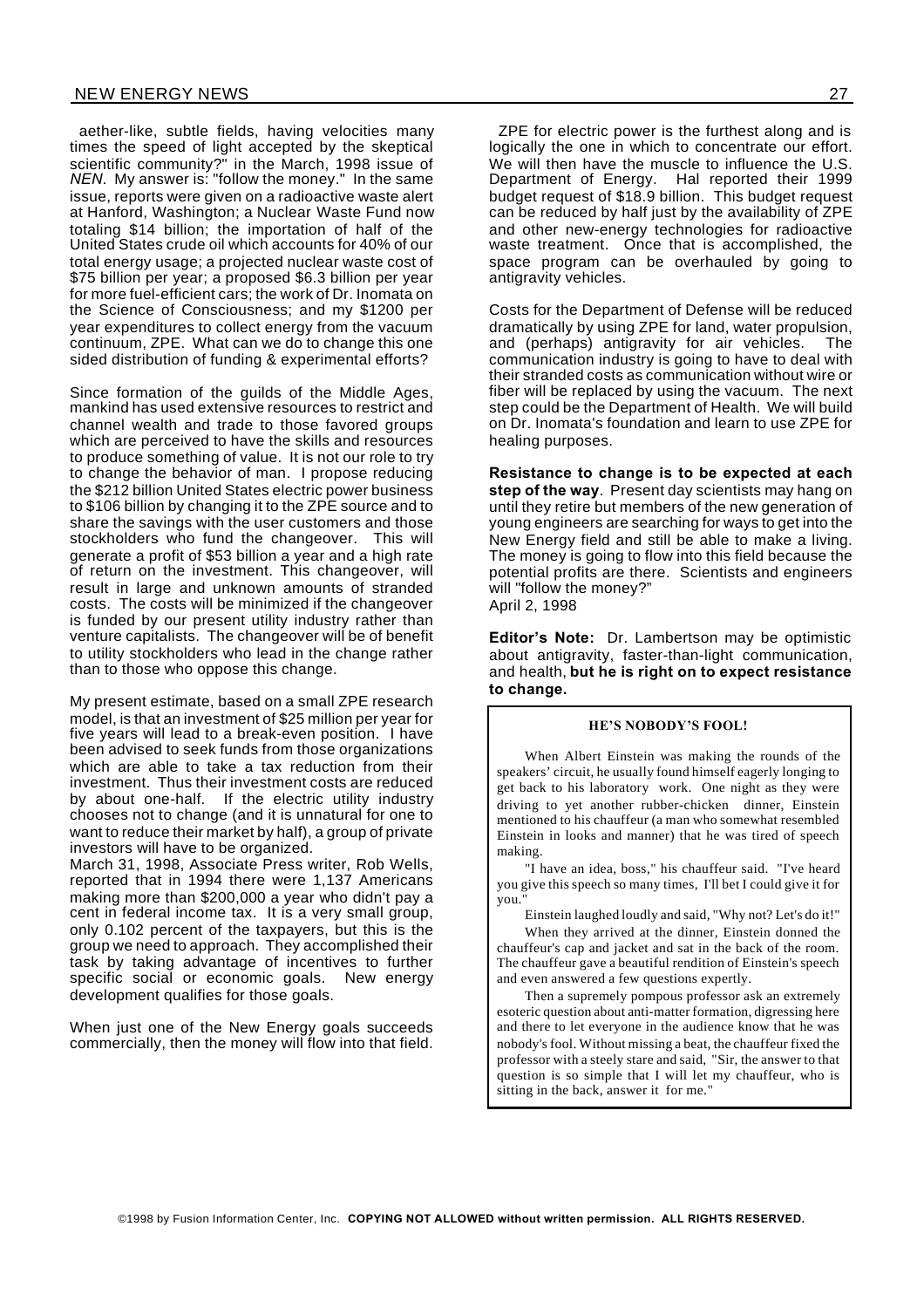# *Meetings*

**ISSSEEM EIGHTH ANNUAL CONFERENCE** JUNE 18-24, 1998 BOULDER, COLORADO

#### **THE FUTURE OF ENERGY MEDICINE**

*International Society for the Study of Subtle Energies & Energy Medicine*

The Regal Harvest House Hotel (1345 Twenty-Eighth Street, Boulder) will house our attendees and all Conference events will take place at this facility. The University of Colorado campus is just across Boulder Creek. Hotel space will be difficult to find in Boulder after May 10, 1998.

ON SITE REGISTRATION will be located in the Sunshine Room from June 18 through June 24. GENERAL REGISTRATION:

| before May 1                | by May 15th | after May 15 |
|-----------------------------|-------------|--------------|
| <b>ISSSEEM Members</b>      |             |              |
| \$235.00                    | \$259.00    | \$269.00     |
| Spouse / Students / Retired |             |              |
| \$185.00                    | \$209.00    | \$235.00     |
| Nonmembers                  |             |              |
| \$285.00                    | \$309.00    | \$335.00     |
|                             |             |              |

Contact: C. Penny Hiernu, 356 Goldco Circle, Golden, CO 80403-1347.

Phone: 303-425-4625 A Fax: 303-425-4685 A Email: isseem@compuserve.com  $\triangle$ Website: http://vitalenergy.com/issseem

#### **INTERNATIONAL SCIENTIFIC CONGRESS - 98**

"Fundamental Problems of Natural Sciences" June 22-27, 1998 St.-Petersburg, Russia

Studying problems in:

Substance, Electromagnetism, Gravitation Elements, structure and interaction of Earth and Universe systems, Mechanics, Nontraditional Sources of Energy and **Technologies** 

Contact LOC office, secretary Tatyana Doganonskaya Office: (7) 812-277-00-37 Fax: (7) 812-277-12-56 E-mail: exico@mail.nevalink.ru

Environmental Needs" **33rd Intersociety Energy Conversion Engineering Conference (IECEC)** August 2-6, 1998 Colorado Springs, CO

Sponsored by the American Nuclear Society, American Inst. of Chemical Engineers, Society of Automotive Engineers, American Inst. of Aeronautics and Astronautics, American Society of Mechanical Engineers, and Inst. of Electrical and Electronics Engineers.

For further infromation: ANS Proceedings Office, IECEC '98 555 North Kensington Ave. La Grange Park, IL 60526 Phone: 708/579-8253; fax 708/352-6464 Web page: www.inspi.ufl.edu/IECEC98

# **18TH INTERNATIONAL SYMPOSIUM ON DISCHARGES & ELECTRICAL INSULATION IN VACUUM**

August 17-21, 1998 Eindhoven, The Netherlands Hosted by the Eindhoven University of Technology

**Scientific Program**, Papers will be presented on all aspects of: Fundamentals of Discharges and Breakdown in Vacuum; Vacuum Discharge Devices and Applications; and Vacuum Insulation Technology and Applications.

#### **Information for Authors**

Accepted papers will be published in conference proceedings, available at the registration. A limited number of accepted papers will be selected for publication, in a modified and extended version, in Special Issues of *IEEE Transactions on Plasma Science* and *IEEE Transactions on Dielectrics and Electrical Insulation.* The working language of the symposium is English. All printed matter will appear in English.

#### **Correspondence** should be sent to:

Carla Schreurs Congress Office ISDEIV'98, Aud.2.26 Eindhoven Univ. of Technology P.O. Box 513 5600 MB Eindhoven, The Netherlands

phone: (011)-31-40-247-4849 fax: (011)-31-40-245-8195 E-mail: C.L.A.Schreurs@ieb.tun.nl Website: http://www.ele.tue.nl/evt/isdeiv/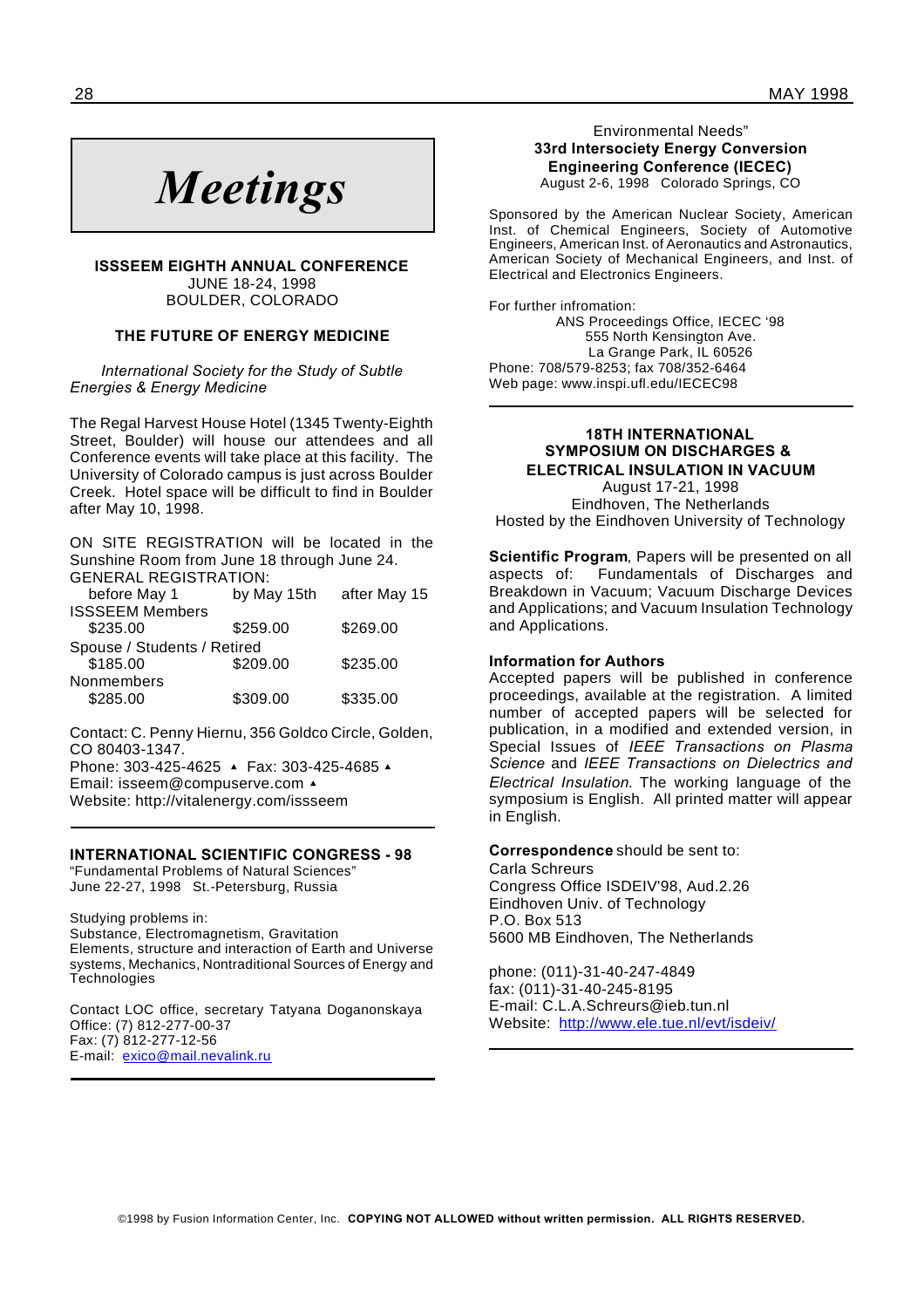CALL FOR CONTRIBUTIONS for the Proceedings of the

# **INTERNATIONAL WORKSHOP ON FUNDAMENTAL OPEN PROBLEMS IN MATHEMATICS, PHYSICS, BIOLOGY AND OTHER SCIENCES AT THE TURN OF THE MILLENNIUM**

held at the Chinese Academy of Sciences, Beijing, China, on August 28, 1998. For details, see our Web Site

http://home1.gte.net/ibr, page 15,

DEADLINE FOR SUBMISSIONS: Spring 1998

#### **SECOND INTERNATIONAL SYMPOSIUM ON CONSCIOUSNESS, NEW MEDICINE AND NEW ENERGY**

November 26-27, 1998 Ibuka Hall, Waseda University Tokyo, Japan

Symposium slogan: Toward New Human Civilization

The Second International Symposium on Consciousness, New Medicine, and New Eneryg will bring together scientists and scholars from Japan and elsewhere to discuss their pioneering work and raise new questions for further research on the inter-relationship of consciousness, matter and energy, complimentary and intergrative medicine, and new energy technologies.

Research in these frontier areas challenges the dominant scientific paradigm, but new scientific world-view and paradigm had appeared at the first symposium. This second symposium will help facilitate this new paradigm, based on wholeness which is important for the future of humanity and the whole earth.

Contact: Mr. Hideo Hirano, symposium secretary at: Tel/Fax: 0426-65-9371

#### **CALL FOR PAPERS:**

# **SPACE TECHNOLOGY AND APPLICATIONS INTERNATIONAL FORUM**

Albuquerque, NM, USA. Jan. 31 - Feb. 4, 1999

Session on "Emerging Physics Toward Breakthrough Spacecraft Power"

Papers are invited that present theories, proposed experiments, or empirical evidence that are aimed at addressing breakthrough energy production methods to power spacecraft propulsion. This includes (but not limited to) fundamental physics of energy exchange mechanisms, and how energy exchange mechanisms might be related to kinetic energy of motion. Papers are also invited which

describe and compare competing theories or empirical evidence.

To help you, there is a reference

http://www.lerc.nasa.gov/WWW/bpp/bpp\_CRITERIA.htm

in the Breakthrough Propulsion Physics (BPP) homepage

<http://www.lerc.nasa.gov/WWW/bpp/index.htm> )

which includes material that will be used as guidelines for selecting from the abstracts submitted. The abstract deadline for this conference is May 28th, 1998.

If you are interested in submitting an abstract, please send your contact information to the following two e-mail addresses in order to receive abstract submission instructions and additional information.

Dave.Goodwin@mailgw.er.doe.gov

Serry@di.com

# Commercial Column

The following companies (listed alphabetically) are commercializing cold fusion or other enhanced energy devices: [Listings with your additional copy, or boxed, for small annual service fee.]

#### **COMPANY**: PRODUCT

**American Pure Fusion Engineering and Supply**: Warren Cooley, 1-800-789-7109 or 503-585-6746. Email to: Coolwar@aol.com

**Clustron Sciences Corp.**: Contact: Ron Brightsen, 703-476-8731.

**ENECO**: is in the business of commercializing the exciting new field of low energy induced nuclear reactions in solids via patent licensing, jointventures, and co-operative research. ENECO, University of Utah Research Park, 391-B Chipeta Way, Salt Lake City, Utah 84108 USA. Contact Fred Jaeger, Voice 801-583-2000, Fax 801-583- 6245. Email: jaeger@ENECO-USA.com

**E-Quest Sciences**: Contact Russ George, FAX 415-851-8489.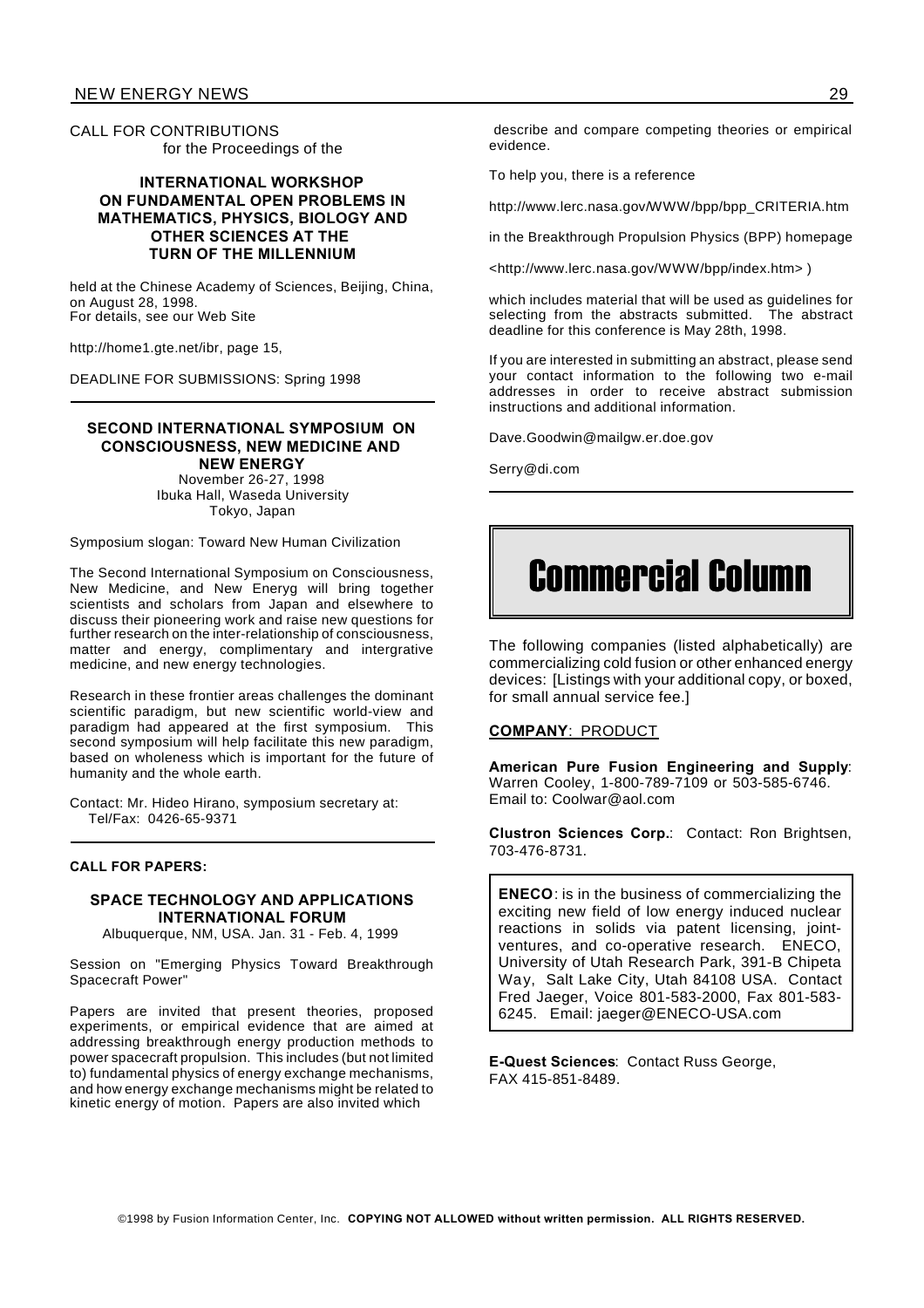**Fusion Information Center (FIC)**: Research and development of new energy systems. The world's most complete resource depository for cold fusion research information, as well as other new energy research including zero-point energy; space energy research; electronic, electromagnetic, and mechanical over unity devices and transmutation. We are the publishers for *New Energy News*, and *the Journal of New Energy.* Voice 801-583-6232, Fax 801-583-2963. Contact Hal Fox.

**German Association for Vacuum Field Energy**: Wolfram Bahmann, Feyermuehler Str. 12, D-53894 Mechenich, Germany. Tel: 011-48/(0)2443-8246 Fax : 011-49/ (0) 2443-901880 E-mail: dvs@gptec.com Internet: www.gptec.com/pace.

**Holotec AG**: Clean Energy Technology, contact André Waser, Gen. Mgr., Bireggstrasse 14, CH-6003, Luzern, Switzerland. Phone 011 41-41 360 4485, or Fax 011 41-41 360 4486.

**Hydro Dynamics, Inc**.: Rome, Georgia. Contact James Griggs, Voice 706-234-4111 Fax 706-234- 0702.

**JET Energy Technology, Inc.**: Weston, MA. Contact Dr. Mitchell Swartz, Voice 617-237-3625. Fax 617- 237-3625.

**Labofex, Experimental and Applied Plasma Physics**: Ontario, Canada. Contact Dr. Paulo N. Correa. Tel 905-660-1040 Fax 905-738-8427

**Magnetic Power Inc.**: Sebastopol, CA. Contact Mark Goldes, voice 707-829-9391, Fax 707-829-1002.

**Nova Resources Group, Inc**.: Denver, CO. Call Chip Ransford, Phone 303-433-5582.

**Trenergy, Inc.,** has acquired rights to develop and produce a new-type of thermal power based on the controlled production of clean nuclear reactions from plasma injected transmutation. Contact through P.O. Box 58639, Salt Lake City, UT 84158- 0639, Voice 801-583-6232, Fax 801-583-2963.

**UV Enhanced Ultrasound**: Hong Kong. FAX 852-2338-3057.

**"YUSMAR"- Scientific-Commercial Company:** President: Dr. Yuri S. Potapov, 277012 Kishinev, Moldova. Phone and Fax 011-3732-233318.

**Zenergy Corp.**: Founded in 1996 to facilitate the introduction of commercially viable energy alternatives. 390 South Robins Way, Chandler, AZ 85225. Contact Reed Huish, 602-814-7865, Fax 602- 821-0967, e-mail: info@zenergy.com

Note: The Fusion Information Center has been acting as an information source to many of these companies. We expect to augment our international service to provide contacts, information, and business opportunities to companies considering an entry into the enhanced energy market.

# **INFORMATION SOURCES**

*Advanced Energy Network Newsletter*, quarterly. Advanced Energy Network, P.O. Box 691, Rondebosch 7700 Capetown, Rep. South Africa.

*Antigravity News and Space Drive Technology*, bimonthly newsletter, pub. J.E.Cox Enterprise, P.O. Box 655, Marietta, GA 30061-655 (Phone 770-218- 9693). Per year \$36. U.S., \$48 foreign.

*Cold Fusion Times,* quarterly newsletter published by Dr. Mitchell Swartz, P.O. Box 81135, Wellesley Hills MA 02181.

Home Page: http://world.std.com/~mica/cft.html

*Cycles*, a R&D newsletter, published by Dieter Soegemeier, Editor, GPO Box 269, Brisbane, QLD.4001, Australia. Phone/Fax: +61 (0)7 3809 3257.

*Electric Spacecraft Journal*, quarterly, edited by Charles A. Yost, 73 Sunlight Drive, Leicester, NC 28748.

*Electrifying Times*, 3/year magazine. 63600 Deschutes Market Rd, Bend, OR 97701 541-388-1908, Fax 541-388-2750, E-mail <etimes@teleport.com> www.teleport.com/~etimes/

*Elemental Energy*, monthly newsletter, edited by Wayne Green, 70 Route 202N, Petersborough, NH 03458. Email: <design37@aol.com>

*Fusion Facts* has become a section in the *Journal of New Energy*.

*Fusion Technology,* Journal of the American Nuclear Society, edited by Dr. George Miley, 555 N. Kensington Ave., La Grange Park, IL 60525.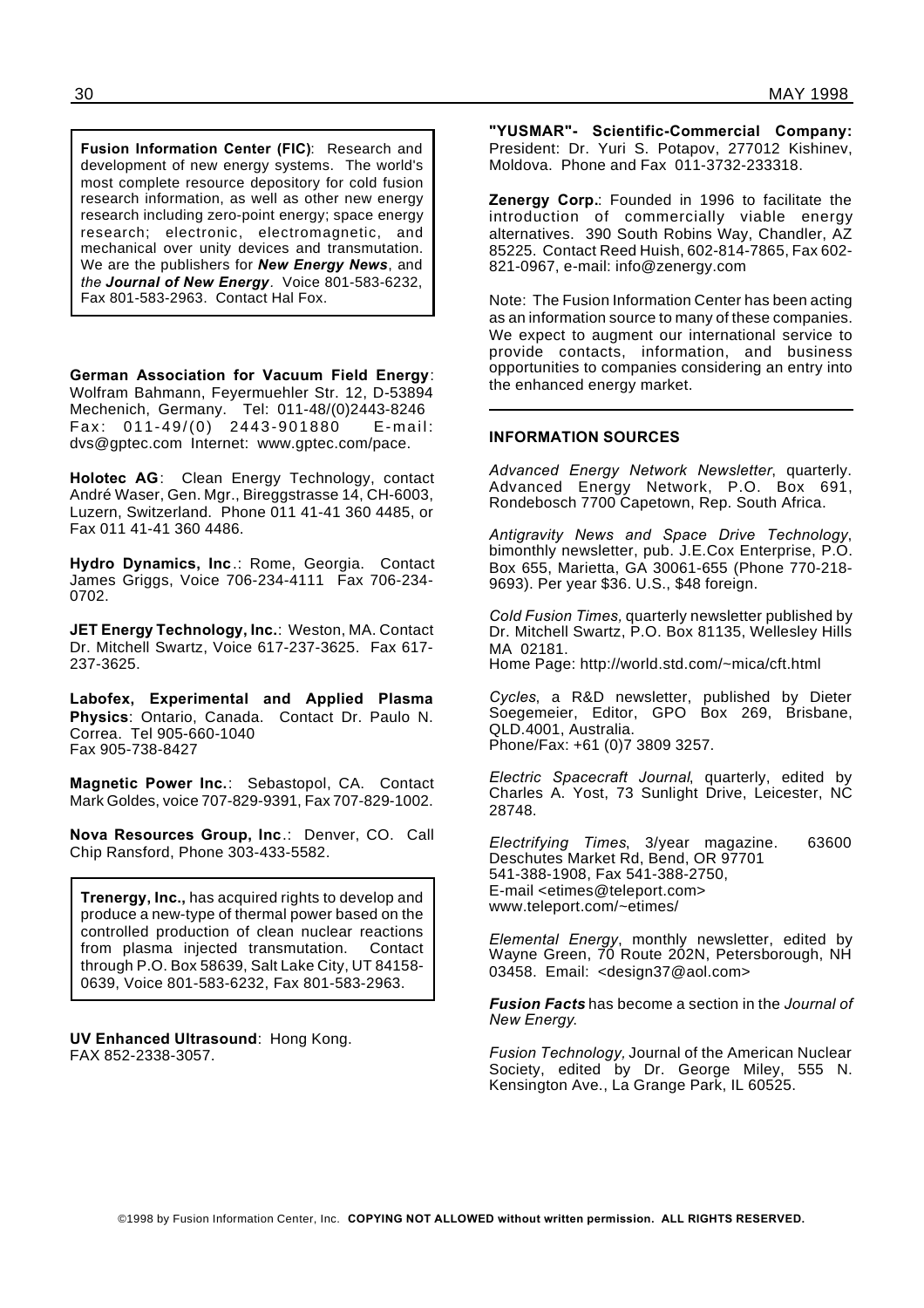# NEW ENERGY NEWS 31

*Future Technology Intelligence Report*, monthly newsletter, making available technological information now omitted from establishment media. Back issues available at substantially lower cost on the InterNet at <www.tarapublishing.com> FTIR, P.O. Box 423652, San Francisco, CA 94142-3652.

*Infinite Energy,* bi-monthly magazine. P.O. Box 2816, Concord, NH 03302-2816. Voice: 603-228- 4516. Fax: 603-224-5975 E-mail 76570.2270@compuserve.com KeelyNet BBS - Jerry Decker, 214-324-3501

**Institute for New Energy (INE),** organization to promote and help find funding for new energy research. Visit our **Home Page**: www.padrak.com/ine/ which contains many important scientific papers and current reports on all areas of research. E-mail: halfox@slkc.uswest.net or ine@padrak.com Salt Lake City, Utah. Voice 801-583-6232,

Fax 801-583-2963. *New Energy News* monthly newsletter for INE, highlighting the research and development in the worldwide new energy

arena. Edited by Hal Fox.

*Journal of New Energy***,** quarterly, presenting papers representing the new areas of energy research, leading-edge ideas in the development of new energy technology, and the theories behind them. Published by the Fusion Information Center, Inc. Editor: Hal Fox. Address & phone above.

Internet: www.keelynet.com E-mail: jdecker@keelynet.com

*Planetary Association for Clean Energy Newsletter*, quarterly, edited by Dr. Andrew Michrowski. 100 Bronson Ave, # 1001, Ottawa, Ontario K1R 6G8, Canada.

Web page: http://energie.keng.de/~pace

*Space Energy Journal*, quarterly, edited by Jim Kettner & Don Kelly, P.O. Box 1136, Clearwater, FL 34617-1136.

The above list of commercial and information sources will be growing. New listings will be added as information is received. Send information to *NEN*, P.O. Box 58639, Salt Lake City, UT, 84158.

| Advertising rates for New Energy News |              |          |          |           |
|---------------------------------------|--------------|----------|----------|-----------|
|                                       | 1 Month      | 2 Months | 6 Months | 12 issues |
| $1/8$ page                            | \$25.00      | \$40.00  | \$100.00 | \$175.00  |
| $1/6$ page                            | \$35.00      | \$50.00  | \$140.00 | \$245.00  |
| $1/4$ page                            | \$45.00      | \$60.00  | \$180.00 | \$315.00  |
| $1/3$ page                            | 60.00<br>SS. | \$80.00  | \$200.00 | \$430.00  |
| $1/2$ page                            | \$100.00     | \$140.00 | \$400.00 | \$700.00  |
| <b>Full Page</b>                      | \$150.00     | \$200.00 | \$550.00 | \$900.00  |